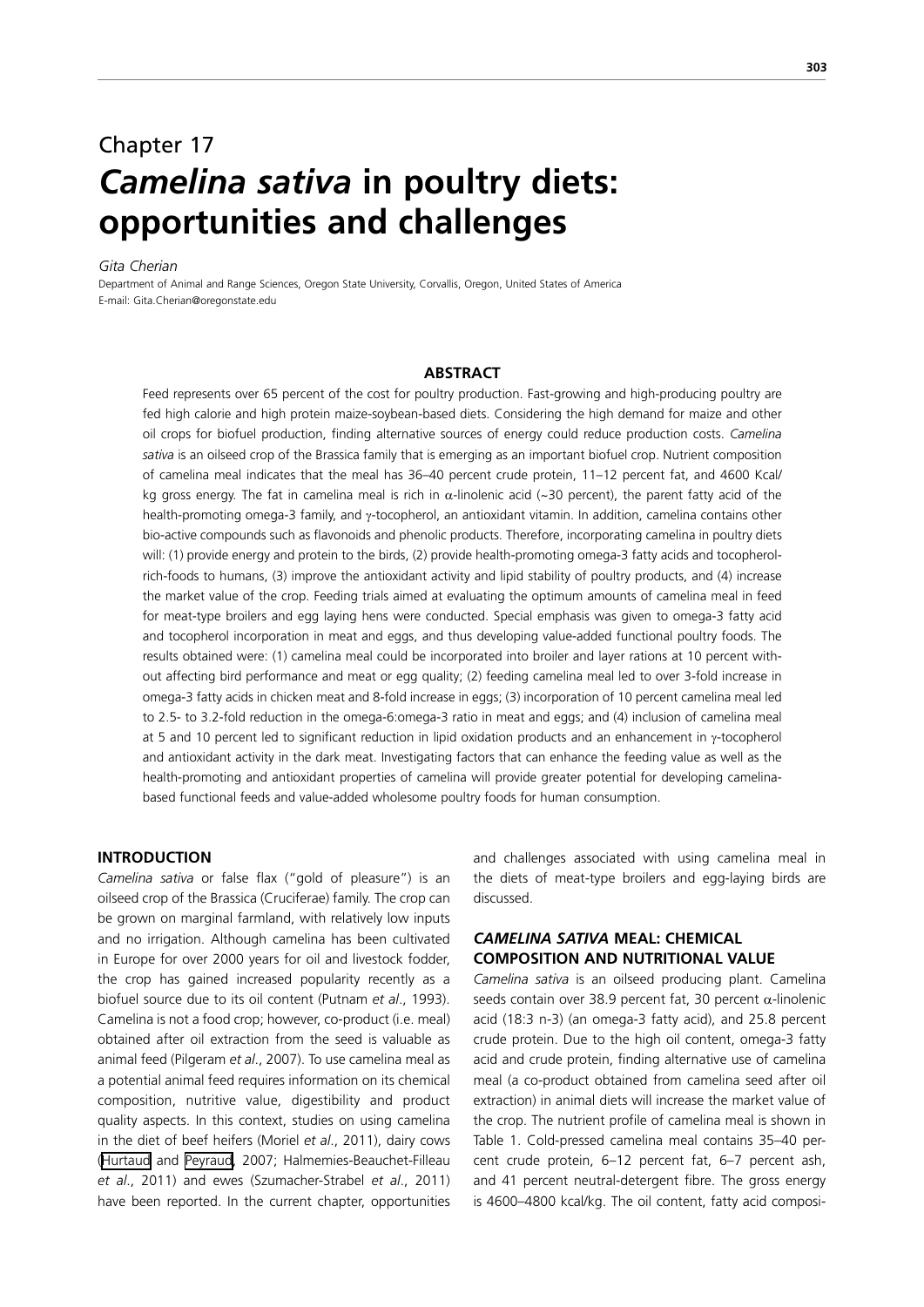# **MAIN MESSAGES**

- **• Camelina meal is rich in protein, fat and essential n-3 and n-6 fatty acids, and could be incorporated into poultry rations as a source of energy, protein and essential n-3 and n-6 fatty acids.**
- **• Feeding camelina meal up to 10 percent of the diet did not affect growth performance and feed consumption, nor meat and egg quality.**
- **• Feeding 10 percent camelina meal led to increases in health-promoting omega-3 fatty acids of over 3-fold in chicken meat and 8-fold eggs.**

tion and other nutrient profiles of the meal can vary due to cultivar, season, processing method and other agronomic factors (e.g. soil type).

The fatty acid composition of the camelina meal has received considerable attention due to its high content of essential fatty acids. The meal is rich in omega-3 and omega-6 essential fatty acids (also known as n-3 and n-6 fatty acids). The omega-6:omega-3 fatty acid ratio is 0.90 to 0.70.  $\alpha$ -Linolenic acid (18:3 n-3) is the major omega-3 fatty acid, constituting over 29 percent, with linoleic acid (18:2 n-6) constituting up to 23 percent. Oleic acid is the major mono-unsaturated fatty acid, followed by eicosenoic acid (20:1). Other mono-unsaturated fatty acids include palmitoleic (16:1) and erucic acids (22:1, <2 percent). Altogether, total mono-unsaturated fatty acid constitutes over 32 percent. Saturated fatty acids in the meal include palmitic acid (16:0, 9 percent) and stearic acid (18:0, 2.5 percent). Fat-soluble vitamin (tocopherols) content of the meal is over 200  $\mu$ g/g. The protein of camelina meal contains several essential amino acids, such as threonine, glycine, methionine, valine, isoleucine, leucine, lysine and phenylalanine. Lysine and methionine are usually the firstlimiting acids in poultry nutrition, which makes camelina meal a potential source of protein for poultry. Among the minerals in camelina meal, potassium is the major mineral, followed by sulphur, phosphorus, magnesium and calcium. Camelina meal also contains other phenolic compounds and glucosinolates. The high protein, energy, omega-3 and omega-6 fatty acid and essential amino acid content of camelina meal makes it a potentially suitable source of plant protein, essential fatty acids and amino acids for use in poultry rations.

# **FEEDING CAMELINA MEAL TO POULTRY**

Feed represents the major cost for food animal production. Therefore, development of non-traditional, low-cost feed sources may reduce production costs. High producing and fast growing poultry (egg layers and meat-type) are fed

- **• Camelina meal at 10 percent led to significant reduction in lipid oxidation products and an improvement in antioxidant activity in the dark meat.**
- **• Consuming two large eggs from hens fed 10 percent camelina meal could provide over 300 mg omega-3 fatty acids to the average human diet.**

high calorie (2800–3200 kcal/kg/day) and high protein diets (16–22 percent crude protein). In the United States, poultry diets are based on maize and soybean meal. Considering the high demand for maize and other oil crops for biofuel production, there has been great interest in finding alternative sources of energy and protein to reduce poultry production costs. In this respect, camelina meal has attracted attention from nutritionists due to its gross energy and crude protein content. Recently, studies were conducted with meat-type broiler chickens, egg layers or turkeys on feeding camelina meal, and results are summarized in Table 2. These studies were aimed at (1) finding the optimum levels that can be incorporated into the ration without affecting production performances, (2) assessing product quality, and (3) testing the efficacy of camelina meal in enriching the meat or eggs with omega-3 fatty acids.

# **Effect on production performance of feeding**  *Camelina sativa* **meal to broiler chickens**

The effect of feeding camelina meal to broiler birds led to conflicting results in growth performance (Table 2). Aziza, Quezada and Cherian (2010a) fed 2.5, 5 and 10 percent camelina meal to broiler birds and these authors reported no difference in 42-day body weight gain, carcass weight or feed efficiency (gain:weight) when compared with maizesoybean-based control diet-fed birds. However, Ryhanen *et al*. (2007) and Pekel *et al*. (2009) reported that feeding 10 percent camelina meal or expeller cake to broiler chickens impaired the growth between 15 and 37 days of age, decreased feed intake during the starter phase, impaired feed efficiency and reduced the final body weight by 7–10 percent compared with the control group. Studies on feeding camelina meal to turkey hens by Frame, and Petersen (2007) reported no significant differences in final weight, weight gain or feed conversion when 10 percent camelina meal was included in the diet from 9 weeks through to 13.5 weeks of age. The discrepancies in growth performance of birds fed diets containing camelina meal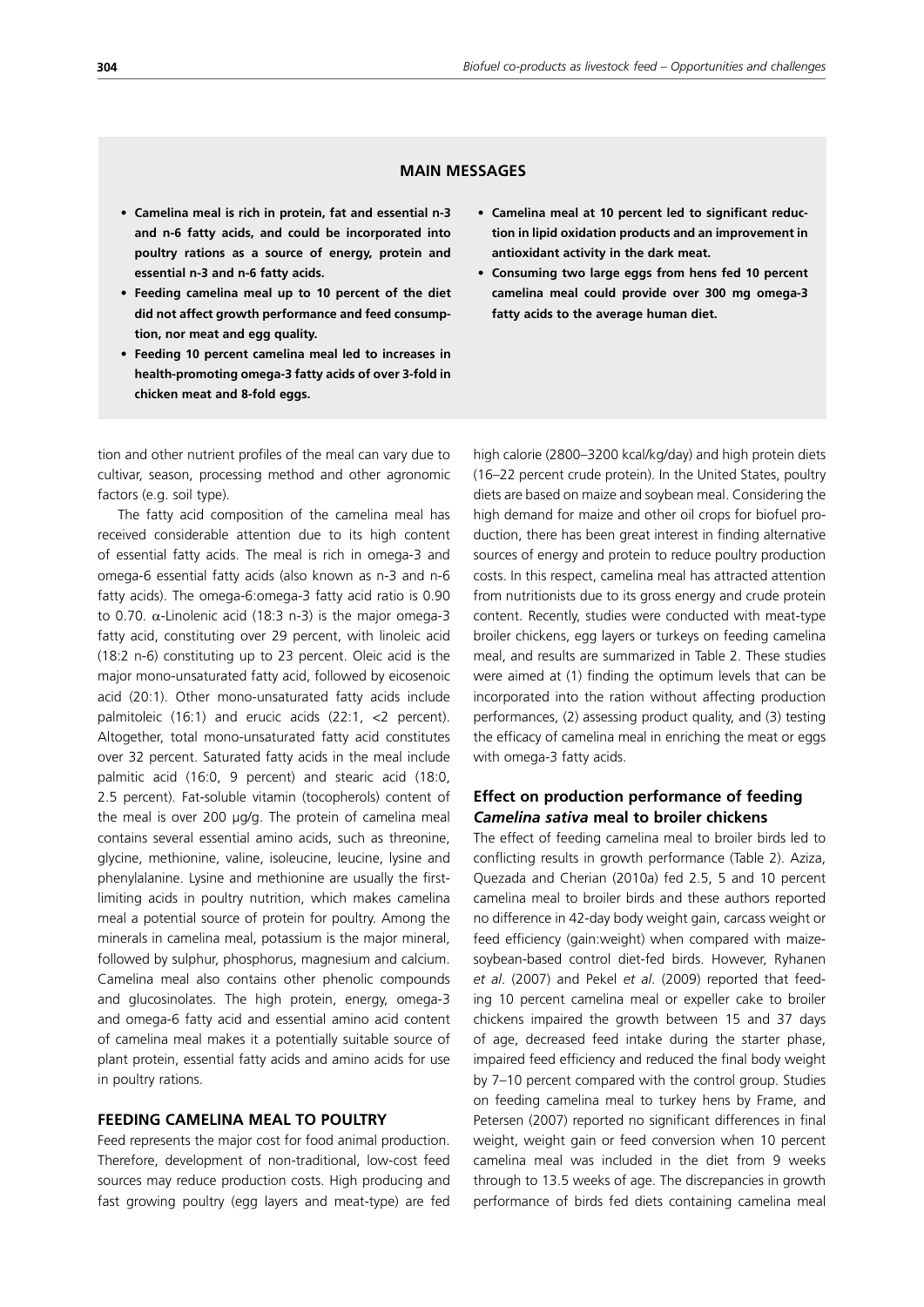TABLE 1 **The nutrient profile of camelina meal**

| Parameter                     | Value            |
|-------------------------------|------------------|
| Gross energy                  | 4755 kcal/kg     |
| Crude protein                 | 36.2 %           |
| Crude fibre                   | 8.4 %            |
| Ash                           | 6.5 %            |
| Neutral-detergent fibre       | 41.8 %           |
| $\alpha$ -Tocopherol          | 5.2 µg/g         |
| $\gamma$ - Tocopherol         | 201.7 µg/g       |
| Phenolics                     | 4006 µg/g        |
| Flavonoids                    | 21.2 mg/g        |
| Glucosinolates                | $21.4 \mu$ mol/g |
| <b>Minerals</b>               | ppm              |
| P                             | 10 214           |
| K                             | 13 204           |
| Ca                            | 2 703            |
| Mg                            | 4696             |
| S                             | 9 1 2 2          |
| Na                            | 15.4             |
| Fe                            | 151              |
| Mn                            | 25.1             |
| Zn                            | 61.1             |
| Cu                            | 9.18             |
| Al                            | 5.37             |
| <b>Amino Acid</b>             | %                |
| Aspartic acid                 | 2.84             |
| Threonine                     | 1.34             |
| Serine                        | 1.36             |
| Glutamic acid                 | 5.50             |
| Glycine                       | 1.82             |
| Alanine                       | 1.60             |
| Valine                        | 1.89             |
| Isolecucine                   | 1.38             |
| Leucine                       | 2.32             |
| Tyrosine                      | 0.82             |
| Phenylalanine                 | 1.47             |
| Lysine                        | 1.77             |
| Histidine                     | 0.84             |
| Arginine                      | 2.16             |
| Tryptophan                    | 0.43             |
| Methionine                    | 0.92             |
| Cystine                       | 0.95             |
| <b>Fatty Acid</b>             | $\%$             |
| Palmitic (16:0)               | 8.29             |
| Palmitoleic (16:1)            | 0.25             |
| Stearic (18:0)                | 2.38             |
| Oleic acid (18:1)             | 20.33            |
| Linoleic (18:2n-6)            | 23.87            |
| $\alpha$ -Linolenic (18:3n-3) | 29.48            |
| Eicosenoic (20:1)             | 10.67            |
| Eicosadienoic (20:2n-6)       | 1.52             |
| Eicosatrienoic (20:3n-6)      | 1.05             |
| Erucic (22:1)                 | 1.75             |

*Notes*: Values are indicative, subject to variation due to differences in batch, cultivar, soil type or processing method used. Amino acid values are expressed as g per 100 g sample (as-is basis). Fatty acid values are reported as percent of fatty acid methyl esters.

*Sources*: Adapted from Aziza, Quezada and Cherian*,* 2010a, b; Cherian, Campbell and Parker*,* 2009.

could be due to the availability of nutrients in the meal. Camelina belongs to the Brassica family, which is high in non-starch polysaccharides and glucosinolates that can affect feed consumption and growth performance of broiler chickens (Budin, Breene and Putnam, 1995). In addition, phenolic compounds such as phenolic acids and tannins that are present in the Brassica family, soil type, bird age and meal preparation methods can affect digestibility, leading to discrepancies in reported results. Pekel *et al*. (2009) reported that addition of copper (150 mg/kg) enhanced feed consumption and body weight of birds fed camelina meal. The beneficial effect of Cu may be due to its ability to alleviate the negative effects of glucosinolates present in the meal. Although glucosinolates themselves show no toxic effects on animals, the breakdown products of glucosinolates can form toxins by the endogenous plant enzyme myrosinase or can influence gut microflora, affecting growth and feed efficiency (Schuster and Friedt, 1998). These factors should be taken into consideration when evaluating results from feeding camelina meal to broiler birds.

# **Effect on production performance of feeding**  *Camelina sativa* **meal to egg laying hens**

Oil seeds and oilseed meals are incorporated into laying hen rations as a source of energy, crude protein and essential omega-3 fatty acids. In this respect, much work on feeding flax seed to laying birds for omega-3 egg production has been well documented (Cherian, 2008). Typically, oil seeds or their meals are restricted to less than 10 percent of the rations (Bean and Leeson, 2003). Lipid quantity and type of fatty acids in oil seeds in the laying hen diet can significantly affect the content of fatty acids, fat soluble vitamins and pigments in the egg yolk. The alteration of egg lipid nutrient profile is due to the fact that chickens are monogastric (single stomach) animals and that there is a high turnover of lipids in laying hens, causing egg lipid to mirror dietary fats. This has led to the successful production and marketing of omega-3 fatty acid- and vitamin-modified specialty eggs worldwide (Cherian, 2009). Considering the high content of  $\alpha$ -linolenic acid in camelina meal, studies were conducted to test the efficacy of the meal in enriching eggs with omega-3 fatty acids. Feeding trials conducted in our laboratory showed that inclusion of camelina meal at over 10 percent of the ration can affect egg production, feed consumption and egg yolk weight. When the meal was included at 5, 10 and 15 percent of the ration, it was observed that hen-day egg production ([total number of eggs produced/total number of hens × number of days on test diet]  $\times$  100), was lowest for the 15 percent inclusion level (Cherian, Campbell and Parker, 2009) (Table 2). Yolk weight as a percentage of egg weight was lower for the 10 and 15 percent inclusion levels. However, decrease in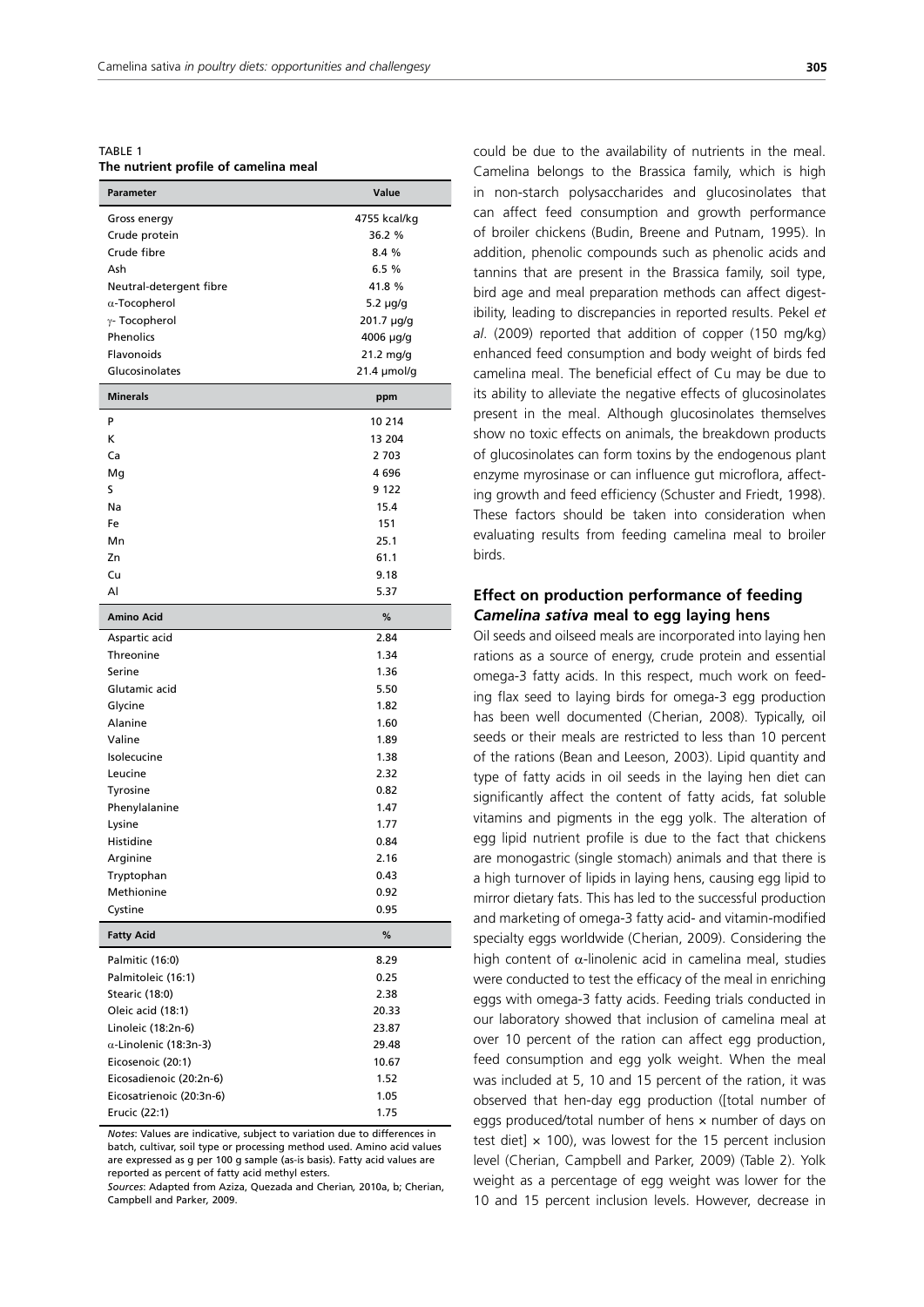TARI F<sub>2</sub>

#### **Summary of studies investigating the effect of camelina meal in poultry**

| <b>References</b>                      | <b>Bird type</b> | <b>Salient findings</b>                                                                                                                                                                                                                                                                                                               |
|----------------------------------------|------------------|---------------------------------------------------------------------------------------------------------------------------------------------------------------------------------------------------------------------------------------------------------------------------------------------------------------------------------------|
| Acamovic et al., 1999.                 | <b>Broiler</b>   | Nutritional evaluation of the meal done in broiler birds by precision method (tube feeding)<br>reported reduced digestibility coefficient for nitrogen and dry matter.                                                                                                                                                                |
| Aziza, Quezada and<br>Cherian, 2010a.  | <b>Broiler</b>   | Feeding camelina meal at 10% led to over 2.5-fold increases in omega-3 fatty acid of white and<br>dark meat. No difference in final body weight at 10% inclusion.                                                                                                                                                                     |
| Aziza, Quezada and<br>Cherian, 2010b.  | <b>Broiler</b>   | Feeding 10% camelina meal led to: (1) a >1.5-fold increase in $\gamma$ -tocopherols in the thigh meat;<br>(2) increase in thigh meat antioxidant activity; and (3) reductions in thiobarbituric acid reactive<br>substances in the meat during storage and cooking.                                                                   |
| Cherian, Campbell and<br>Parker, 2009. | Layer            | Feeding camelina meal at 10% led to over 8-fold increase in omega-3 egg fatty acids. Camelina<br>meal at low levels (5 and 10%) did not lead to any changes in egg production or egg quality.<br>Addition of camelina at higher levels (15%) led to reductions in egg production, yolk fat and yolk<br>size. No effect on egg weight. |
| Frame and Petersen,<br>2007.           | Turkey           | Camelina meal could be included in turkey diets up to 5%.                                                                                                                                                                                                                                                                             |
| Pekel et al., 2009.                    | <b>Broiler</b>   | 10% camelina meal reduced body weight when fed during the first 3 weeks of life.                                                                                                                                                                                                                                                      |
| Pilgeram et al., 2007.                 | Layer            | Fed 15% camelina meal containing diets to layer birds. No adverse effect on bird health or egg<br>production. Over 140 mg of $\alpha$ -linolenic acid reported in eggs.                                                                                                                                                               |
| Rokka et al., 2002.                    | Layer            | No effect of feeding camelina seed oil on the sensory attributes of chicken eggs.                                                                                                                                                                                                                                                     |
| Ryhanen et al., 2007.                  | <b>Broiler</b>   | Inclusion of 5 or 10% Camelina sativa expeller cake reduced feed intake and feed conversion ratio<br>during starter phase. Feeding the meal had no effect on meat sensory quality aspects.                                                                                                                                            |

#### TABLE 3

**The systematic and trivial names of different omega-6 and omega-3 fatty acids in white meat and egg and their shorthand notation and concentrations**

| <b>Systematic name</b>                  | Common name              | <b>Shorthand notation</b> | Content (%)       |     |
|-----------------------------------------|--------------------------|---------------------------|-------------------|-----|
|                                         |                          |                           | <b>White Meat</b> | Egg |
| <b>Omega-6 Fatty Acids</b>              |                          |                           |                   |     |
| all-cis-9,12-octadecadienoic            | Linoleic acid            | $18:2 n-6$                | 17.5              | 9.3 |
| all-cis-6,9,12-octadecatrienoic         | y-Linolenic acid         | $18:3n-6$                 | 0.7               | 0.1 |
| all-cis-8,11,14-eicosatrienoic          | Dihomo-y-linolenic acid  | $20:3n-6$                 | 0.9               | 0.1 |
| all-cis-5,8,11,14-eicosatetraenoic      | Arachidonic acid         | $20:4 n-6$                | 3.2               | 1.5 |
| all-cis-7,10,13,16-docosatetraenoic     | Adrenic acid             | $22:4 n-6$                | 0.7               | 0.1 |
| all-cis-7,10,13,16,19-docosapentaenoic  | Docosapentaenoic acid    | $22:5 n-6$                | 0.3               | 0.2 |
| <b>Omega-3 Fatty Acids</b>              |                          |                           |                   |     |
| all-cis-9,12,15-octadecatrienoic        | $\alpha$ -Linolenic acid | $18:3 n-3$                | 1.1               | 0.2 |
| all-cis-5,8,11,14,17-eicosapentaenoic   | Eicosapentaenoic acid    | $20:5 n-3$                | 0.2               | 0.0 |
| all-cis-7,10,13,16,19-docosapentaenoic  | Docosapentaenoic acid    | $22:5 n-3$                | 0.6               | 0.1 |
| all-cis-4,7,10,13,16,19-docosahexaenoic | Docosahexaenoic acid     | $22:6 n-3$                | 0.7               | 0.6 |

*Notes*: Values are reported as a percentage of fatty acid methyl esters and are subject to variation reflecting bird diet, age or strain.

yolk weight was not associated with egg weight. No difference was found in egg weight, albumen weight, albumen height, shell weight or shell thickness due to camelina meal feeding at any level. Minimal effects were noted to yolk colour due to feeding camelina meal to laying hens.

# **Effect on meat and egg lipid composition of feeding** *Camelina sativa* **meal**

Birds have a high capacity for lipid biosynthesis and most of the accumulated fat is of dietary origin. Lipids constitute over 30 percent in egg and 10 percent in broiler carcass. Fatty acids are the major components of egg and meat lipids. Among the different fatty acids present in animal products, omega-3 fatty acids have received considerable attention in the past decade due to their several healthpromoting effects (Barceló-Coblijn and Murphy, 2009; Palmquist, 2009). Some of the common omega-6 and omega-3 fatty acids present in chicken meat and egg, their systematic and trivial names and concentrations are shown in Table 3. It should be noted that the concentrations of fatty acids are highly dependant on the dietary lipid source.

# **Effect on changes in meat fatty acid composition of feeding** *Camelina sativa* **meal**

The use of feeds containing omega-3 fatty acids in poultry diets provides a straightforward and well-adapted, successful approach to fortifying poultry food lipids with health promoting omega-3 fatty acids (Cherian, 2002, 2008). In this respe*ct*  camelina meal has attained interest due to its high (>29 percent)  $\alpha$ -linolenic acid content (Table 1). One of the major goals of feeding camelina meal to broiler birds is to test its efficacy in enriching meat with  $\alpha$ -linolenic acid and other long-chain omega-3 fatty acids. Studies in our laboratory investigated changes in white (breast) and dark (thigh) meat lipid charac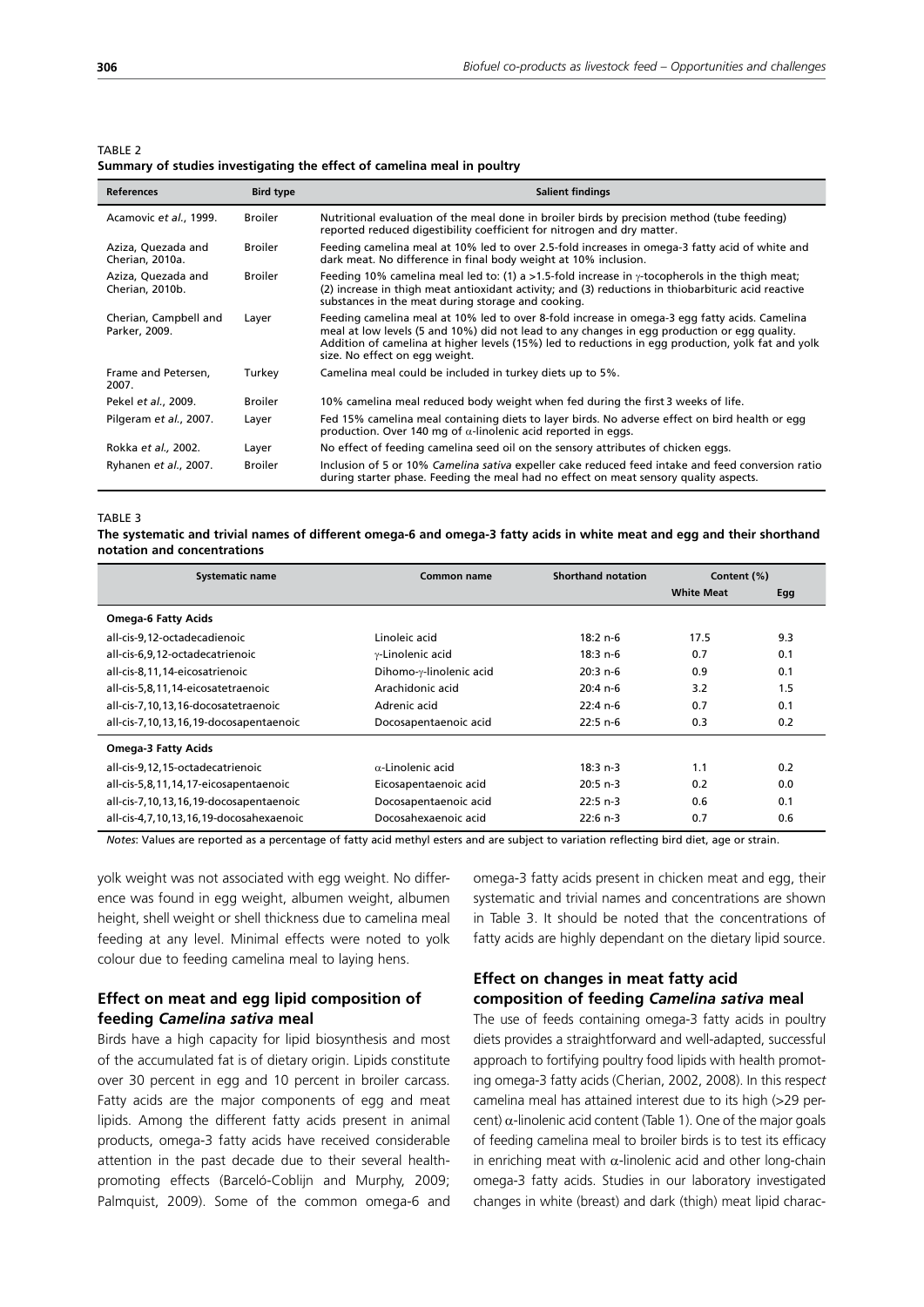TABLE 4

| <b>Diet</b>         | $\alpha$ -Linolenic (18:3) (mg/100 g) | Total long chain omega-3<br>(mq/100 q) | Total omega-3 (mg/100 g) | Omega-6: Omega-3 |
|---------------------|---------------------------------------|----------------------------------------|--------------------------|------------------|
| Camelina Meal       |                                       |                                        |                          |                  |
| Dark Meat           | 0.56                                  | 0.32                                   | 0.88                     | 7.54             |
| White Meat          | 0.26                                  | 0.19                                   | 0.45                     | 6.84             |
| <b>Control Diet</b> |                                       |                                        |                          |                  |
| Dark Meat           | 0.22                                  | 0.07                                   | 0.29                     | 21.45            |
| White Meat          | 0.05                                  | 0.09                                   | 0.14                     | 17.28            |

**Omega-3 fatty acid content and Omega-6:Omega-3 ratio in white and dark meat from birds fed diets containing 10 percent camelina meal**

*Notes*: Adapted from Aziza, Quezada and Cherian*,* 2010a. Control is maize-soybean meal basal diet.

teristics of birds fed different levels of camelina meal. In birds fed diets containing 10 percent camelina meal, 2- and 3-fold or greater increases in  $\alpha$ -linolenic acid were observed. In addition to  $\alpha$ -linolenic acid, other 20- and 22-carbon omega-3 fatty acids, such as eicosapentaenoic (20:5 n-3), docosapentaenoic (22:5 n-3) and docosahexaenoic (22:6 n-3) acids, were also enhanced upon feeding camelina meal. The total omega-3 fatty acids (>18C) in the dark and white meat was 2- to 2.5-fold greater than from birds fed a maize-soybeanbased control diet (Aziza, Quezada and Cherian, 2010a). The incorporation of 10 percent camelina meal led to 2.5- to 2.8-fold reduction in the omega-6:omega-3 ratio. The total omega-3 fatty acid content and omega-6:omega-3 ratio in the dark and white meat from birds fed 10 percent camelina meal are shown in Table 4.

Thus, consuming a 100 g portion of dark or white meat from birds fed 10 percent camelina meal could provide 0.88 and 0.45 mg/100 g of omega-3 fatty acids when compared with 0.29 and 0.14 mg/100g from birds fed a maize-soybean-based diet. Traditionally, flaxseed has been the major terrestrial source of omega-3 fatty acid used in animal feeding for omega-3 fatty acid enrichment purposes (Gonzalez and Leeson, 2001; Cherian, 2008). Feeding broilers diets with 10 percent flaxseed could provide more than 300 to 500 mg of n-3 fatty acids in 100-g servings of dark meat (Cherian, 2008).

# **Effect on egg total fat and fatty acids of feeding** *Camelina sativa* **meal**

Feeding high levels of camelina meal (>10 percent) led to over 6 percent reduction in egg total fat content (Cherian, Campbell and Parker, 2009). Feeding 10 percent camelina meal led to an 8-fold increase in total omega-3 fatty acids, a 10-fold increase in  $\alpha$ -linolenic acid and an 8.5-fold increase in docosahexaenoic acid compared to control birds fed a maize-soybean diet (Cherian, Campbell and Parker, 2009). The total omega-3 fatty acid content in eggs was 0.3 vs 2.69 for eggs from birds fed a control or 10 percent camelina meal diet. The omega-6:omega-3 fatty acid ratio was 14.8 vs 4.6 for eggs from birds fed the control diet and 10 percent camelina meal. Thus, consuming two large eggs from hens fed camelina meal could provide over 300 mg omega-3 fatty acids to the human diet.

# **Effect on meat and egg oxidative stability and quality aspects of feeding** *Camelina sativa* **meal**

The oxidative stability of food lipids is inversely related to the degree of unsaturation or number of double bonds present in the carbon chain. Introduction of a double bond in the carbon chain introduces a kink in the molecule and changes the biochemical reactivity of the fatty acid, ultimately affecting food lipid quality. Thus, highly unsaturated structures in the food lipid matrix are less stable because unsaturated fatty acids will favour the abstraction of a hydrogen atom and will initiate the oxidation process. In addition, factors such as total lipid content, types and amount of iron present, reducing compounds (e.g. ascorbic acid), concentration of natural antioxidants (e.g. carnosine, anserine and tocopherol), antioxidant enzymes (catalase, superoxide dismutase) and others (oxygen, heating, cooking, salt, temperature, storage) can also affect oxidative stability and meat quality aspects (Min and Ahn, 2005). Reactive oxygen species degrade polyunsaturated lipids, forming malondialdehyde which is a reactive aldehyde and forms lipid oxidation products. Malondialdehyde and other "thiobarbituric reactive substances" condense with two equivalents of thiobarbituric acid to give a fluorescent red derivative that can be assayed spectrophotometrically and is commonly used to measure lipid oxidation products in food lipids.

Limited studies have been reported on meat and egg oxidative stability and quality upon including camelina meal in broiler diets. In a recent study, when camelina meal was incorporated at either 5 or 10 percent in broiler diets, 49 and 36 percent reductions in [thiobarbituric reac](http://en.wikipedia.org/w/index.php?title=Thiobarbituric_reactive_substances&action=edit&redlink=1)[tive substances](http://en.wikipedia.org/w/index.php?title=Thiobarbituric_reactive_substances&action=edit&redlink=1) were observed during short-term (2 day) and long-term (90 day) storage, respectively, in the dark meat (Aziza, Quezada and Cherian*,* 2010b). Similarly, upon cooking, [thiobarbituric reactive substances](http://en.wikipedia.org/w/index.php?title=Thiobarbituric_reactive_substances&action=edit&redlink=1) were reduced over 48 percent in dark meat from birds fed a 10 percent camelina meal diet compared with birds fed the control diet (Aziza, Quezada and Cherian*,* 2010b). The improvement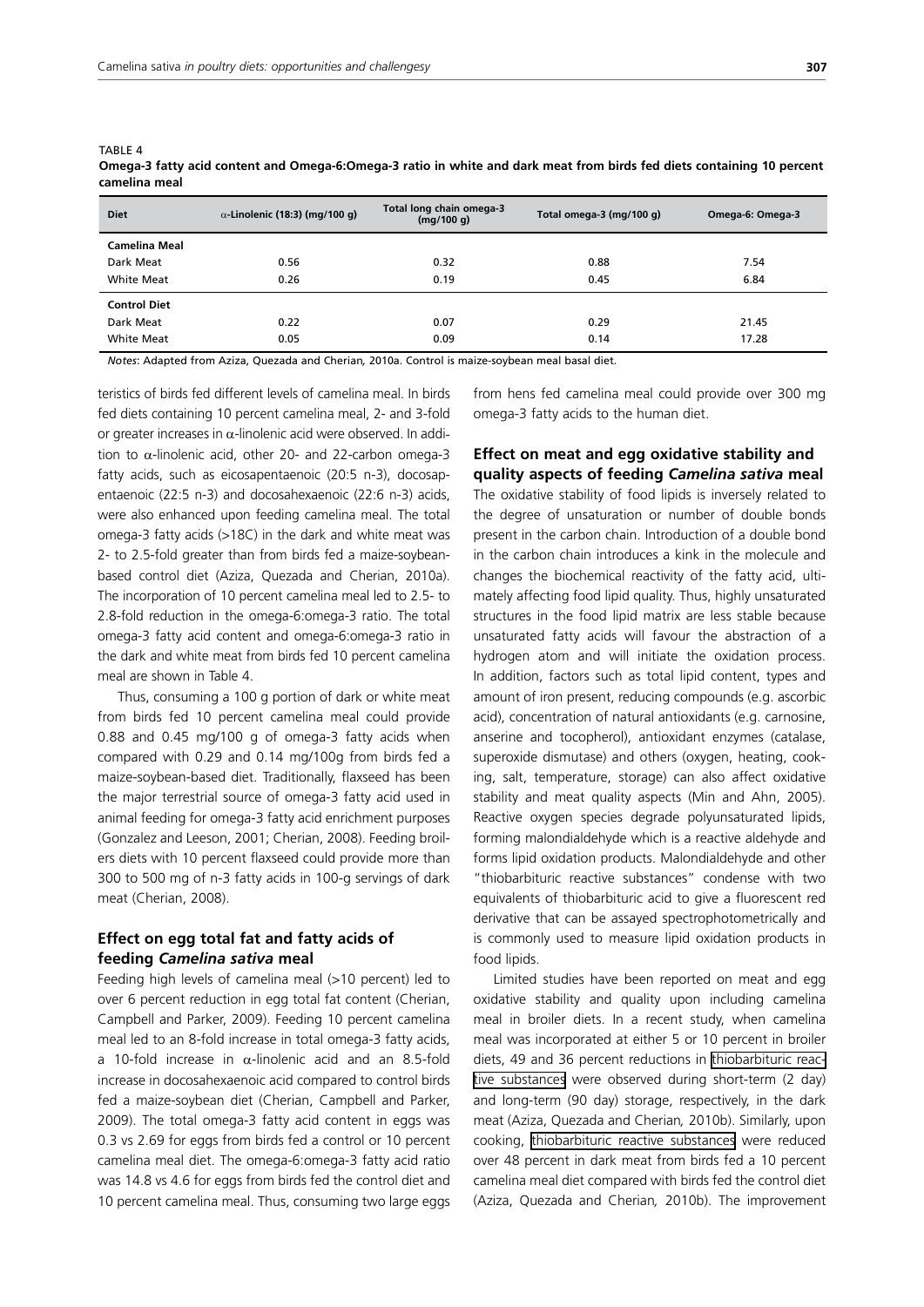in meat stability may be due to the tocopherols and other flavonoids supplied through the diet. This is justified by the 1.7-fold increase in γ-tocopherols and antioxidant activity in the thigh meat of camelina meal-fed birds (Aziza, Quezada and Cherian*,* 2010b). While assessing sensory qualities of meat from birds fed camelina meal, Ryhanen *et al.* (2007) reported that inclusion of meal had no adverse effect on meat taste, juiciness or tenderness. Therefore, inclusion of camelina meal rich in bio-active compounds may prove to be beneficial for providing omega-3 fatty acids while reducing oxidative stress associated with omega-3 polyunsaturated fatty acid enrichment. However, the observed beneficial effect of thiobarbituric reactive substances noted in meat was not observed in eggs from hens fed >10 percent camelina meal. Very few studies have reported sensory aspects of eggs from hens fed camelina*.* Rokka *et al*. (2002) fed camelina seed oil to hens and these researchers reported that inclusion of camelina oil had no effect on the sensory attributes of chicken eggs.

# **Using** *Camelina sativa* **to increase human supply of functional nutrients**

Major advancement has been made in the past two decades in our understanding of the mechanisms whereby diet can influence health. As a result, functional nutrients have been introduced as a new concept for nutrients that provide health benefits beyond basic nutrition. The health-promoting effects of such nutrients have led to the development of "functional foods" or "nutraceuticals". Increased awareness of such "functional foods" has led consumer to seeking these nutrients from food or supplements. Among the different nutrients, several animal food lipid components (e.g. omega-3 fatty acids, fat-soluble vitamins and pigments, conjugated linoleic acid, antioxidants, phospholipids) have been widely researched. As animal food lipids contribute a major portion of fat in the western diet, much work has been done to enrich poultry food lipid portions (egg, white and dark meat) with n-3 fatty acids (Rymer and Givens, 2005; Cherian, 2009). Table 4 and Figure 1 show the omega-3 content of meat and eggs from hens fed camelina meal.

Consuming 1 egg could provide over 140 mg of omega-3 fatty acids and 100 g of thigh meat could provide 0.9 mg of omega-3 fatty acids. In addition, the meal could also enrich food products with tocopherols and other phenolic compounds (Aziza, Quezada and Cherian*,* 2010b). Feeding flax to broiler birds is associated with negative effects on performance (Ajuyah *et al*., 1991; Gonzalez and Leeson, 2001). Flax is also approximately twice the price of wheat and maize. Therefore, for reducing feeding costs while increasing omega-3 fatty acids and other functional nutrients in animal food lipids without affecting bird growth, use of biofuel-based co-products should be investigated.



# **DEVELOPING** *CAMELINA SATIVA* **AS A FUNCTIONAL FEED: CHALLENGES**

The nutritional value of feedstuffs is largely determined by their content of available nutrients. To use camelina meal effectively in poultry feed, further information is needed on its metabolizable energy, and protein and amino acid digestibility and availability in different age groups and strains of meat- or egg-type birds. Accurate determination of dietary amino acid digestibility and availability is essential for balancing feed for optimum growth as well as limiting N excretion to the environment. The effects of processing or use of enzymes in enhancing nutrient digestibility need to be investigated. Such research may provide answers to the reduction in growth observed in young birds fed camelina meal. In addition, effects of the meal on product organoleptic quality during storage and cooking, along with long-term effects on bird health aspects, need to be further investigated. Camelina varieties typically have low levels of glucosinolates (20-24 µmol/kg) and erucic acid (22:1) (<2 percent) compared with other mustard species. Investigating factors that can enhance the nutritive value as well as the health-promoting effects of camelina will provide greater potential for developing camelina-based functional feeds and value-added poultry foods for human consumption. Such results may also lead to gaining approval for unrestricted use of camelina meal as a feed ingredient.

#### **CONCLUSIONS**

Consumer demand for animal protein has made poultry production one of the fastest growing livestock industries around the world. Livestock feeds are potentially the highest value applications for camelina meal. Being a new co-product, farmers and researchers have not established optimal use of camelina meal and many questions remain about how to best use it effectively. Efforts to minimize nutrient variation among cultivars and processing methods may help to produce a stable feed product, and will help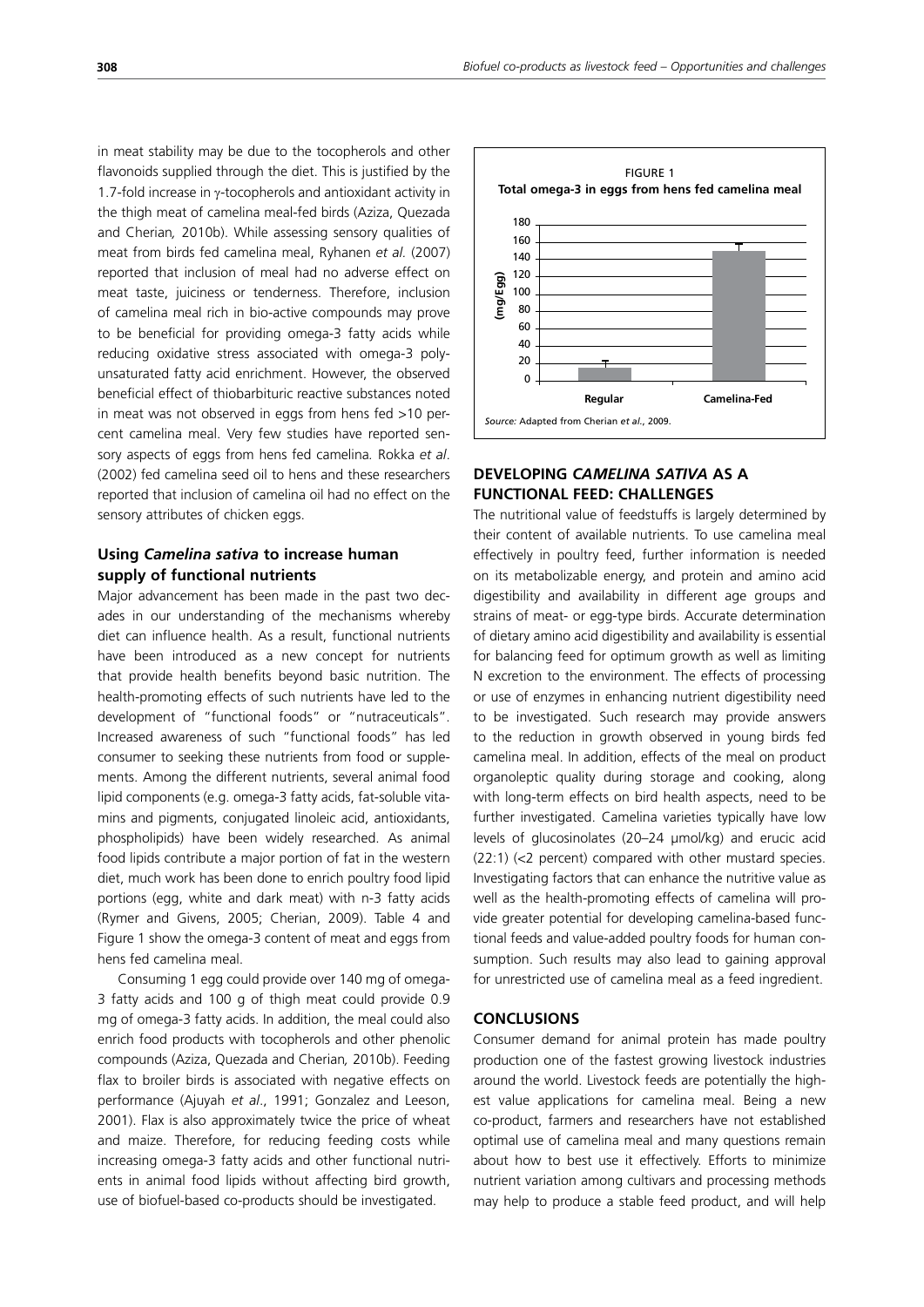in comparing results obtained from different locations and laboratories. Feed represents over 65 percent of the cost of poultry production. Using co-products from biofuel production, such as camelina meal, can reduce feed cost while promoting environmental equilibrium and sustainability. Studies conducted on feeding camelina meal to broilers and egg laying hens show that the meal can be included in broiler and layer diets up to 10 percent without compromising bird performance, while potentially increasing the omega-3 fatty acid content 3-fold in the meat and 8-fold in eggs. In addition, dietary camelina meal at 10 percent led to significant reduction in lipid oxidation products and an improvement in γ-tocopherol content and antioxidant activity in the dark meat. The increase in omega-3 fatty acids and tocopherols of eggs and meat will be beneficial to human nutrition as poultry products are the major source of animal protein around the world. The research results obtained will increase the market value of the crop because meal is the by-product of oil extraction and accounts for 70 to 80 percent of the oilseed harvest. Therefore, finding the optimum level of camelina meal in poultry diets without affecting bird performance, health, product quality and sensory characteristics will reduce food production cost while achieving greater independence of food supply.

## **ACKNOWLEDGMENTS**

Financial support was received from an Oregon State University Agriculture Research Foundation award. Camelina meal was supplied by Willamette Biomass Processors, Inc, Rickreall, Oregon, United States. The laboratory assistance of Nathalie Quezada (Oregon State University) and Abeer Aziza (visiting scientist, Mansoura University, Egypt) are gratefully acknowledged.

#### **BIBLIOGRAPHY**

- **Acamovic, T., Gilbert, C., Lamb, K. & Walker, K.C.** 1999. Nutritive value of *Camelina sativa* meal for poultry. *British Poultry Science,* 40(5): S27–S41.
- **Ajuyah, A.O., Lee, K.H., Hardin, R.T. & Sim, J.S.** 1991. Changes in the yield and in fatty acid composition of whole carcass and skeletal meat portions of broiler chickens fed full-fat oil seeds. *Poultry Science,* 70: 2304–2314.
- **Aziza, A.E., Quezada, N. & Cherian, G.** 2010a. Feeding *Camelina* s*ativa* meal to meat-type chickens: Effect on production performance and tissue fatty acid composition. *Journal of Applied Poultry Research,* 19: 157–168.
- **Aziza, A.E., Quezada, N. & Cherian, G.** 2010b. Antioxidative effect of dietary *Camelina* meal in fresh, stored or cooked broiler chicken meat. *Poultry Science,* 89: 2711–2718.
- **Barceló-Coblijn, G. & Murphy, J.** 2009. Alpha-linolenic acid and its conversion to longer chain n-3 fatty acids: Benefits for human health and a role in maintaining tissue n-3 fatty acid levels. *Progress in Lipid Research,* 48: 355–374.
- **Bean, L.D. & Leeson, S.** 2003. Long-term effects of feeding flax seed on performance and egg fatty acid composition of brown and white hens. *Poultry Science,* 82: 388–394.
- **Budin, J.T., Breene, W.M. & Putnam, H.D.** 1995. Some compositional properties of camelina (*Camelina sativa* L. Crantz) seeds and oils. *Journal of the American Oil Chemists Society,* 72: 309–315.
- **Cherian, G.** 2002. Lipid modification strategies and nutritionally functional poultry foods. pp. 77–82, *in:* T. Nakano and L. Ozimek (editors). *Food Science and Product Technology*. Research Sign Post, Trivandrum, India.
- **Cherian, G.** 2008. Omega-3 fatty acids: studies in avians*.*  pp. 169–178, *in*: F. De Meester and R.R. Watson (editors). *Wild-Type Food in Health Promotion and Disease Prevention: The Columbus® Concept*. Humana Press/Springer.
- **Cherian, G.** 2009. Eggs and health: nutrient sources and supplement carriers. pp. 333–346, *in:* R.R. Watson (editor). *Complementary and Alternative Therapies and the Aging Population*. Academic Press.
- **Cherian, G., Campbell, A. & Parker, T.** 2009. Egg quality and lipid composition of eggs from hens fed *Camelina sativa*. *Journal of Applied Poultry Research,* 18: 143–150.
- **Frame, D.D. & Petersen, M.B.** 2007. Use of *Camelina sativa*  in the diets of young turkeys. *Journal of Applied Poultry Research,* 16: 381–386.
- **Gonzalez, R. & Leeson, S.** 2001. Alternatives for enrichment of eggs and chicken meat with omega-3 fatty acids. *Canadian Journal of Animal Science,* 81: 295–305.
- **Halmemies-Beauchet-Filleau, A., Kokkonen, T., Lampi, A-M., Toivonen, V., Shingfield, K.J. & Vanhatalo, A.** 2011. Effect of plant oils and camelina expeller on milk fatty acid composition in lactating cows fed diets based on red clover silage. *Journal of Dairy Science,* 94: 4413–4430.
- **Hurtaud, C. & Peyraud, J.L.** 2007. Effects of feeding camelina (seeds or meal) on milk fatty acid composition and butter spreadability. *Journal of Dairy Science,* 90: 5134–5145.
- **Min, B.R. & Ahn, D.U.** 2005. Mechanism of lipid peroxidation in meat and meat products: A review. *Journal of Food Science and Biotechnology,* 14: 152–163.
- **Moriel, P., Nayigihugu, V., Cappellozza, B.I., Gonçalves, E.P., Krall, J.M., Foulke, T., Cammack, K.M. &. Hess, B.W.** 2011. Camelina meal and crude glycerin as feed supplements for developing replacement beef heifers. *Journal of Animal Science,* 89(12): 4314–4324.
- **Palmquist, D.L.** 2009. Omega**-**3 fatty acids in metabolism, health, and nutrition and for modified animal product foods. *Profesional Animal Scientist*, 25: 207–249.
- **Pekel, Y., Patterson, P.H., Hulet, R.M., Acar, N., Cravener, T.L., Dowler, D.B. & Hunter, J.M.** 2009. Dietary camelina meal versus flaxseed with and without supplemental copper for broiler chickens: Live performance and processing yield. *Poultry Science,* 88: 2392–2398.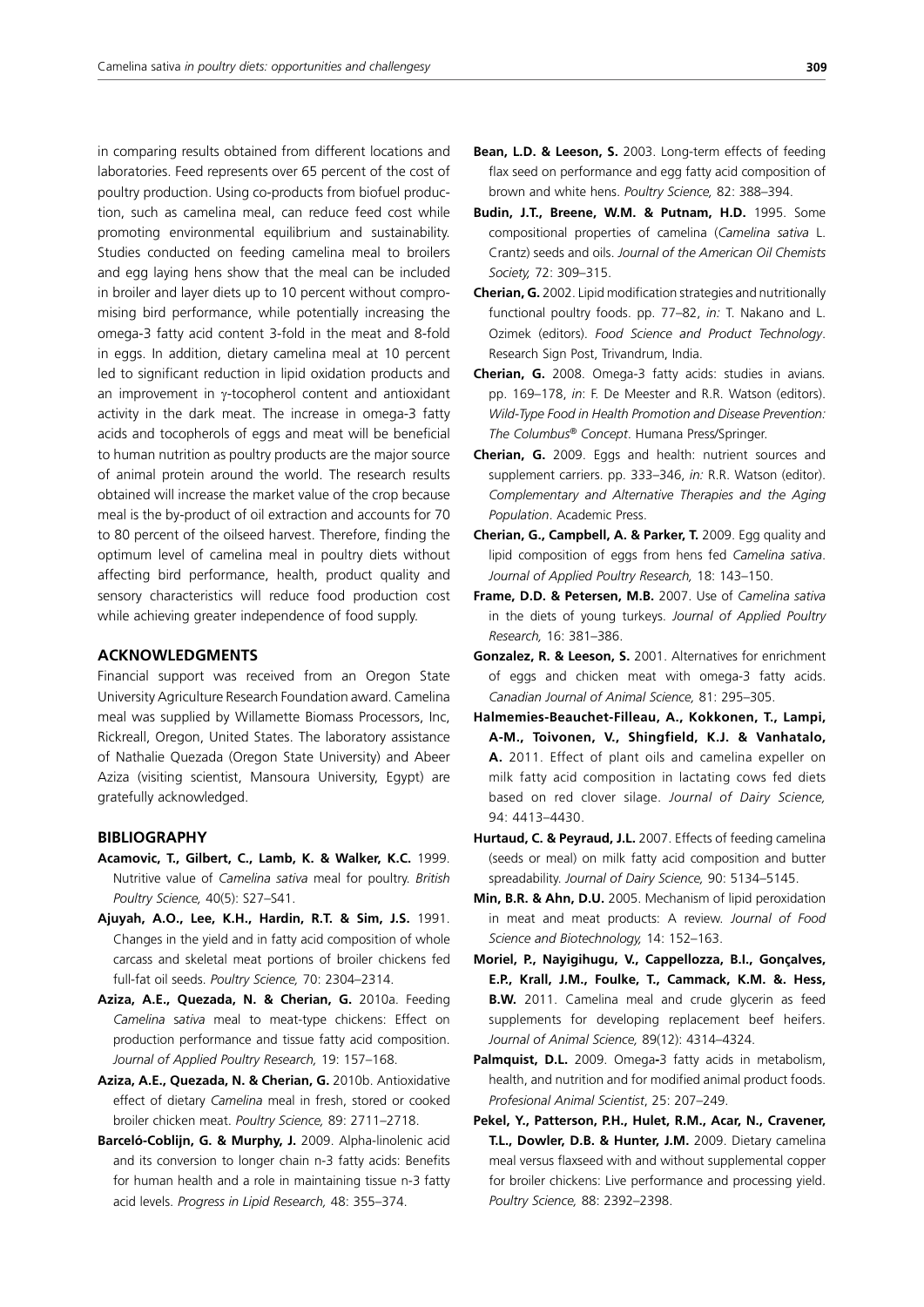- **Pilgeram, A.L., Sands, D.C., Boss, D., Dale, N., Wichman, D., Lamb, P., Lu, C., Barrows, R., Kirkpatrick, M., Thompson, B. & Johnson, D.L.** 2007. *Camelina sativa*, a Montana omega-3 fuel crop. pp. 129–131, *in:* J. Janick and A. Whipkey (editors). *Issues in New Crops and New Uses*. ASHS Press, Alexandria, VA, USA.
- **Putnam, D.H., Budin, J.T., Filed, L.A. & Breene, W.M.** 1993. Camelina: A promising low-input oil seed. pp. 314–322, *in:*  J. Janick and J.E. Simon (editors). *New Crops*. Wiley, New York, USA.
- **Rokka, T., Alen, K., Valaja, J. & Ryhanen, E.L.** 2002. The effect of *Camelina sativa* enriched diet on the composition and sensory quality of hen eggs. *Food Research International,* 35: 253–256.
- **Ryhanen, E.L., Perttila, S., Tupasela, T., Valaja, J., Eriksson, C. & Larkka, K.** 2007. Effect of *Camelina sativa* expeller cake on performance and meat quality of broilers. *Journal of the Science of Food and Agriculture,* 87: 1489–1494.
- **Rymer, C. & Givens, I.D.** 2005. n-3 Fatty acid enrichment of edible tissues of poultry: A review. *Lipids*, 40: 121–130.
- **Schuster, A. & Friedt, W.** 1998. Glucosinolate content and composition as parameters of quality of *Camelina* seed. *Industrial Crops Production,* 7: 297–302.
- **Szumacher-Strabel, M., Cieslak, A., Zmora, P., Pers-Kamczyc, E., Bielinska, S., Staniszb, M. & Wójtowski, J.** 2011. *Camelina sativa* cake improved unsaturated fatty acids in ewe's milk. *Journal of the Science of Food and Agriculture,* 91: 2031–2037.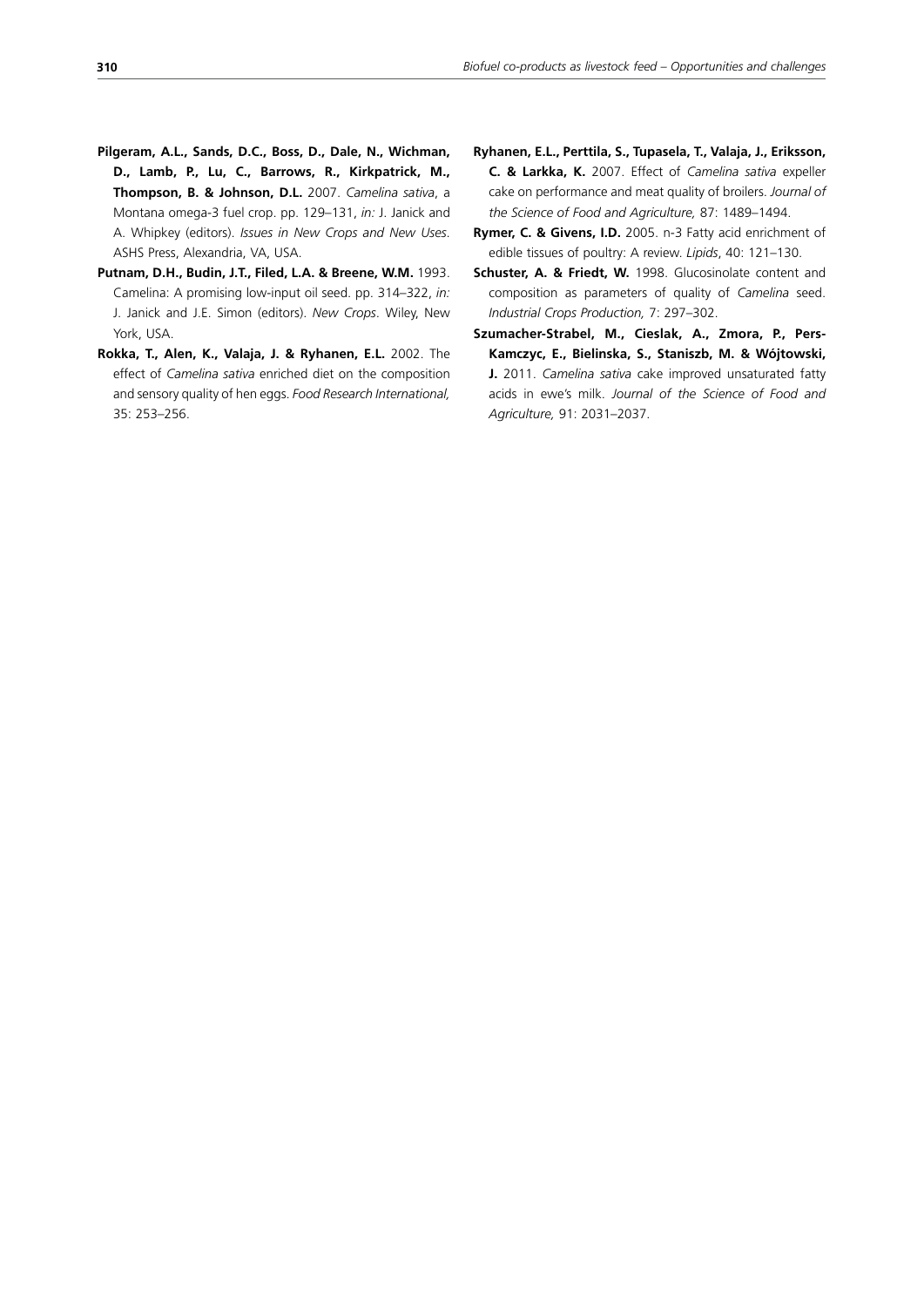# Chapter 18 **Utilization of lipid co-products of the biofuel industry in livestock feed**

*Z. Wiesman, O. Segman and L. Yarmolinsky*

Phyto-Lipid Biotechnology Lab (PLBL), Energy Engineering Unit, Ben Gurion University of the Negev, Israel. E-mail for correspondence: wiesman@bgu.ac.il

## **ABSTRACT**

Biofuels, which are new and renewable alternative fuels of biological-origin, have been receiving more attention globally due to energy needs and environmental consciousness. The biofuels industry owes its feasibility not only to high petroleum prices and governmental support, but also to the added-value co-products suitable for use as animal feed and supplements.

 The objective of this review chapter is to collate and describe the lipid co-products derived from the biofuel industry and to further discuss their potential role as feeds or supplements in the diet of ruminants, their effects on animal performance and public health, and possible risks.

## **INTRODUCTION TO BIOFUELS**

The oil crisis and the constant search for environmentally friendly, acceptable and relatively safe alternatives for fossil fuels have encouraged mass production of biofuels in a number of countries. The growing concern over greenhouse gas (GHG) emissions, as well as fluctuations in gasoline and diesel fuel prices, has prompted several governments to encourage the introduction of renewable biofuels into the market. Promotional measures, such as economic and local regulations, subsidies, tax exemptions and penalization of all fuel not including the required amount of biofuel fixed by law, have been implemented in order to foster the development of the biofuel industries (Behzadi and Farid, 2007: Bloch *et al.,* 2008; Colibar, Korodi and Popovici, 2010).

In addition to the reduction of hazardous pollutants emitted from the transportation sector, increased rural development and national energy security are other important outcomes that benefit the communities. The increment in intellectual and profitable management of unutilized energy sources that potentially exist in urban and agricultural waste fractions, to produce the so called secondgeneration biofuels, is another advantage influenced by the economic incentives (Najafi *et al*., 2009; Willson, Wiesman and Brenner, 2010).

Currently, the two main types of first-generation biofuels produced and commercialized around the world are biodiesel and bio-ethanol, both derived from plant parts and generally recognized as clean sources. Biodiesel is obtained by the esterification of vegetable oils to alkyl mono-esters that can be used directly as combustible fuels (Van Gerpen, 2005). The most common crops used for this purpose are feedstocks rich in oil content, like rapeseed (canola oil), sunflower and soybean. Bio-ethanol is obtained from the fermentation of hydrocarbons, such as those concentrated in cereal grains, sugar cane and sugar beet.

In recent years the expansion of the biofuel industry was in part responsible for a sharp rise in the prices of grains and oilseeds destined for livestock. Fortunately, the solution for that threat to the farm feed sector was found in the utilization of co-products derived from the manufacturing process of biofuels as low cost feed alternatives (Willson, Wiesman and Brenner, 2010).

### **SOAPSTOCK**

The increased need for intestinal absorption of unsaturated fatty acids (FA) in cattle is driven mainly by nutritional guidelines that promote reduced intake of saturated fatty acids by humans and the observed enhanced animal performance (Jenkins and Bridges, 2007). Rumen-protected fat sources provide essential and non-essential fatty acids that otherwise would have been transformed by micro-organisms in the rumen to yield other end products. For example, dietary unsaturated fatty acids are processed by an array of bacterial enzymes and form trans- fatty acid intermediates and stearic acid (Wallace, 2002). Hence, although essential linoleic and  $\alpha$ -linolenic acids comprise the majority of fatty acids consumed by cattle, stearic acid comprises most of the fatty acids leaving the rumen and reaching body tissues. This results in a loss of specific essential and non-essential fatty acids that are provided in the diet not only in order to supply the nutritional requirements of man but also to achieve certain benefits to animals. Even though some fatty acids can be synthesized from stearic acid in ruminant body tissue, the economic loss is great also due to unnecessar-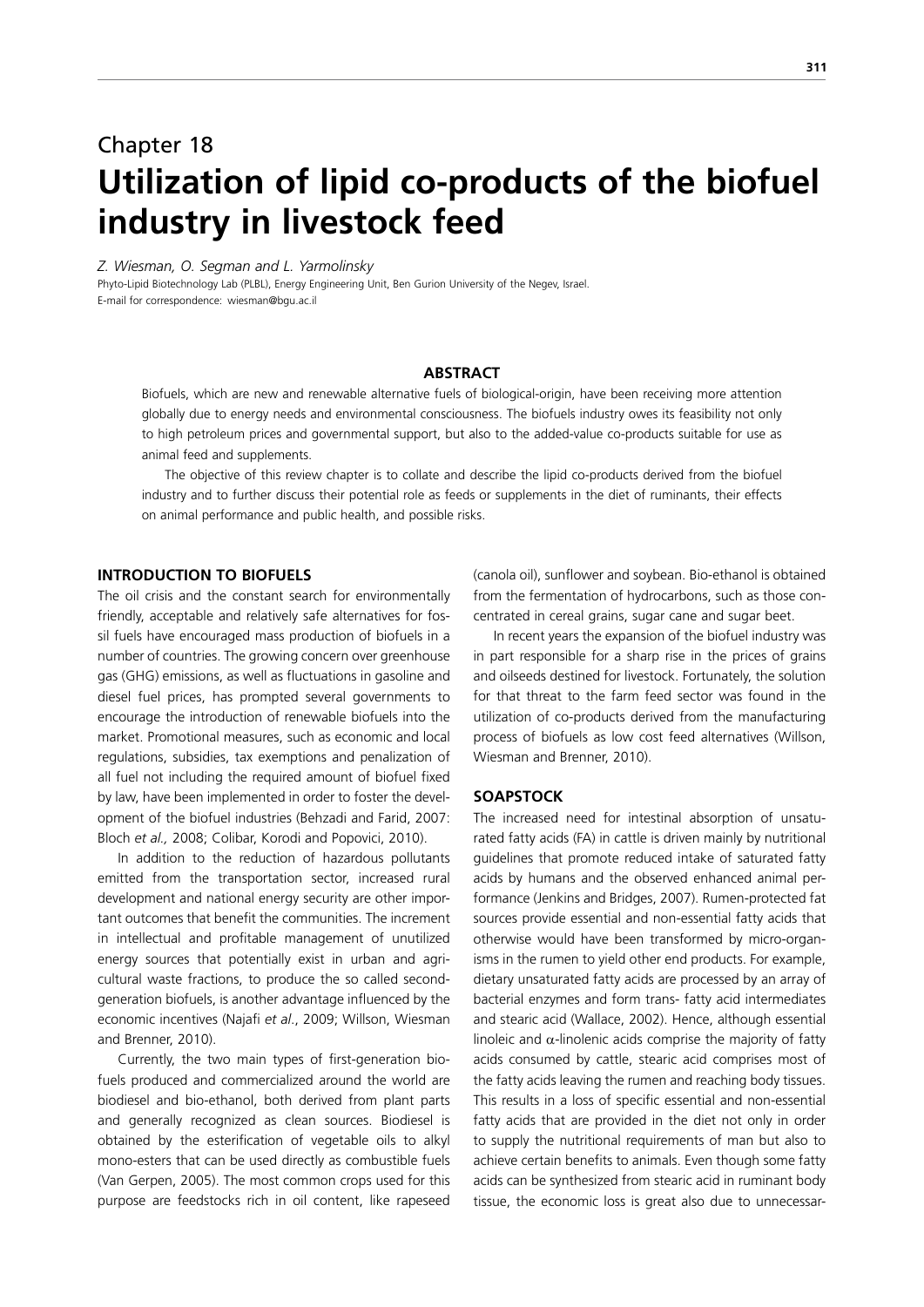# **MAIN MESSAGES**

- **• Lipid co-products from the bio-ethanol and biodiesel processing industries can be excellent sources of nutrients for ruminants.**
- **• With the growth of biofuel production from various feedstocks, livestock producers will have many nutrient-dense co-product feed resources readily available at economical prices.**

ily wasted metabolizable energy. Moreover, fatty acids are known to inhibit fibre digestion in the rumen, whereas the pre-formed calcium soaps of FA have little or no such effects (Enjalbert *et al*., 1997).

Soapstocks, from a nutritional point of view, are saponified fatty acids formed when free fatty acids and divalent cations (usually calcium) are combined. They were originally developed as a form of rumen-inert fat to avoid ruminal fermentation and are commercially available today for enhancing the tissue supply of unsaturated fatty acids in cattle (Palmquist, 1994; Brown, 2006).

### **COMPOSITION**

The refining process for biodiesel generates a distillate rich in free fatty acids and other lipid components (Haas, 2005). It comprises an aqueous phase and an oily phase (also termed acid oil). The acid oil consists of acylglycerols, phosphoacylglycerols, free fatty acids (FFA), triacylglycerides (TG), di-acylglycerides, mono-acylglycerides, pigments and other lipophilic materials (Haas *et al*., 2003; Wang *et al*., 2007). When the distillate is reacted with calcium oxide, calcium salts of the fatty acids present in the distillate are formed and separate further from the unsaponifiable matter.

Fatty acid content of soapstock is a reflection of the parent oil composition (Table 1). The glycerides that will probably be detected have their origin in the partial hydrolysis of the remained TGs, during refining of the biodiesel (Dumont, Suresh and Narin, 2007). For instance, the major TG in canola oil is triolein; hence, a relatively high concen-

- **• As more novel extraction and refining technologies are developed, better quality co-products destined for livestock feed will be achieved.**
- **• Potential risks should be taken into consideration, so adequate risk assessments should be conducted in order to avoid adverse effects in animals and to safeguard public health.**

tration of mono-olein and di-olein glycerides will be present in the soapstock (Durant *et al.,* 2006).

### **Effect on ruminants**

Palm fatty acids distillate reacted with calcium oxide to develop a rumen-protected fat (commercialized as Megalac®) (Gardner and Rudden, 2004) was proven to be effective in the protection of fatty acids against ruminal biohydrogenation (Scollan *et al*., 2001; Palmquist, 1994). It was also found to significantly increase the digestibility of feed neutral-detergent fibre (NDF) compared with unprotected fatty acids (Palmquist, 1994). Fatty acids from palm oil were the source of choice due to the reliability and consistency of the fatty acid profile, in addition to their stability at the average and optimal rumen pH (Gardner and Rudden, 2004). (Tables 2 and 3)

Later, calcium salts of fatty acids from other sources of vegetable oils (such as rapeseed and soybean oils) were developed and their effectiveness was investigated. For example, after studying the response of dairy cows to Ca salts of fatty acids, it has been observed that rapeseed oil fatty acids were not as inert as palm oil Ca salts in the rumen (Ferlay, Chilliard and Doreau, 1992.). Thus, it was concluded that saponification of polyunsaturated FAs was probably not an efficient way to protect them against ruminal biohydrogenation and to increase their secretion in the milk (Ferlay *et al*., 1993). At the same time, calcium salts of fatty acids from rapeseed distillate (commercialized as Energol) were observed to augment the oleic, linoleic,

TABLE 1

| Fatty acid content of different soapstock sources according to Dumont, Suresh and Narine, 2007 |
|------------------------------------------------------------------------------------------------|
|------------------------------------------------------------------------------------------------|

|                          |              |              | Concentration (g/kg) reported on dry basis |              |
|--------------------------|--------------|--------------|--------------------------------------------|--------------|
| <b>Fatty acids</b>       | Cottonseed   | Maize grain  | <b>Groundnut seed</b>                      | Canola seed  |
| Myristic acid            | 2.4          | 0.31         | 6.6                                        | Not detected |
| Palmitic acid            | 93.1         | 8.62         | 86.2                                       | 46.3         |
| Palmitoleic acid         | 1.8          | Trace        | Trace                                      | 1.5          |
| Stearic acid             | 9.6          | 5.07         | 4.58                                       | Not detected |
| Oleic acid               | 60.7         | 93.6         | 11.6                                       | 155.7        |
| Linoleic acid            | 165          | 178          | 77.5                                       | 33.1         |
| $\alpha$ -linolenic acid | Not detected | Not detected | Not detected                               | 0.024        |
| Arachidic acid           | 0.77         | 0.76         | Traces                                     | 1.2          |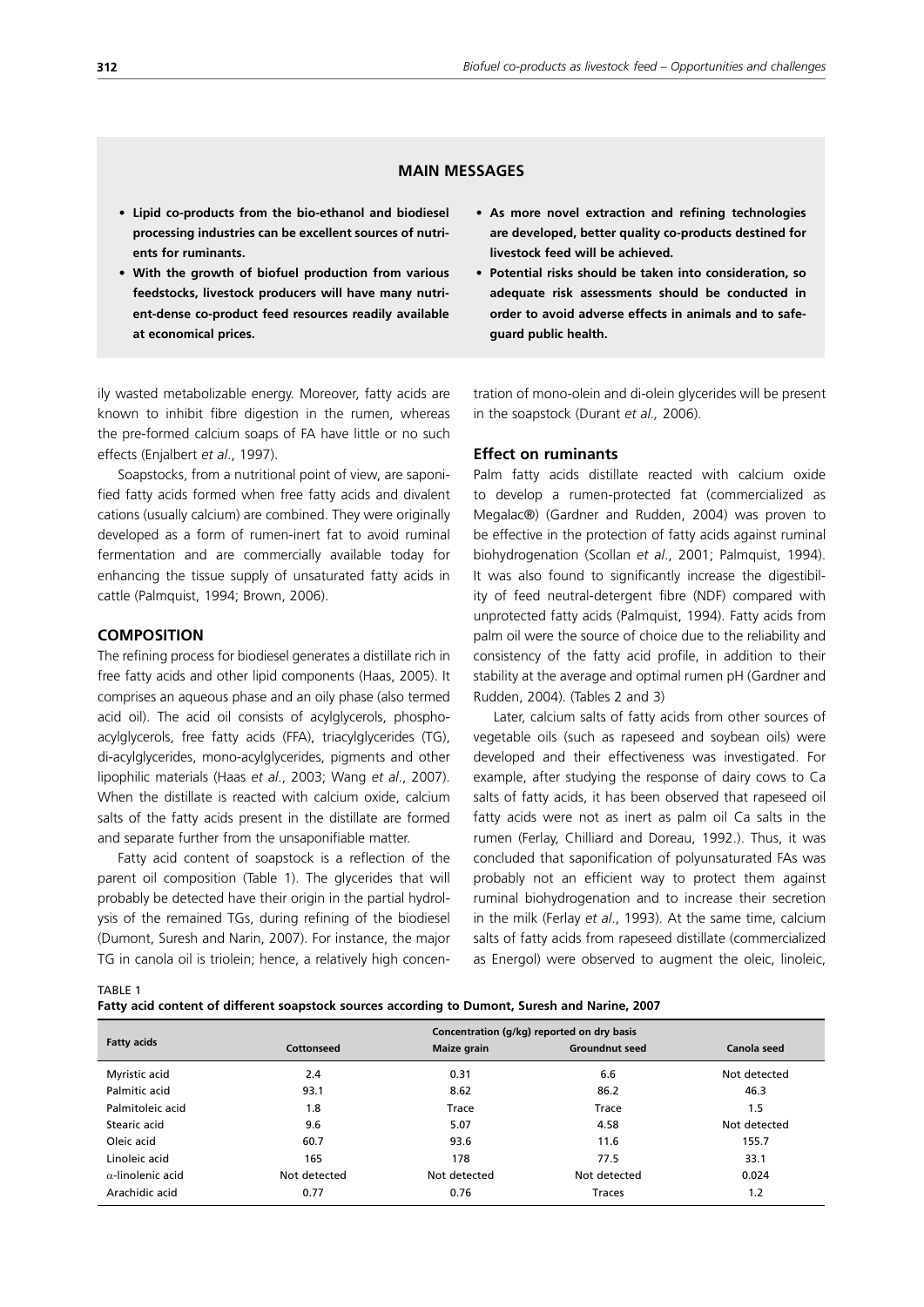TARI F<sub>2</sub> **Chemical composition of MEGALAC®**

| Component            | Concentration (g/kg) |  |  |
|----------------------|----------------------|--|--|
| Oil (Werner-Schmidt) | 84                   |  |  |
| Protein              | 0                    |  |  |
| Fibre                | 0                    |  |  |
| Ash                  | 12                   |  |  |
| Calcium              | 9                    |  |  |
| Moisture             | 5                    |  |  |

*Source*: Gardner and Rudden, 2004.

#### TABLE 3

# **Fatty acid profile of MEGALAC®**

| <b>Fatty Acid</b> | g/100 g of total fatty acids |  |  |
|-------------------|------------------------------|--|--|
| C14:0             | 1.5                          |  |  |
| C16:0             | 48.0                         |  |  |
| C18:0             | 5.0                          |  |  |
| C18:1             | 36.0                         |  |  |
| C18:2             | 9.0                          |  |  |
|                   |                              |  |  |

*Source*: Gardner and Rudden, 2004.

 $\alpha$ -linolenic and stearic acid content in the milk of dairy cows and reduce that of palmitic acid (Komprda *et al*., 2005).

In general, a reduction in milk fat total saturated FAs (including palmitic acid, which imposes a negative effect on cardiovascular disease risk to dairy cows, was observed (Givens *et al*., 2009). The concentrations of cis-monounsaturated FAs were enhanced probably due to their escaping rumen biohydrogenation.

Regarding the ability to manipulate the fatty acids profile in meat, evidence suggests that feeding linseed soapstock to finishing steers raised the total amount of omega-3 fatty acids in the longissimus muscle (Quinn *et al*., 2008). Brandt and Anderson (1990) reported the same when they compared supplementing finishing steers with tallow or soybean soapstock as fat sources. In another study, although the FA composition of the muscle tissue was not altered, subcutaneous adipose concentrations of 9-cis,12-cis-linoleic acid (LA) and liver tissue concentrations of (all-cis)-5,8,11,14,17-eicosapentaenoic acid (EPA) were the highest in lambs fed 4 percent calcium salts of palmitic and oleic acid (Seabrook, Peel and Engle, 2011).

## **PHYTONUTRIENTS**

Extensive research with palm biodiesel (palm oil methyl esters) revealed that phytochemicals such as carotenes (pro-vitamin A, lycopene, phytoene), tocopherols and tocotrienols, sterols, squalene, a mixture of phospholipids (better known as lecithin), polyphenols and co-enzyme  $Q_{10}$ , remain intact in the biodiesel after the trans-esterification reaction (Wattanapenpaiboon and Wahlqvist, 2003). Data about palm phytonutrients concentrations and percentage of the components in crude palm oil are presented in Table 4.

#### TABLE 4

#### **Palm phytonutrient concentrations and percentage of the components in crude palm oil**

| Palm phytonutrient        | Concentration (mg/kg) |
|---------------------------|-----------------------|
| Vitamin E                 | 600-1000              |
| Carotenoids               | 500-700               |
| Phytosterols              | 300-620               |
| Squalene                  | 250-540               |
| Phospholipids             | $20 - 100$            |
| Co-enzyme Q <sub>10</sub> | $10 - 80$             |
| Polyphenolics             | $40 - 70$             |
| Components in palm oil    | g/kg                  |
| <b>Tryglycerides</b>      | >900                  |
| Dyglycerides              | $20 - 70$             |
| Monoglycerides            | < 10                  |
| Free fatty acids          | $30 - 50$             |
| Phytonutrients            | 10                    |

#### TABLE 5

## **Concentration of selected phytonutrients in crude palm oil (CPO) and palm phytonutrients concentrate (PPC)**

|           | Concentration (mg/kg) |            |  |
|-----------|-----------------------|------------|--|
| Component | <b>CPO</b>            | <b>PPC</b> |  |
| Carotenes | 530                   | 23710      |  |
| Vitamin E | 1020                  | 14640      |  |
| Sterols   | 910                   | 15780      |  |
| Squalene  | 44                    | 320        |  |

*Source*: Chandrasekaram *et al*., 2009.

#### TABLE 6

### **Concentration of selected phytonutrients in unsaponified crude palm oil (Unsap CPO) and unsaponified palm phytonutrients concentrate (Unsap PPC)**

|           | Concentration (mg/kg) |                  |  |
|-----------|-----------------------|------------------|--|
| Component | <b>Unsap CPO</b>      | <b>Unsap PPC</b> |  |
| Carotenes | 19570                 | 209880           |  |
| Vitamin F | 39290                 | 78660            |  |
| Sterols   | 32430                 | 30500            |  |
| Squalene  | 2770                  | 8110             |  |

*Source*: Chandrasekaram *et al*., 2009.

These high value phytochemicals are recovered with the aid of several processes incorporating short-path distillation, supercritical fluid technology, saponification, crystallation and solvent treatment (Choo *et al*., 2006, 2009). The presence of phytonutrients in the palm phytochemicals concentrate (also termed palm fatty acid distillate – PFAD) obtained after the distillation of the palm biodiesel was found to be ten times higher than that in crude palm oil (Chandrasekaram *et al*.,2009) (Tables 5 and 6). A saponification process is necessary to further separate the unsaponifiable matter (the phytonutrients) from the small amount of free FAs and esters remaining in the PFAD, to reach a purity of more than 90 percent (Lin and Yoo, 2009).

Rapeseed, soybean and sunflower are also a good sources of phytochemicals, especially tocopherols and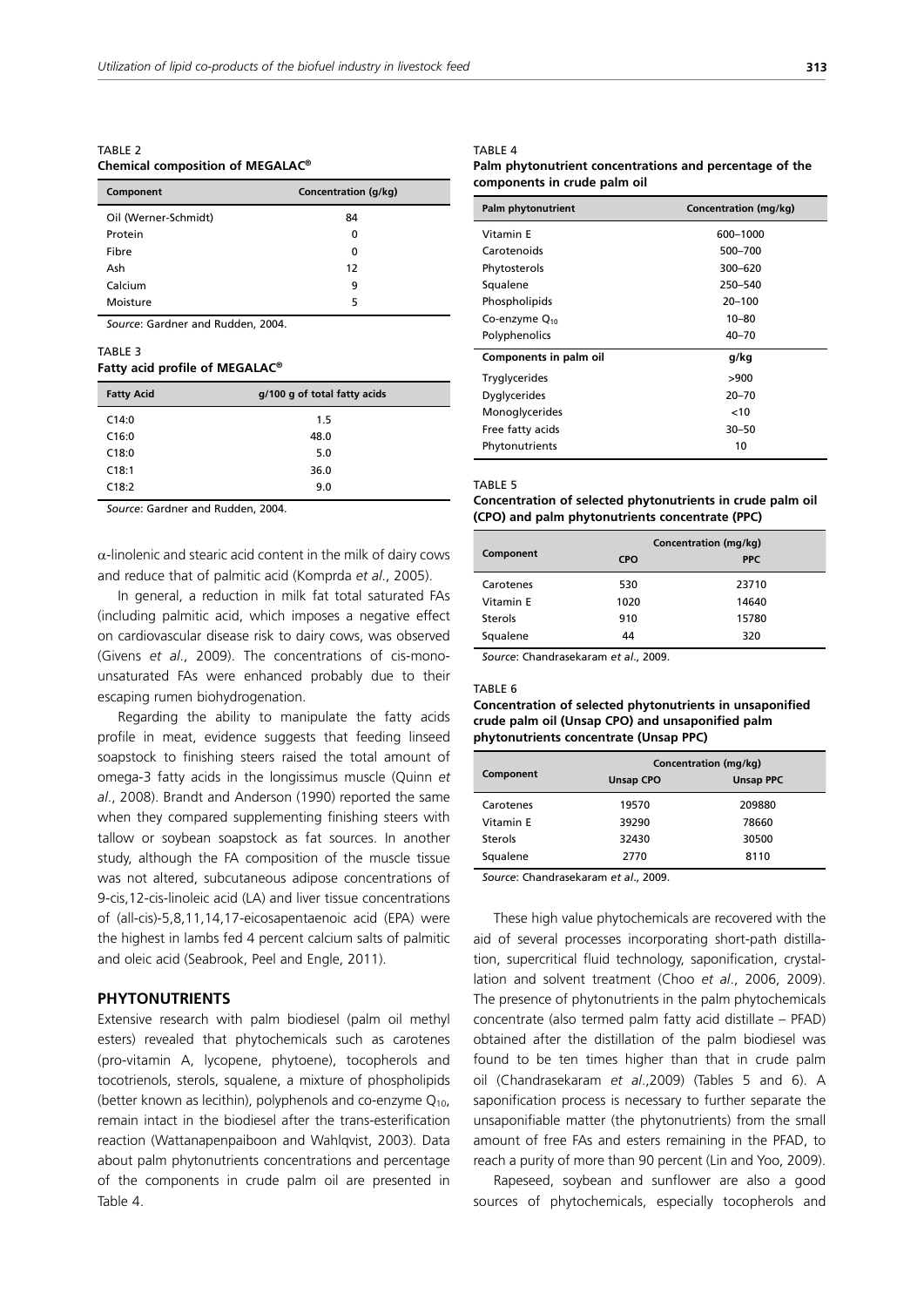sterols (Ooma and Mazza, 1999; Buczenko, De Oliveira and Von Meien, 2003). Extraction of these valuable compounds from the co-products (for example fatty acid distillate) obtained during the biodiesel production will therefore be interesting for their trade as value-added co-products of this industry.

Dried distillers grain (DDGS), a co-product from the bio-ethanol industry (comprising principally bran, protein and germ fractions of the grain used in the fermentation process, together with remnants of yeast cells), also contains significant amounts of phytonutrients. The main constituents are tocopherols and phytosterols. The oil extracted from DDGS may be further processed to yield a distillate rich in these various bio-actives (Winkler *et al*., 2007; Winkler-Moser and Vaughn, 2009; Leguizamon *et al*., 2009; Winkler-Moser and Breyer, 2011).

The above-mentioned bio-active components are much appreciated for application as standard reference materials, functional food, nutraceuticals and cosmeceuticals for human well-being. With novel technologies for the production of biodiesel and the consequent increased quantities of the relevant co-products in the future, a greater proportion of them can be shifted for use as feed additives and vitamins destined for livestock, at more appealing prices.

# **EFFECT ON RUMINANTS Vitamin E**

'Vitamin E' is the generic name for a group of eight natural compounds:  $\alpha$ -, β-, γ- and δ-tocopherol and  $\alpha$ -, β-, γ- and G-tocotrienol, (Figure 1) which differ in the location of methyl groups on their chromanol ring structure (Williams *et al*.,1993; Röhrle *et al*., 2011). The principal and most investigated vitamin E form, with antioxidant and immune functions, is  $\alpha$ -tocopherol. However, important or more effective, or both, functions of non- $α$ -tocopherol like γ-tocopherol and tocotrienols are being revealed (McDowell *et al*., 2007).

Concentrations and distribution of tocopherols significantly depend on kind of oil analysed (Tables 7 and 8), but  $\alpha$ - and γ- tocopherols are usually dominant (Ooma and Mazza, 1999).

Vitamin E is essential for body functions such as growth, reproduction, prevention of various diseases (white muscle disease in young ruminants, foetal death and resorption, retinal degeneration) and protection of the integrity of tissues (McDowell *et al*., 1996; Rooke, Robinson and Arthur, 2004). Supplementation of domestic animals with vitamin E has potentiated their antibody responses to a variety of pathogens and their adaptability to stressful situations (Finch and Turner, 1996; Rajeesh *et al*., 2008; Cusack *et al*., 2009).

In addition, feeding levels of vitamin E that are considerably higher than NRC requirements is required to improve animal product quality (Liu, Lanari and Schaefer, 1995) such as extending beef colour stability and minimizing off-flavors



#### TABLE 7

**Tocopherol contents (mg/kg) in selected vegetable oils (possible raw materials for biodiesel production)**

| Oil      |     | α-Tocopherol β-Tocopherol γ-Tocopherol δ-Tocopherol |     |     |
|----------|-----|-----------------------------------------------------|-----|-----|
| Rapeseed | 268 |                                                     | 426 |     |
| Canola   | 272 | 0.1                                                 | 423 | -   |
| Soybean  | 116 | 34                                                  | 737 | 275 |
| Maize    | 134 | 18                                                  | 412 | 39  |

*Source*: Ooma and Mazza, 1999.

TABLE 8

**Tocopherol content (mg/kg) in plant oils**

| Oil       | Total tocopherol content (mg/kg) |
|-----------|----------------------------------|
| Grapeseed | $121 + 6$                        |
| Linseed   | $367 + 8$                        |
| Olive     | $177 + 3$                        |
| Groundnut | $226 + 4$                        |
| Sunflower | $535 + 8$                        |

*Note*: Values are mean + SD. *Source*: Gryszczyska-Swiglo *et al.*, 2007.

in milk due to lipid oxidation. Higher levels of vitamin E in the ruminant diet increases  $\alpha$ -tocopherol concentrations in the tissues and, owing to its antioxidant properties, it protects not only membranal lipids but also myoglobin from oxidation. This results in delayed onset of discoloration in fresh, ground and frozen beef, and in suppression of lipid rancidity (Liu, Lanari and Schaefer, 1995).

#### **Carotenes**

Carotenes belong to the carotenoids family, a group of natural pigments that encompasses more than 600 molecules synthesized by higher plants and algae. These compounds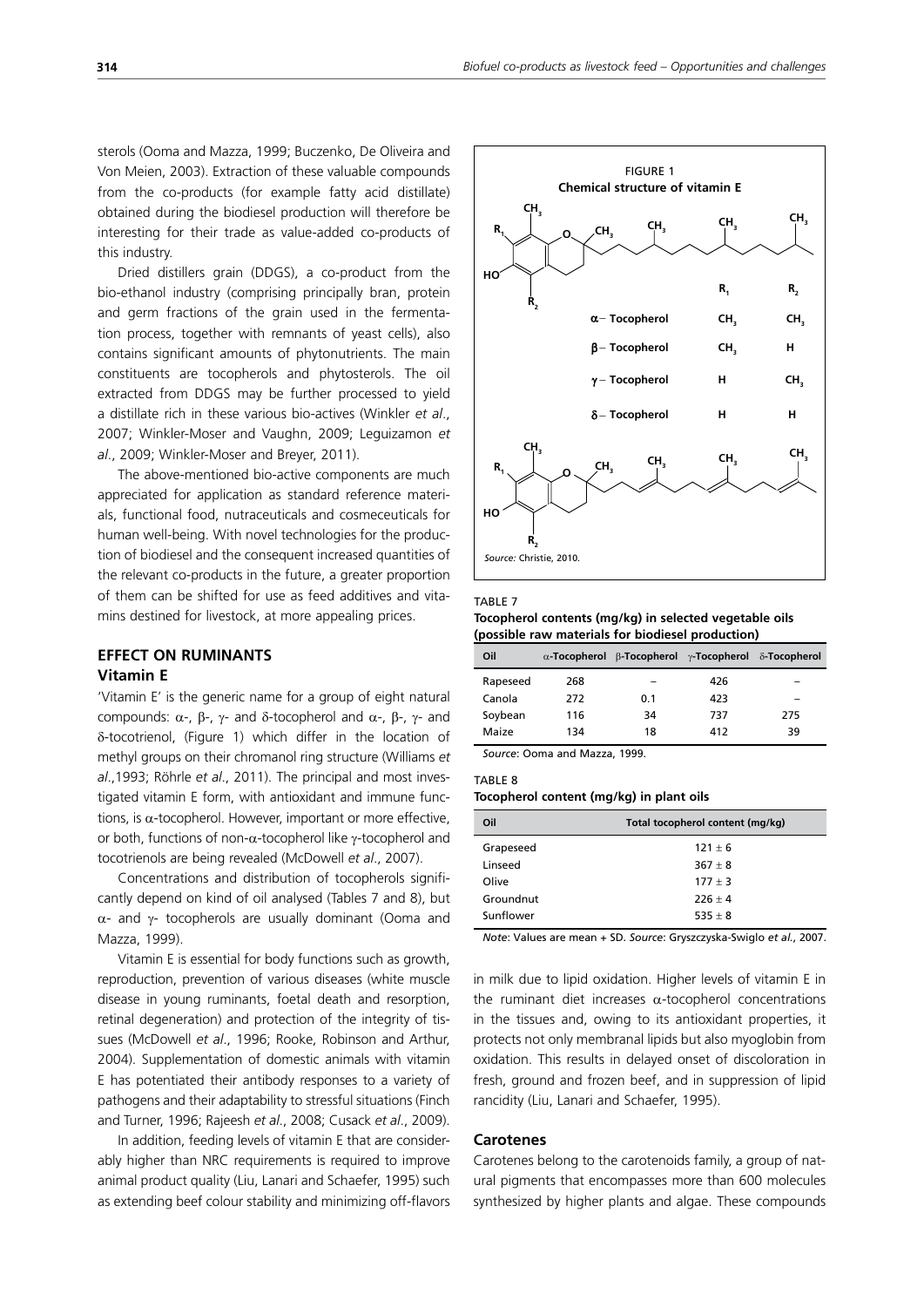

TABLE 9 **Various types and composition of carotenes in palm oil** 

| Part in general carotenes (g/100 g) |
|-------------------------------------|
| 1.27                                |
| 0.68                                |
| 0.06                                |
| 56.02                               |
| 35.16                               |
| 2.49                                |
| 0.69                                |
| 0.33                                |
| 0.83                                |
| 0.29                                |
| 0.74                                |
| 0.23                                |
| 1.30                                |
|                                     |

*Source*: Puah *et al*., 2005.

are characterized by a linear poly-isoprene structure with conjugated double bonds either *per se* (as in lycopene,  $C_{40}H_{56}$ ) (Figure 2) or as derived by cyclization of the two extremities, with oxidation (as in xanthophylls such as lutein and zeaxanthin,  $C_{40}H_{56}O_2$ ) or without oxidation (carotenes, C40H56) (Calderon *et al*., 2006; Noziere *et al*., 2006).

Concentration of carotenes in crude palm oil is approximately 640–700 ppm (Choo, 1994) and 0.25–3.6 ppm in virgin olive oil (Tanouti *et al*., 2011).

Non-oxidized carotenes are known as general components of the carotenes fraction (Table 9).

The β-carotene content of forages is reduced by suncuring, ensiling and storage, and is quite variable. Hence, green pasture is the most abundant natural source of carotenes for ruminants (Miller, 1968; Kalac and Mcdonald, 1981).

Ruminants depend entirely on feed as their source of carotenoids, not being able to synthesize them *de novo*, but metabolize or convert them into other carotenoids.

In sheep and goats, absorbed β-carotene is assumed to be almost entirely transformed into retinol (vitamin A) in the enterocytes. In contrast, in cattle, not all absorbed β-carotene is transformed into retinol and thus β-carotene is the main carotenoid present in their plasma, stored in tissues and secreted in milk fat (Mora *et al*., 1999; Cardinault *et al*., 2006; Lucas *et al*., 2008).

A deficiency in retinol may cause xeropthalmia (a night blindness disease) and reduce reproductive efficiency in dairy cows, through impaired ovarian function and increased incidence of abortion (Wang *et al*., 1987; Haliloglu *et al*., 2002). Apart from having pro-vitamin A properties, β-carotene *per se* also plays an important role as antioxidant. Some positive effects of β-carotene on mammary gland health, rumen function, milk yield and immunity have been reported (Hino, Andoha and Ohgi, 1993; De Ondarza and Engstorm, 2009a, b).

Certain changes in the organoleptic characteristics of meat and milk from ruminants fed on diets rich in β-carotene were reported (Ellis *et al.,* 2007). Some of them are most desired from the point of view of public health, consumer acceptability or preference on the one hand, and animal producers and food manufacturers on the other. The augmented levels of β-carotene and vitamin A in milk as a consequence of supplying them in the ruminant diet, could be beneficial for the production of functional foods (i.e. butter, margarine) (Ellis *et al.,* 2007). Additionally, their abundancy in meat and milk can supply the nutritional requirements recommended for humans (Simmone, Green and Bransby, 1996; De Ondarza, Wilson and Engstrom, 2009.). It should be noted, though, that high levels of β-carotene and vitamin A were found to adversely affect the fatty acid profile in intermuscular fat tissue and marbling deposition (Siebert *et al*., 2000, 2006; Pyatt and Berger, 2005; Dikeman, 2007).

#### **Phytosterols**

Plant sterols and stanols (their reduced form), also called phytosterols and phytostanols, are natural constituents of plants and are part of the triterpene family (Moreau, Whitaker and Hicks, 2002). They are non-nutritive compounds whose chemical structure resembles that of cholesterol, a predominant sterol in animals (Figure 3). Phytosterol content ranges from 0.14 percent in olive oil to 1.6 percent in maize oil (Gul and Amar, 2006). In plants they are responsible for the regulation of the fluidity and permeability of cell membranes, serve as substrates for the synthesis of numerous secondary plant metabolites, and act as biogenic precursors of plant growth hormones and hormonal precursors.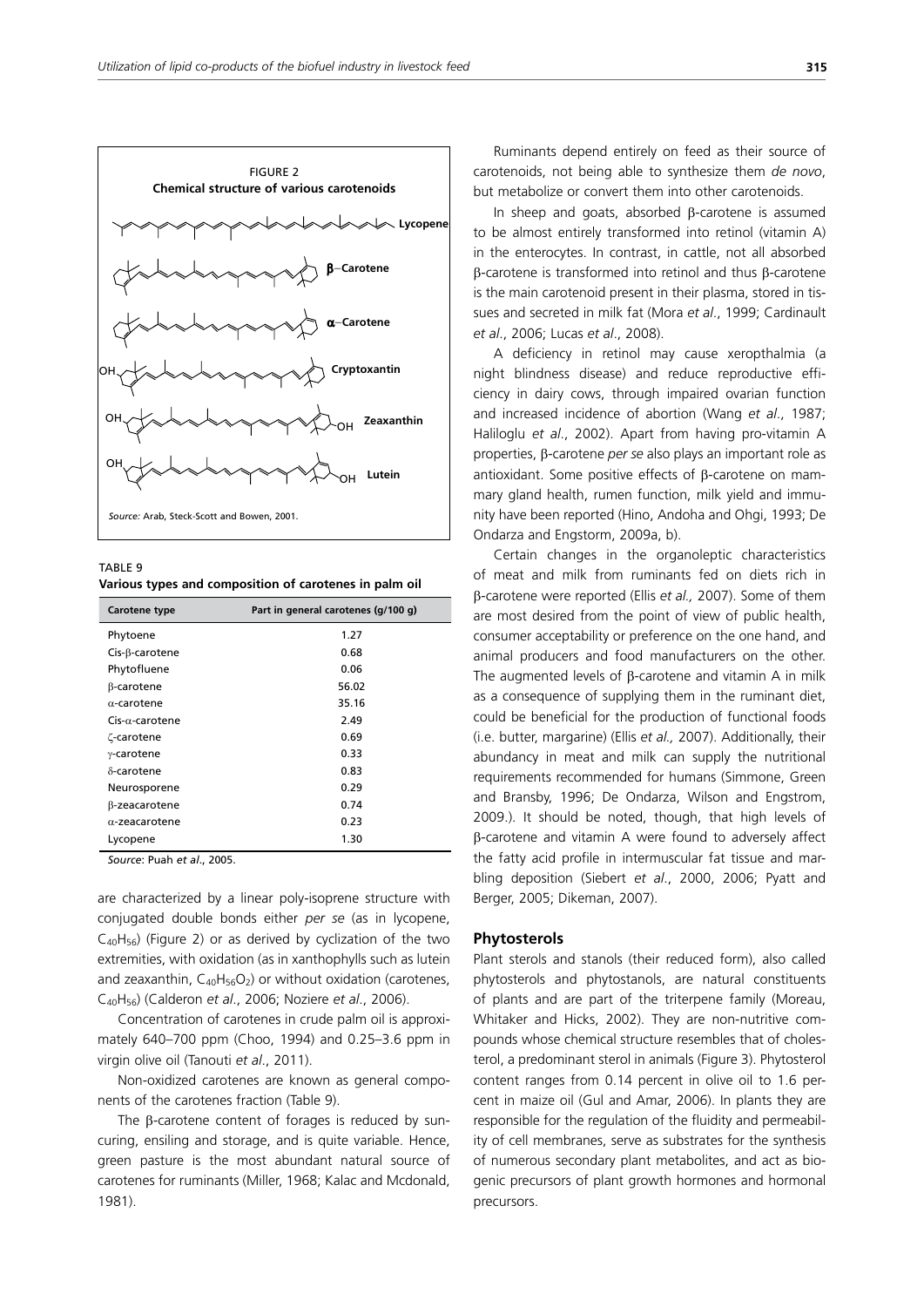

The best dietary sources of phytosterols are unrefined plant oils, seeds, nuts and legumes; in certain plants, such as *Amaranthus* spp. or *Butyrospermum parkii* (shea butter tree), it can reach more than 10 percent. The predominant forms being β-sitosterol, campesterol and stigmasterol, followed by brassicasterol, avenasterols and ergosterol (the latter is a known precursor of vitamin  $D_3$ , that is also formed in fungi) (Tapiero, Townsend and Tew, 2003; Milovanovic, Banjac and Vucelic Radovic, 2009).

Studies with animals and humans show that phytosterols reduce the absorption of cholesterol, thus lowering its serum level and leading to a reduction in the risk of cardiovascular diseases (Kamal-Eldin and Moazzami, 2009; Weingartner, Bohm and Laufs, 2009). In addition, they are considered to have anti-inflammatory, anti-bacterial, anti-ulcerative and anti-tumor properties (Awad and Fink, 2000).

Phytosterols supplied as immuno-modulators (commercialized as Inmunicin Maymoin, a product consisting primarily of β-sitosterol) in the diet of pigs during the nursery and finishing periods have been shown to fortify the immune system (decrease mortality and percentage of culls) and improve average daily gain and feed efficiency (Fraile *et al*., 2009). Hence, it will be interesting to conduct trials aiming to prove the same utility in ruminants.

#### **Polyphenols**

Polyphenols are secondary metabolites of plants, known to be involved in defence mechanisms and the survival of the plant in its environment (Manach *et al*., 2004). These compounds possess characteristic aromatic rings (single, as in simple phenols, to several, as in flavonoides and condensed tannins) (Figure 4) attached to a hydroxyl group, which confers on the molecule part of its diverse biological activities (Singh, Bhat and Singh, 2003).

Polyphenols are present in a variety of plants utilized as important components of both human and animal diets. Polyphenols in vegetable oils are a complex mixture of compounds that include derivatives of hydroxybenzoic and hydroxycinnamic acids, as well as oleuropeins, coumarins, flavonoids and lignins (Kozlowska *et al*., 1990; Valavanidis *et al*., 2004).

Polyphenols are usually soluble in basic media and alcohols, but they can present in plant oils at low concentrations. Concentration of polyphenols in virgin olive oil may be from 63 mg/kg to 406.5 mg/kg (Tanouti *et al.,* 2011). As a rule, they are dissolved in the dispersed water phase. This phase is stable due to presence in oils of such substances like lecithin and other phospholipids.

The presence of polyphenols in the diet of ruminants improves the efficiency of protein degradability and digestibility (except when the level of tannins is not monitored correctly and reaches high levels), thus ameliorating feed conversion. It also reduces the concentration of urea excreted in cattle manure (Reed, 1995; Frutos *et al*., 2004). Additionally, polyphenols augment ruminant performance by inhibiting bloat and reducing the incidence of subclinical helminth infections (O'Connell and Fox, 2001).

As they possess potent antioxidant activity, their deposition in animal tissues and secretion in milk is mostly desired, because it protects the lipid components in meat and milk products as well as providing dietary antioxidants for human consumption. In this manner, functional-healthy products are achieved (Weisburger *et al*., 2002; Priolo and Vasta, 2007; Moñino *et al*., 2008; Cuchillo Hilario *et al*., 2010; Jordan *et al*., 2010).

The prohibition on use of growth-promoting antibiotics in animal feeds (EU, 2003) and the constantly increasing demand for organically produced milk and meat, have prompted livestock producers to look for more acceptable alternatives (Wallace, 2004). In addition, some phenolic extracts have been demonstrated to inhibit hyperammonia-producing bacteria in the rumen and exert beneficial effects on rumen fermentation (Flythe and Kagan, 2010). They have also been shown to inhibit certain pathogens, hence their potential role as natural and less hazardous replacements for antibiotics (Wells, Berry and Varel, 2005).

#### **Lecithin**

Lecithin is primarily a natural mixture of phospholipids such as phosphatidylcholine (PC), phosphatidylethanolamine (PE), phosphatidylserine (PS), phosphatidylinositol (PI) and phosphatidic acid (PA) (Figure 5), and which contains minor quantities of other water-soluble or hydratable components (glycolipids and oligosaccharides) (Pickard, 2005).

Soybean is the predominant vegetable source of lecithin due to its availability, and the lecithin has outstanding func-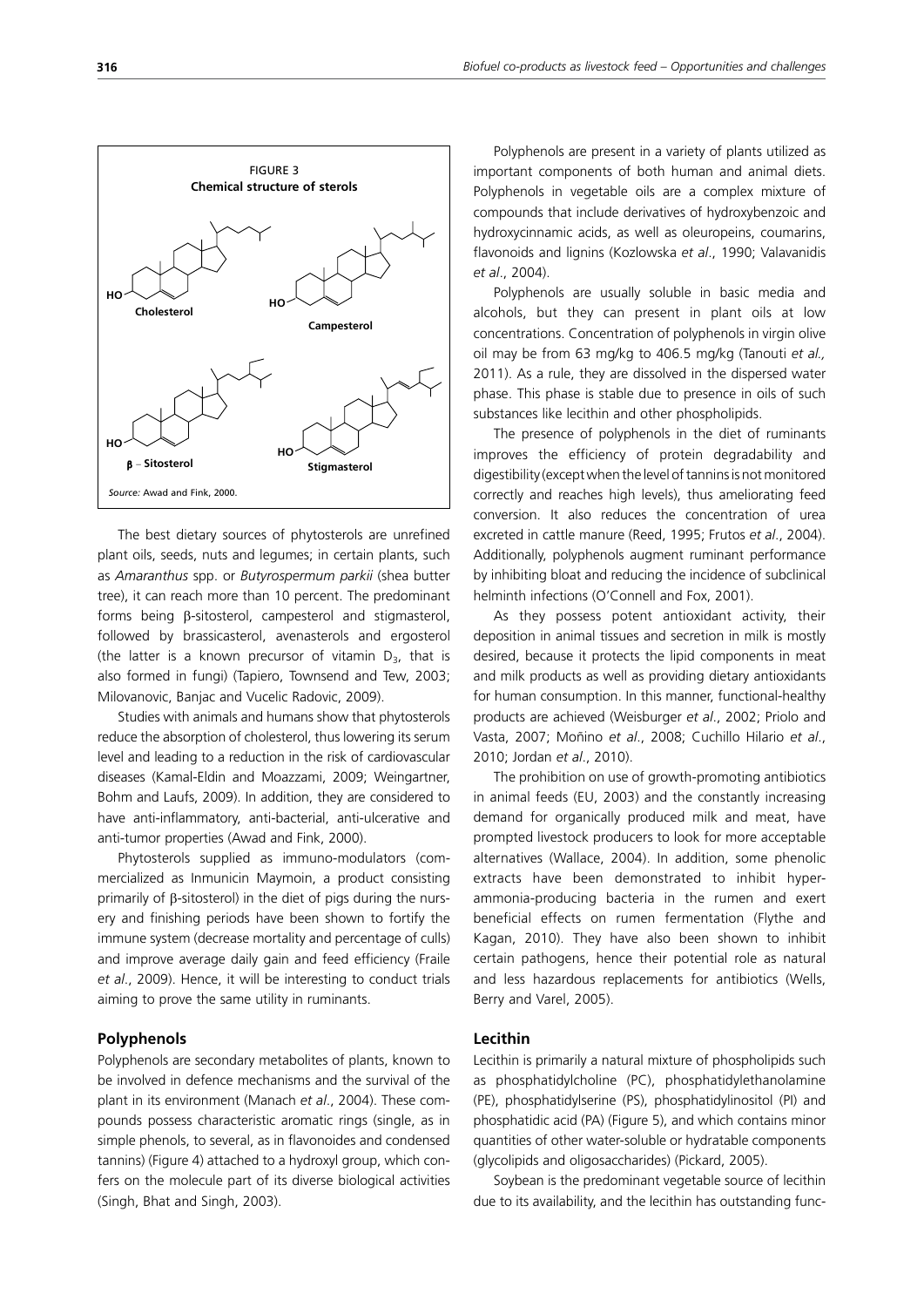

tional characteristics, mainly as a surfactant and emulsifier (Wilson, 2003). However, lecithin products from seeds of rape, sunflower, glandless cotton and maize are also potential commercial sources. Seed of glanded cotton contains more phospholipids than any other oilseed (with the exception of soybean), but has the disadvantage that gossypol (a toxic compound normally present in the cotton seed) tends to bind to the phospholipids during the solvent extraction process (Pickard, 2005).

Information about the chemical structure of lecithins from different oils are presented in Tables 10 and 11.

Lecithins are used in animal feed recipes as dust suppressors, economic emulsifiers (e.g. stabilization of milk replacers for feeding calves) and essential FA sources (Van

| IABLE 10 |  |  |
|----------|--|--|
|          |  |  |

| <b>Fatty acid</b>  | Soybean | <b>Sunflower seed</b> | Rapeseed |
|--------------------|---------|-----------------------|----------|
| 16:0               | 16      | 11                    |          |
| 18:0               | 4       | 4                     |          |
| 18:1               | 17      | 18                    | 56       |
| 18:2               | 55      | 63                    | 25       |
| 18:3               |         | 0                     | 6        |
| Others fatty acids |         | 4                     | 5        |

*Source*: Van Nieuwenhuyzen and Tomas, 2008.

Nieuwenhuyzen and Tomas, 2008). Feeding soy lecithin to ruminants was found to favourably change the FA profile in longissimus muscle and subcutaneous adipose tissue in lambs (Lough *et al*., 1992). It also increased FAs and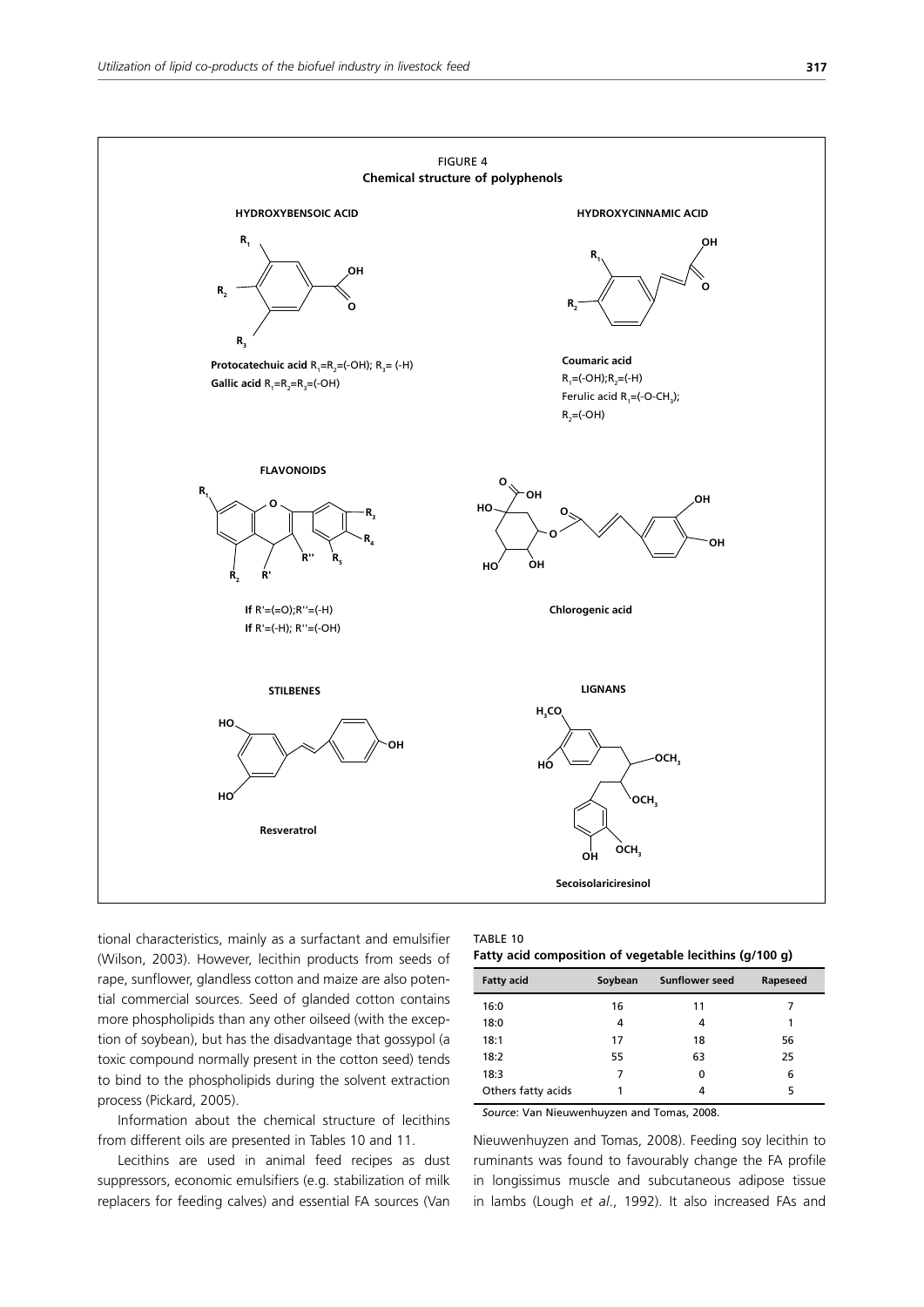

TABLE 11 **Phospholipid composition of liquid vegetable lecithins (g/100 g of lecithins fraction) by 31P-NMR**

| Phospholipid        | Soybean | <b>Sunflower seed</b> | Rapeseed |
|---------------------|---------|-----------------------|----------|
| PC                  | 15      | 16                    | 17       |
| PE                  | 11      | 8                     | 9        |
| PI                  | 10      | 14                    | 10       |
| PА                  | 4       | З                     | 4        |
| Other phospholipids |         | 6                     | 6        |

*Notes:* 31P-NMR indicates analysis of P isotpe-marked lecithins using nuclear magnetic resonance techniques. For PC, PE, PI and PA see Figure 5. *Source*: Van Nieuwenhuyzen and Tomas, 2008.

protein digestion in the hindgut both *in vitro* and *in vivo* (Jenkins and Fotouhi, 1990; Wettstein, Machmuller and Kreuzer, 2000; Hristov, Neill and McAllister, 2003; Pivoda *et al*., 2010). Both methane production and ammonia concentration in the rumen were significantly reduced, implying that efficiency of feed conversion was increased.

### **Squalene**

Squalene – an isoprenoid compound with 6 isoprene units (triterpene) – is an intermediate metabolite in the synthesis of cholesterol and phytosterols (Figure 6). This unsaturated, thermally unstable and light-sensitive hydrocarbon appears in high concentrations (50–90 percent by weight) in the liver oils of certain species of deepsea sharks (Bakes and Nichols, 1995; Wetherbee and Nichols, 2000). It is also present in lower concentrations in foods such as avocado, aubergine, poultry and tuna, as well as in some common edible oils such as olive, palm, groundnut, and rapeseed (Catchpole and von Kamp, 1997; Catchpole, Von Kamp and Grey, 1997; Chua *et al*., 2007).

Concentration of squalene in olive oil can be from 136 to 708 ppm (Kiritsakis, 1990).

Squalene has been demonstrated to be effective in decreasing total cholesterol, low-density lipoprotein-cholesterol and triglyceride levels. It is also used extensively as a strong antioxidant in the food and cosmetic industries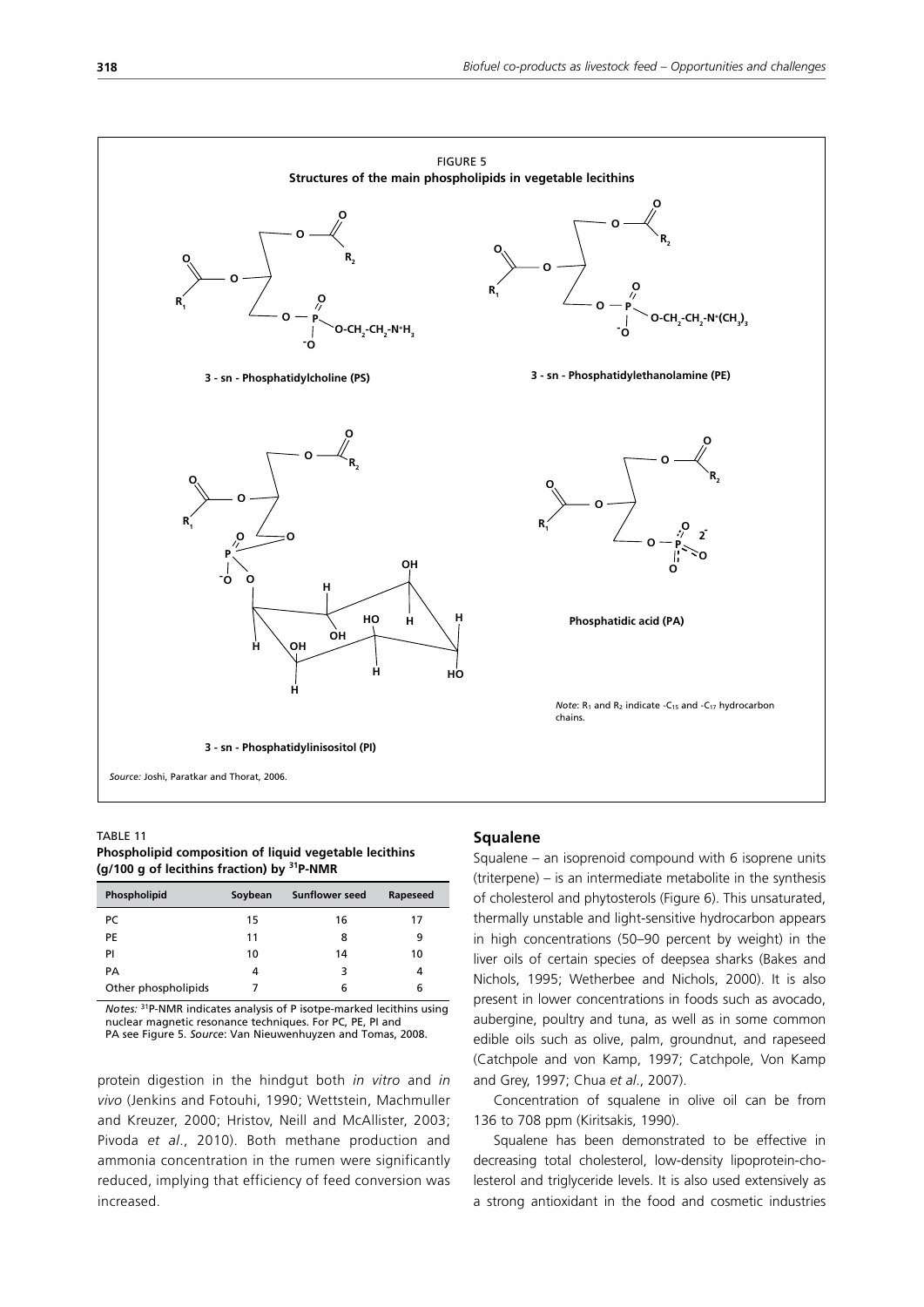

(Fan *et al*., 2010). Dietary supplementation with squalene enhanced the reproductivity of boars and improved semen count and quality in meat-type male chicken (Zhang *et al*., 2008; Li *et al*., 2010). Therefore, the administration of squalene with other vitamins and feed additives is expected to strengthen the immune system and to improve livestock productivity.

A surprising revelation regarding the accumulation of squalene in the intermuscular fat in reindeers (northernmost freely ranging ruminants in Scandinavia) fed pellets that contained squalene, was made by Sampels, Pickova and Wiklund (2005). The levels of squalene found in the reindeer meat (0.5–1 percent) were above the recommended values for common human dietary fats and oils (0.002–0.3 percent squalene in total fat) (Sampels, Pickova and Wiklund, 2005.). This discovery may encourage research regarding the deposition of squelene in the tissues of ruminants and its secretion in milk, in order to promote the creation of functional foods.

# **POTENTIAL RISKS FROM FRACTIONS CONTAINING SUCH PHYTOCHEMICALS**

Deodourizer distillates, by-products of the refinement of vegetable oils, are a known repository for hazardous substances such as dioxins, furans, PCBs (polychlorinated biphenyls) and pesticides. They have been banned from direct use in animal feeds in the United States, due to the elevated levels of these contaminants that may accumulate in livestock tissues (biomagnification) (Halbert and Archer, 2007).

Therefore, although the new biodiesel production plants aim to minimize the presence of harmful impurities by utilizing novel advanced technologies, this crucial issue must be supervised by the corresponding authorities (Brambilla and De Filippis, 2005). It is advised that a thorough examination of the biodiesel lipid co-products should be carried out in order to assess possible presence of other possible toxic compound that can harm the health of both animals and humans (EU, 2003).

# **CONCLUSIONS**

When used correctly and with prudence, the lipid coproducts from the biofuel industries could offer significant benefits to agriculturalists, animal producers and consumers of functional-healthy products. However, adequate risk assessments should be conducted in order to avoid adverse effects in animals and on public health.

### **BIBLIOGRAPHY**

- **Arab, L., Steck-Scott, S. & Bowen, P.** 2001. Participation of lycopene and beta-carotene in carcinogenesis: defenders, aggressors, or passive bystanders? *Epidemiologic Reviews*, 23(2): 211–230.
- **Awad, A.B. & Fink, C.S.** 2000. Phytosterols as anticancer dietary components: Evidence and mechanism of action. *Journal of Nutrition*, 130: 2127–2130.
- **Bakes, M.J. & Nichols, P.D**. 1995. Lipid, fatty acid and squalene composition of liver oil from six species of deep-sea sharks collected in southern Australian waters. *Comparative Biochemistry and Physiology Part B: Biochemistry and Molecular Biology*, 110(1): 267–275.
- **Behzadi, S. & Farid, M. M**. 2007. Review: Examining the use of different feedstock for the production of biodiesel. *Asia-Pacific Journal of Chemical Engineering*, 2: 480–486.
- **Bloch, M., Bournay, L., Casanave, D., Chodorge, J.A., Coupard, V., Hillion G. & Lorne, D.** 2008. Fatty acid esters in Europe: market trends and technological perspectives. *Oil & Gas Science and Technology,* 63(4): 405–417.
- **Brambilla, G. & De Filippis, S.** 2005 Trends in animal feed composition and the possible consequences on residue tests*. Analytica Chimica Acta*, 529: 7–13.
- **Brandt, R.T. Jr & Anderson, S.J.** 1990. Supplemental fat source affects feedlot performance and carcass traits of finishing yearling steers and estimated diet net energy value*. Journal of Animal Science,* 68: 2208–2216.
- **Brown, D.R.** 2006. Soapstock in ruminant diets. Available at hppp:/www.mix30.com/downloads/documents/Soapstock\_ in\_Ruminant\_Diets.pdf Accessed 14 November 2011.
- **Buczenko, G.M., De Oliveira, J.S. & Von Meien, O.F.** 2003. Extraction of tocopherols from the deodorized distillate of soybean oil with liqufied petroleum gas. *European Journal of Lipid Science and Technology,* 105: 668–671.
- **Calderon, F., Tornambe, G., Martin, B., Pradel, P., Chauveau-Duriot, B. & Noziere, P**. 2006. Effects of mountain grassland maturity stage and grazing management on carotenoids in sward and cow's milk. *Animal Research,* 55: 533–544.
- **Cardinault, N., Doreau, M., Poncet, C. & Noziere, P.** 2006. Digestion and absorption of carotenoids in sheep given fresh red clover. *Animal Science*, 82: 49–55.
- **Catchpole, O.J., Von Kamp, J.-C. & Grey, J.B.** 1997. Extraction of squalene from shark liver oil in a packed column using supercritical carbon dioxide. *Industrial & Engineering Chemistry Research*, 36(10): 4318–4324.
- **Catchpole, O.J. & Von Kamp, J.-C**. 1997. Phase equilibrium for the extraction of squalene from shark liver oil using supercritical carbon dioxide. *Industrial & Engineering Chemistry Research,* 36: 3762–3768.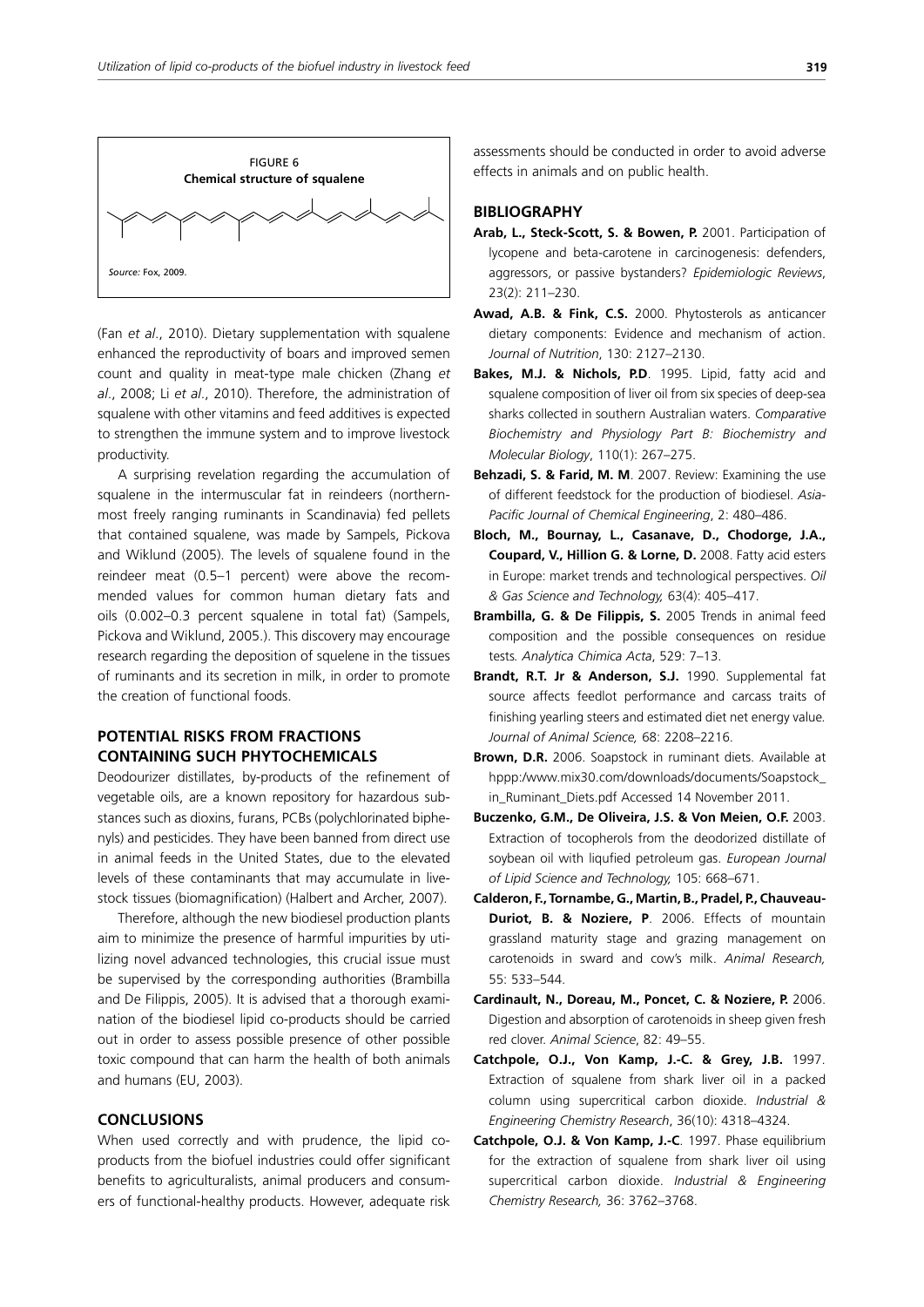- **Chandrasekaram, K., Ng, M.H., Choo, Y.M. & Chuah, C.H.** 2009. Effect of storage temperature on the stability of phytonutrients in palm concentrates*. American Journal of Applied Sciences*, 6(3): 529–533.
- **Choo, Y.M.** 1994. Palm oil carotenoids. *Food and Nutrition Bulletin*, 15(2): 236–240.
- **Choo, Y.M., Low, H.L.N., Puah, C.W., Ma, A.N. & Yusof, B.** 2006. Recovery of palm phytonutrients. US Patent 7141712.
- **Choo, Y.M., Harrison, L.L.N., Yung, C.L., N.G., Mei, H., Puah, C.W., Rusnani, A.B.D.M., Ma, A.N., Yahaya, H. & Chung, A.Y.K.** 2009. Value addition from crude palm oil-integrated production of palm biodiesel, phytonutrients and other value added products. Malasian Palm Oil Board (MPOB) Information Series*,* pp. 43–47.
- **Christie, W.W.** 2010. *Tocopherols and Tocotrienols*., Scottish Crops Research Institute (and Mylnefield Lipid Analysis), Scotland, UK.
- **Chua, C.S.L., Baharin, B.S., Man, Y.B.C. & Tan, C.P**. 2007. Separation of squalene from palm fatty acid distillate using adsorption chromatography*. European Journal of Lipid Science and Technology,* 109: 1083–1087.
- **Colibar, O., Korodi, G. & Popovici, D.** 2010**.** Influence of by-products obtained from biofuels industry on productive performances of lambs. *Animal Science and Biotechnologies*, 43(1): 24–31.
- **Cuchillo Hilario, M., Delgadillo Puga, C., Navarro Ocana, A. & Perez-Gil Romo, F**. 2010. Antioxidant activity, bioactive polyphenols in Mexican goats' milk cheeses on summer grazing*. Journal of Dairy Research,* 77: 20–26.
- **Cusack, P., McMeniman, N., Rabiee, A. & Lean, I**. 2009. Assessment of the effects of supplementation with vitamin E on health and production of feedlot cattle using metaanalysis*. Preventive Veterinary Medicine*, 88: 229–246.
- **De Ondarza, M.B. & Engstrom, M.** 2009a. Can betacarotene help dairy reproduction? *Feedstuffs*, 28(4): 1–5.
- De Ondarza, M.B. & Engstrom, M. 2009b. Production and reproduction responses of dairy cows to supplemental betacarotene. pp. 1–9, *in:* Penn State Dairy Cattle Nutrition Workshop, 11–12 November.
- **De Ondarza, M.B., Wilson, J.W. & Engstrom M.** 2009. Case study: Effect of supplemental β-carotene on yield of milk and milk components and on reproduction of dairy cows. *Professional Animal Scientist,* 25: 510–516.
- **Dikeman, M.E.** 2007. Review: Effects of metabolic modifiers on carcass traits and meat quality. *Meat Science*, 77: 121–135.
- **Dumont, M.-J., Suresh, S. & Narine, S.S**. 2007. Soapstock and deodorizer distillates from North American vegetable oils: Review on their characterization, extraction and utilization. *Food Research International*, 40: 957–974.
- **Durant, A.A., Dumont, M.J. & Narine, S.S**. 2006. *In situ* silylation for the multicomponent analysis of canola oil by-products by gas chromatography–mass spectrometry. *Analytica Chimica Acta*, 559: 227–233.
- **Ellis, K.A., Monteiro, A., Innocent, G.T., Grove-White, D., Cripps, P., McLean, W.G., Howard, C.V. & Mihmz, M**. 2007. Investigation of the vitamins A and E and b-carotene content in milk from UK organic and conventional dairy farms. *Journal of Dairy Research*, 74(4): 484–491.
- **Enjalbert, F., Nicot, M.C., Bayourthe, C., Vernay, M. & Moncoulon, R**. 1997. Effects of dietary calcium soaps of unsaturated fatty acids on digestion, milk composition and physical properties of butter. *Journal of Dairy Research*, 64(2): 181–195.
- **EU [European Union].** 2003. Regulation (EC) No 1831/2003 of The European Parliament and of The Council of 22 September 2003 on additives for use in animal nutrition. Official Journal of the European Union L 268/29 (18.10.2003). Available at http://irmm.jrc.ec.europa.eu/ SiteCollectionDocuments/EC-1831-2003.pdf Accessed 14 November 2011.
- **Fan, K.W., Aki, T., Chen, F. & Jiang, Y**. 2010. Enhanced production of squalene in the thraustochytrid *Aurantiochytrium mangrovei* by medium optimization and treatment with terbinafine. *World Journal of Microbiology & Biotechnology,* 26(7): 1303–1309.
- **Ferlay, A., Chilliard, Y. & Doreau, M.** 1992. Effects of Calcium Salts Differing in Fatty Acid Composition on Duodenal and Milk Fatty Acid-Profiles in Dairy Cows. *Journal of the Science of Food and Agriculture*, 60: 31–37.
- **Ferlay, A., Chabrot, J., Elmeddah, Y. & Doreau, M.** 1993. Ruminal lipid balance and intestinal digestion by dairy cows fed calcium salts of rapeseed oil fatty acids or rapeseed oil. *Journal of Animal Science*, 71: 2237–2245.
- **Finch, J.M. & Turner, R.J**. 1996. Review: Effects of selenium and vitamin E on the immune responses of domestic animals. *Research in Veterinary Science*, 60: 97–106.
- **Flythe, M. & Kagan, I.** 2010. Antimicrobial effect of red clover (*Trifolium pratense*) phenolic extract on the ruminal hyper ammonia-producing bacterium, *Clostridium sticklandii. Current Microbiology,* 61: 125–131.
- **Fox, C.B.** 2009. Review: Squalene emulsions for parenteral vaccine and drug delivery. *Molecules*, 14: 3286–3312.
- **Fraile, L.J., Crisci, E., Weenberg, J., Armadans, M., Mendoza, L., Ruiz, L., Bernaus, S. & Montoya, M.** 2009. Effect of treatment with phytosterols in three herds with porcine respiratory disease complex. *Journal of Swine Health and Production,* 17(1): 32–41.
- **Frutos, P., Hervás, G., Giráldez, F.J. & Mantecón, A.R.** 2004. Review. Tannins and ruminant nutrition. *Spanish Journal of Agricultural Research*, 2(2): 191–202.
- Gardner, N & Rudden, C. 2004. Megalac<sup>®</sup> a global success story for the use of palm oil in the livestock sector. *Malasian Palm Oil Development*. 41: 30–31.
- **Givens, D.I., Kliem, K.E., Humphries, D.J., Shingfield, K.J. & Morgan, R**. 2009. Effect of replacing calcium salts of palm oil distillate with rapeseed oil, milled or whole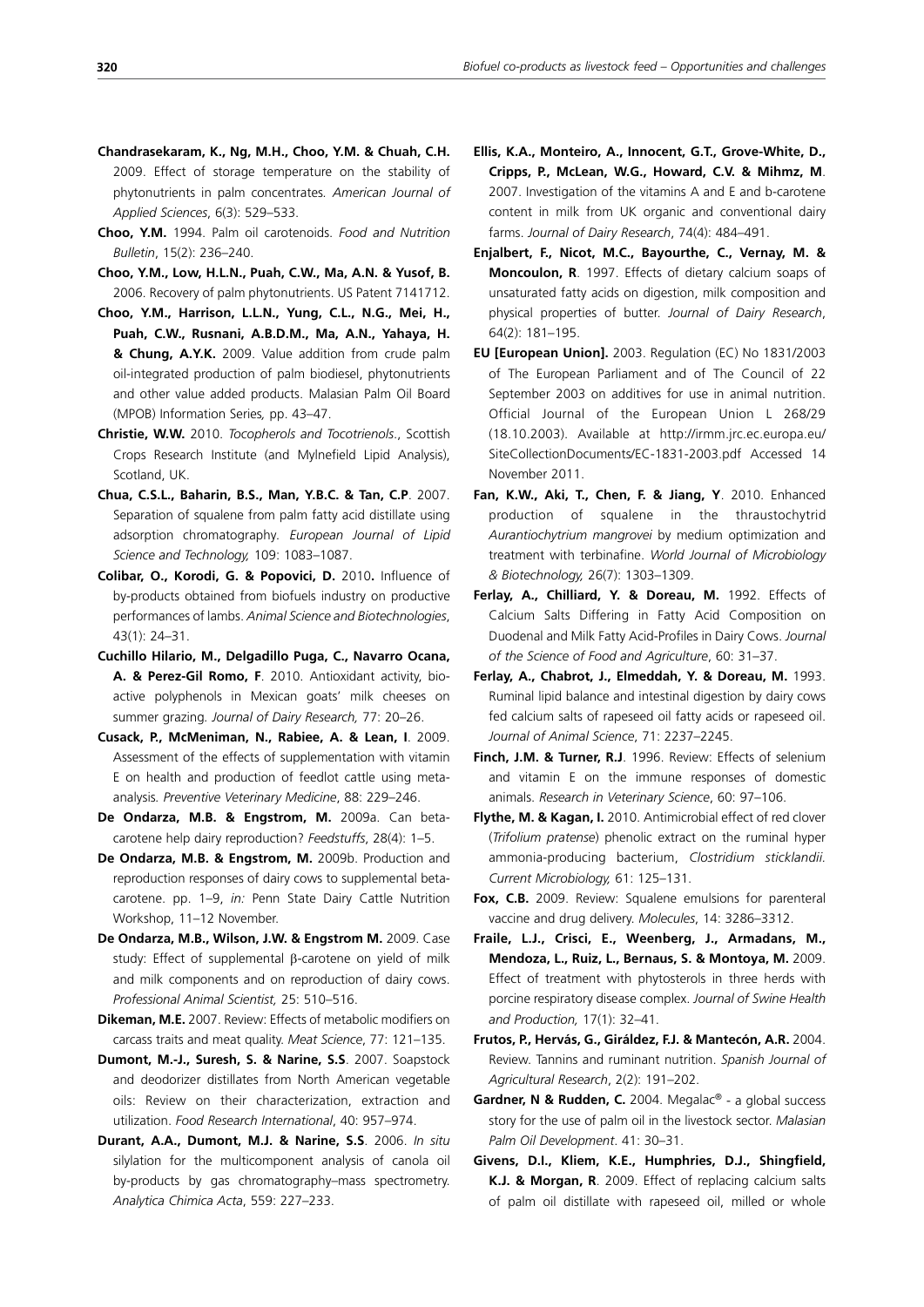rapeseeds on milk fatty-acid composition in cows fed maize silage-based diets. *Animal*, 3: 1067–1074

- **Gryszczyska-Swiglo, A., Sicorska, E., Khmelinskii, I. & Sikorski, M.** 2007. Tocopherol content in edible plant oils. *Polish Journal of Food and Nutrition Science,* 57(4A): 157– 161.
- **Gul, M. & Amar, S. 2006.** Sterols and the phytosterol content in oilseed rape (*Brassica napus* L). *Journal of Cell and Molecular Biology*, 5: 71–79.
- **Haas, M.J.** 2005. Improving the economics of biodiesel production through the use of low value lipids as feedstocks: vegetable oil soapstock. *Fuel Processing Technology*, 86: 1087–1096.
- **Haas, M.J., Michalski, P.J., Runyon, S., Nunez, A. & Scotta, K.M.** 2003. Production of FAME from acid oil, a by-product of vegetable oil refining*. Journal of the American Oil Chemists Society,* 80(1): 34–41.
- **Haliloglu, S., Baspinar, N., Serpek, B., Erdem, H. & Bulut, Z**. 2002. Vitamin A and b-carotene levels in plasma, corpus luteum and follicular fluid of cyclic and pregnant cattle*. Reproduction in the Domestic Animal,* 37: 96–99
- **Halbert, M.K. & Archer, J.C.** 2007. Dioxin and furan contamination of deodorizer distillates and natural vitamin E supplements*. Journal of Food Composition and Analysis,* 20: 506–514.
- **Hino, T., Andoha, N. & Ohgi, H.** 1993. Effects of β-carotene and  $\alpha$ -tocopherol on rumen bacteria in the utilization of long-chain fatty acids and cellulose. *Journal of Dairy Science,* 76(2): 600–605.
- **Hristov, A.N., Neill, L. & McAllister, T.A.** 2003. Evaluation of several potential bioactive agents for reducing protozoal activity *in vitro*. *Animal Feed Science and Technology*, 105(1): 163–184.
- **Jenkins, T.C. & Bridges, W.C. Jr.** 2007. Protection of fatty acids against ruminal biohydrogenation in cattle*. European Journal of Lipid Science and Technology*, 109(7): 778–789.
- Jenkins, T.C. & Fotouhi, N. 1990. Effects of lecithin and corn oil on site of digestion, ruminal fermentation and microbial protein synthesis in sheep*. Journal of Animal Science*, 68: 460–466.
- **Jordan, M.J., Moñino, I., Martinez, C., Sotomayor, J.A. & Lafuente, A.** 2010. Introduction of distillate rosemary leaves into the diet of the murciano-granadina goat: transfer of polyphenolic compounds to goats' milk and the plasma of suckling goat kids*. Journal of Agricultural and Food Chemistry*, 58: 8265–8270.
- **Joshi, A., Paratkar, S.G. & Thorat, B.N.** 2006. Modification of lecithin by chemical, physical and enzymatic methods*. European Journal of Lipid Science and Technology*, 108: 363–373.
- **Kalac, P. & McDonald, P.** 1981**.** A review of the changes in carotenes during ensiling of forages. *Journal of the Science of Food and Agriculture*, 32: 161–112.
- **Kamal-Eldin, A. & Moazzami, A.** 2009 Plant sterols and stanols as cholesterol-lowering ingredients in functional foods. *Recent Patents on Food, Nutrition & Agriculture*, 1: 1–14.
- **Kiritsakis, A.K.** 1990. Chemistry of Olive Oil. pp. 25–35, *in: Olive Oil.* American Oil Chemist's Society, Illinois, USA.
- **Komprda, T., Dvorák, R., Fialová, M., Šustová, K. &**  Pechová, A. 2005. Fatty acid content in milk of dairy cows on a diet with high fat content derived from rapeseed*. Czech Journal of Animal Science,* 50(7): 311–319.
- **Kozlowska, H., Naczk, M., Shahidi, F. & Zadernowski, R.**  1990. Phenolic acids and tannins in rapeseed and canola. *In: Canola and Rapeseed. Production, chemistry, nutrition and processing technology.* Springer. 355 p.
- **Leguizamon, C., Weller, C.L., Schlegel, V.L. & Carr, T.P.** 2009. Plant sterol and policosanol characterization of hexane extracts from grain sorghum, corn and their DDGS. *Journal of the American Oil Chemists Society,* 86: 707–716.
- **Li, S., Liang, Z., Wang, C., Feng, Y., Peng, X. & Gong, Y.**  2010. Improvement of reproduction performance in AA+ meat type male chicken by feeding with squalene. *Journal of Animal and Veterinary Advances,* 9(3): 486–490.
- **Lin, S.W. & Yoo, C.K.** 2009. Short-path distillation of palm olein and characterization of products. *European Journal of Lipid Science and Technology*, 111: 142–147.
- **Liu, Q., Lanari, M.C. & Schaefer, D.M.** 1995. A review of dietary vitamin E supplementation for improvement of beef quality. *Journal of Animal Science*, 73: 3131–3140.
- **Lough, D.S., Solomon, M.B., Rumsey, T.S., Elsasser, T.H., Slyter, L.L., Kahl, S. & Lynch, G.P.** 1992. Effects of dietary canola seed and soy lecithin in high-forage diets on cholesterol content and fatty acid composition of carcass tissues of growing ram lambs. *Journal of Animal Science,* 70: 1153–1158.
- **Lucas, A., Rock, E., Agabriel, C., Chilliard, Y. & Coulon, J.B.** 2008. Relationships between animal species (cow versus goat) and some nutritional constituents in raw milk farmhouse cheeses. *Small Ruminant Research,* 74: 243–248.
- **Manach, C., Scalbert, A., Morand, C., Rémésy, C. & Jimenez, L.** 2004. Polyphenols: food sources and bioavailability. *American Journal of Clinical Nutrition*, 79: 727–747.
- **McDowell, L.R., Williams, S.N., Hidiroglou, N., Njeru, C.A., Hill, G.M., Ochoa, L. & Wilkinson, N.S.** 1996. Vitamin E supplementation for the ruminant. *Animal Feed Science and Technology,* 60: 273–296.
- **McDowell, L.R., Wilkinson, N., Madison, R. & Felix, T.** 2007. Vitamins and minerals functioning as antioxidants with supplementation considerations. pp. 67–69, *in:* Florida Ruminant Nutrition Symposium, 30–31 January 2007, Gainesville*,* Florida, USA.
- **Miller, T.B**. 1968. Forrage conservation in the tropics. pp. 34–37, *in:* Proceedings of the Winter Meeting of the Grassland Society, 6 December 1968, London, UK.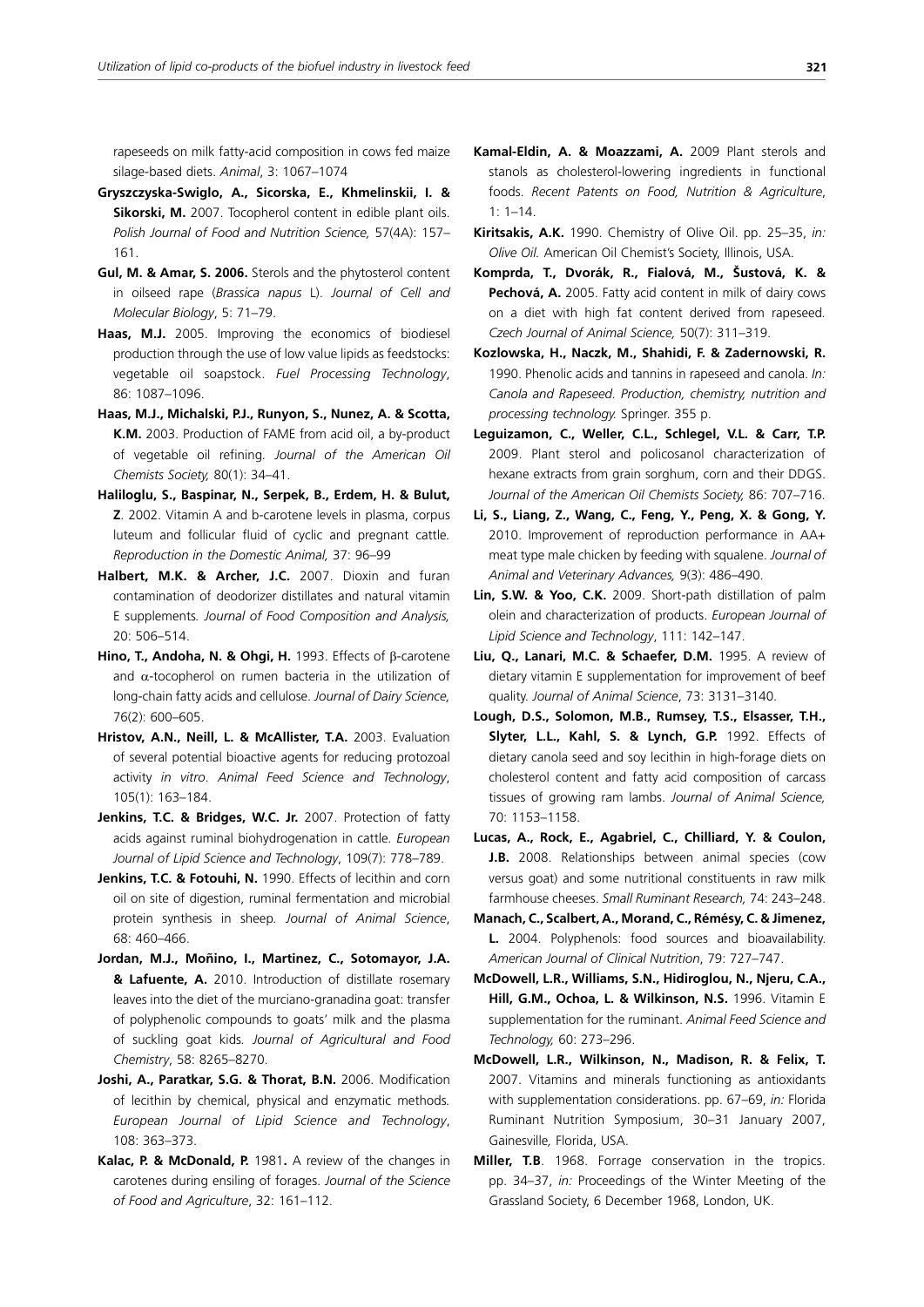- **Milovanovic, M., Banjac, N. & Vucelic Radovic, B.** 2009. Functional foods: rare herbs, seeds and vegetable oils as sources of flavors and phytosterols. *Journal of Agricultural Sciences (Belgrade),* 54(1): 80–93.
- **Moñino, I., Martinez, C., Sotomayor, J.A., Lafuente, A. &**  Jordan, M.J. 2008. Polyphenolic Transmission to Segureno lamb meat from ewes' diet supplemented with the distillate from rosemary (*Rosmarinus officinalis*) leaves. *Journal of Agricultural and Food Chemistry,* 56: 3363–3367.
- **Mora, O., Romano, J.L., Gonzalez, E., Ruiz, F.J. & Shimada A.** 1999. *In vitro* and *in situ* disappearance of b-carotene and lutein from lucerne (*Medicago sativa*) hay in bovine and caprine ruminal fluids. *Journal of the Science of Food and Agriculture,* 79: 273–276.
- **Moreau, R.A., Whitaker, B.D. & Hicks, K.B.** 2002. Review: Phytosterols, phytostanols, and their conjugates in foods: structural diversity, quantitative analysis, and healthpromoting uses. *Progress in Lipid Research,* 41: 457–500.
- **Najafi, G., Ghobadian, B., Tavakoli, T. & Yusaf, T.** 2009. Potential of bio-ethanol production from agricultural wastes in Iran. *Renewable and Sustainable Energy Reviews,* 13: 1418–1427.
- **Noziere, P., Graulet, B., Lucas, A., Martin, B., Grolier, P. & Doreau, M.** 2006. Review: Carotenoids for ruminants: from forages to dairy products. *Animal Feed Science and Technology*, 131: 418–450.
- **O'Connell, J.E & Fox, P.F.** 2001. Significance and applications of phenolic compounds in the production and quality of milkand dairy products: a review. *International Dairy Journal,*  11(3): 103–120.
- **Ooma, B.D. & Mazza, G.** 1999. Health benefits of phytochemicals from selected Canadian crops. *Trends in Food Science & Technology,* 10: 193–198.
- **Palmquist, D.L.** 1994. The role of dietary fats in efficiency of ruminants. *The Journal of Nutrition,* 7(8): 123–129.
- **Pickard, M.D.** 2005. By-product utilization. pp. 54–90, *in: Bailey's Industrial Oil and Fat Products*, 6th Ed.
- **Pivoda, C.A., Sarandan, H.F.G., Dana, J., Zamfir, C.Z. & Enciu, A.** 2010. The nutritional effects of vegetal lecithin over the apparent digestibility and sheep ruminant parameters*. Romanian Biotechnological Letters,* 15(3): 24–32.
- **Priolo, A. & Vasta, V.** 2007. Effects of tannin-containing diets on small ruminant meat quality. *Italian Journal of Animal Science,* 6(1): 527–530.
- **Puah, C.W., Choo, Y.M., Ma, A.N. & Chuah, C.H**. 2005. Supercritical fluid extraction of palm carotenoids. *American Journal of Environmental Sciences,* 1(4): 264–269.
- **Pyatt, N.A. & Berger, L.L**. 2005. Review: Potential effects of vitamins A and D on marbling deposition in beef cattle*. Professional Animal Scientist,* 21: 174–181.
- **Quinn, M.J., Loe, E.R., Depenbusch, B.E., Higgins, J.J. & Drouillard, J.S.** 2008. The effects of flaxseed oil and derivatives on *in vitro* gas production, performance,

carcass characteristics, and meat quality of finishing steers. *Professional Animal Scientist*, 24: 161–168.

- **Rajeesh, M., Dass, R.S., Garg, A.K. & Chaturvedi, V.K**. 2008. Effect of vitamin E supplementation on serum alpha tocopherol and immune status of Murrah buffalo (*Bubalus bubalis*) calves. *Journal of Animal and Feed Science,* 17: 19–29.
- **Reed, J.D.** 1995. Nutritional toxicology of tannins and related polyphenols in forage legumes. *Journal of Animal Science*, 73: 1516–1528.
- **Röhrle, R.T., Moloney, A.P., Black, A., Osorio, M.T., Sweeney, T., Schmidt, O., Monahan, F.J.** 2011.  $\alpha$ -tocopherol stereoisomers in beef as an indicator of vitamin E supplementation in cattle diet. *Food Chemistry,* 124(3): 935–940
- **Rooke, J., Robinson, J.J. & Arthur, J.R.** 2004. Effects of vitamin E and selenium on the performance and immune status of ewes and lambs. *Journal of Agricultural Science*, 142: 253–262.
- **Sampels, S., Pickova, J. & Wiklund, E**. 2005. Influence of production system, age and sex on carcass parameters and some biochemical meat quality characteristics of reindeer (*Rangifer tarandus tarandus* L.). *Rangifer*, 25(2): 85–96.
- **Scollan, N.D., Dhanoa, M.S., Choi, N.J., Maeng, W.J., Enser, M. & Wood, J.D**. 2001. Biohydrogenation and digestion of long chain fatty acids in steers fed on different sources of lipid*. Journal of Agricultural Science*, 136: 345–355.
- **Seabrook, J.L., Peel, R.K., & Engle, T.E.** 2011. The effects of replacing dietary carbohydrate with calcium salts of fatty acids on finishing lamb feedlot performance, blood metabolites, muscle fatty acid composition, and carcass characteristics. *Small Ruminant Research,* 95(2): 97–103.
- **Siebert, B.D., Pitchford, W.S., Kuchel, H., Kruk, Z.A. & Bottema, C.D.K.** 2000. The effect of β-carotene on desaturation of ruminant fat. *Asian-Australasian Journal of Animal Sciences,* 13 (Suppl.): 185–188.
- **Siebert, B.D., Pitchford, W.S., Kuchel, H., Kruk, Z.A., Davis, J., Harper, G.S. & Bottema C.D.K**. 2006. Effect of low vitamin A status on fat deposition and fatty acid desaturation in beef cattle*. Lipids,* 41(4): 365–370.
- **Simmone, A.H., Green, N.R. & Bransby, D.I**. 1996. Consumer acceptability and b-carotene content of beef as related to cattle finishing diets. *Journal of Food Science,* 61(6): 1254– 1257.
- **Singh, B., Bhat, T.K. & Singh, B**. 2003. Potential therapeutic applications of some antinutritional plant secondary metabolites*. Journal of Agricultural and Food Chemistry,* 51(1): 5579–5597.
- **Tanouti, K., Elamrani, A., Serghini-Caid, H. & Tahani, N.** 2011. Quality of olive oils produced in east of Morocco. *Electronic Journal of Environmental, Agricultural and Food Chemistry*, 10(7): 2439–2450.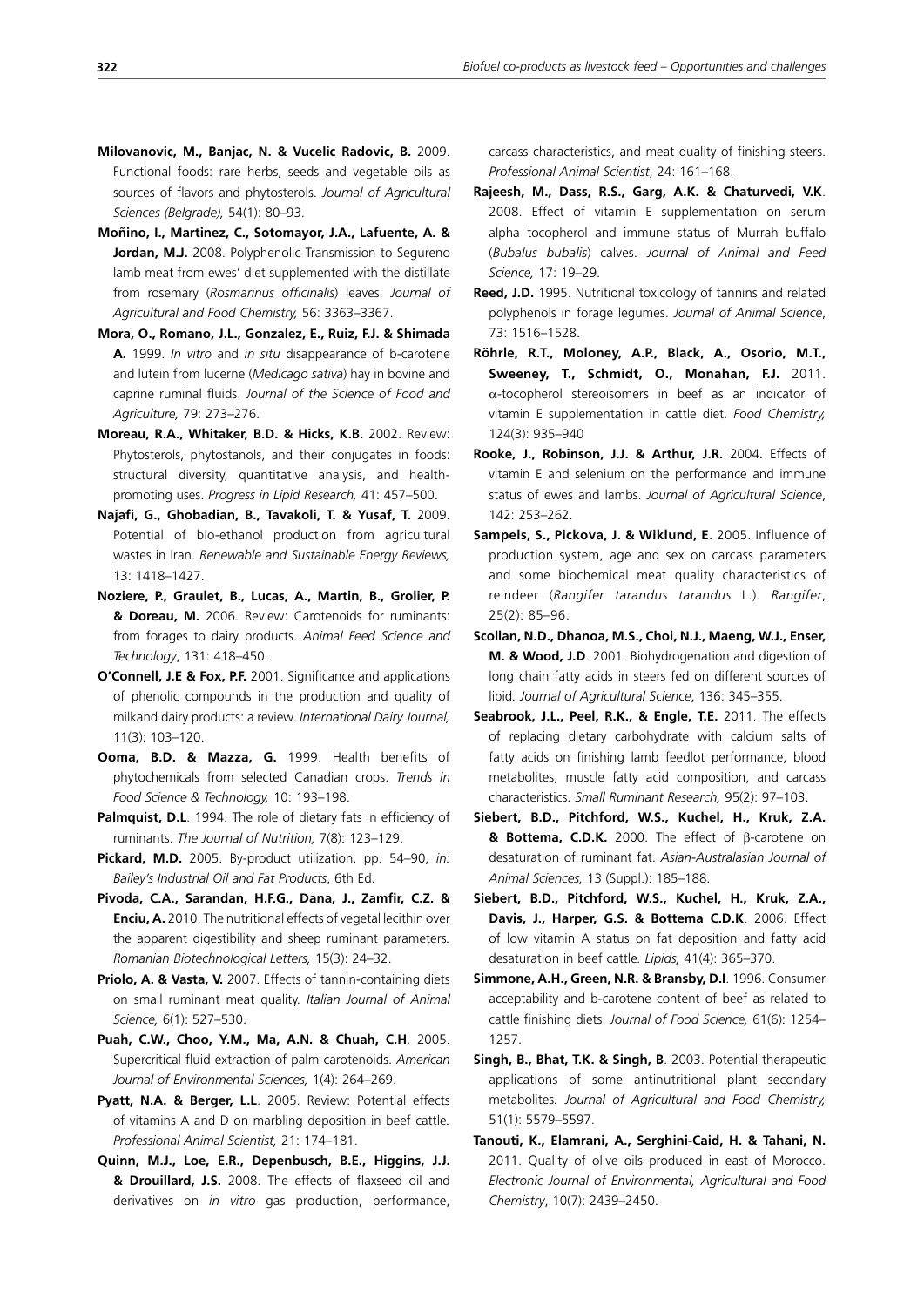- **Tapiero, H., Townsend, D.M. & Tew, K.D**. 2003. Review: Phytosterols in the prevention of human pathologies. *Biomedicine & Pharmacotherapy,* 57: 321–325.
- **Valavanidis, A., Nisiotou, C., Papageorgiou, Y., Kremli, L., Satravelas, N., Zinieris, N. & Zygalaki, H.** 2004. Comparison of the radical scavenging potential of polar and lipidic fractions of olive oil and other vegetable oils under normal conditions and after thermal treatment. *Journal of Agricultural and Food Chemistry,* 52: 2358–2365.
- **Van Gerpen, J.** 2005. Biodiesel processing and production*. Fuel Processing Technology,* 86: 1097–1107.
- **Van Nieuwenhuyzen, W. & Tomás, M.C**. 2008. Review: Update on vegetable lecithin and phospholipid technologies. *European Journal of Lipid Science and Technology,* 110: 472– 486.
- **Wallace, J**. 2002. Developments in feeding fat to the high yielding cow. *Proceedings of Japanese Society for Animal Nutrition and Metabolism,* 46(1): 25–44.
- **Wallace, R.J.** 2004. Antimicrobial properties of plant secondary metabolites. Symposium on 'Plants as animal foods: a case of catch 22?'. *Proceedings of the Nutrition Society*, 63: 621–629.
- **Wang, J.Y., Hafi, C.B., Owen, F.G. & Larson, L.L.** 1987. Effect of beta-carotene supplementation on periparturient health and reproduction of holstein cows. *Animal Reproduction Science*, 15: 139–144.
- **Wattanapenpaiboon, N. & Wahlqvist, M.L**. 2003. Phytonutrient deficiency: the place of palm fruit. *Asia Pacific Journal of Clinical Nutrition,* 12(3): 363–368.
- **Weingartner, O., Bohm, M. & Laufs, U.** 2009. Controversial role of plant sterol esters in the management of hypercholesterolaemia. *European Heart Journal,* 30: 404– 409.
- **Weisburger, J.H., Veliath, E., Larios, E., Pittman, B., Zang, E. & Hara, Y.** 2002. Tea polyphenols inhibit the formation of mutagens during the cooking of meat. *Mutation Research,* 516: 19–22.
- **Wells, J.E., Berry, E.D. & Varel, V.H.** 2005. Effects of common forage phenolic acids on *Escherichia coli* O157:H7 viability

in bovine feces. *Applied and Environmental Microbiology,*  12: 7974–7979.

- **Wetherbee, B.M. & Nichols, P.D.** 2000. Lipid composition of the liver oil of deep-sea sharks from the Chatham Rise, New Zealand. *Comparative Biochemistry and Physiology, Part B,*  $125: 511 - 521$
- **Wettstein, H.-R., Machmuller, A. & Kreuzer, M**. 2000. Effects of raw and modifed canola lecithins compared to canola oil, canola seed and soy lecithin on ruminal fermentation measured with rumen simulation technique*. Animal Feed Science and Technology,* 85: 153–169.
- **Williams, S.N., Fraye, T.M., Scherf, H., Frigg, M. & Mcdowell, L.R.** 1993. Vitamin E and selenium for ruminants. pp. 45-51, *in:* Proceedings of the 4th Florida Ruminant Nutrition Symposium, Gainesville, USA.
- **Wilson, K.F.** 2003. Effects of propionic acid and/or soy lecithin inclusion on grain processing and animal performance: Literature Review. *Animal Feed Technologies* (Technical Bulletin) Available at http://pacificagrisales. com/EZ%20Flake%20Propionic%20Acid.pdf Accessed 18 January 2012.
- **Willson, R.M., Wiesman, Z. & Brenner, A.** 2010. Analyzing alternative bio-waste feedstocks for potential biodiesel production using time domain (TD)-NMR*. Waste Management,* 30: 1881–1888.
- **Winkler-Moser, J.K. & Breyer, L**. 2010. Composition and oxidative stability of crude oil extracts of corn germ and distillers grains. *Industrial Crops Production*, 23: 45–55.
- **Winkler-Moser, J.K. & Vaughn, S.F**. 2009. Antioxidant activity of phytochemicals from distillers dried grain oil. *Journal of the American Oil Chemists Society*, 86: 1073–1082.
- **Winkler, J.K., Rennick, K.A., Eller, F.J. & Vaughn, S.F.** 2007. Phytosterol and tocopherol components in extracts of corn distiller's dried grain. *Journal of Agricultural and Food Chemistry,* 55: 6482–6486.
- **Zhang, W., Zhang, X., Bi, D., Wang, X., Cai, Y., Dai, H. & Chena, S**. 2008. Feeding with supplemental squalene enhances the productive performance in boars. *Animal Reproduction Science,* 104: 445–449.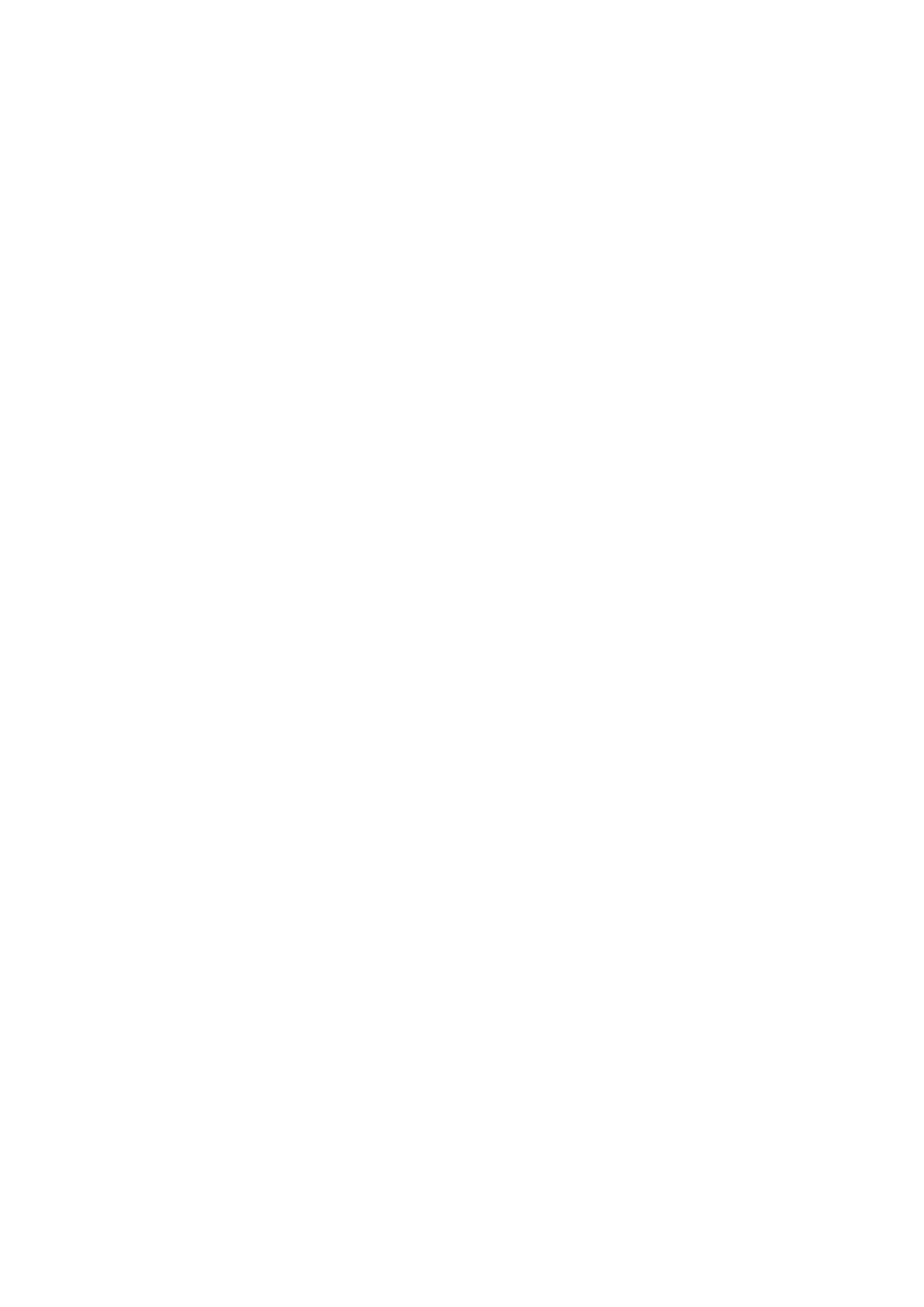# Chapter 19 **Potential and constraints in utilizing co-products of the non-edible oils-based biodiesel industry – an overview**

*Souheila Abbeddou1, 2 and Harinder P.S. Makkar2*

1 ETH Zurich, Institute of Agricultural Sciences, Universitaestrasse 2, CH-8092 Zurich, Switzerland

<sup>2</sup> Livestock Production Systems Branch, Animal Production and Health Division, Food and Agriculture Organization of the United Nations (FAO), Rome, Italy E-mail for correspondence: Harinder.Makkar@fao.org

## **ABSTRACT**

The biofuel industry is undergoing exponential growth, fuelled by the high demand for renewable sources of energy and advancing technology. With the increasing production of biofuels, the volume of co-products has, in parallel, grown dramatically. During the last few years, many non-edible oil feedstocks were suggested that resulted in new co-products to supplement those resulting from conventional feedstocks and that are accepted by the livestock feed industry. These earlier co-products are also used in applications ranging from soil fertilizers to pharmaceuticals, which is not the case with the emerging co-products from non-edible oil feedstocks, many of which contain either toxic or antinutritional compounds. Sustainability of the biofuel industry hinges on the use of feedstocks that are not competitive with human and animal nutrition and that are produced from plants that grow in poor and marginal soils. Another important criterion that ensures sustainability is the use of the resulting co-products as value-added products. Since the biofuel-derived cakes and meals constitute a rich source of crude protein, ranging from 11 percent (*Mesua ferrea*) to 58 percent (*Crambe abyssinica*), these have the potential to be used as animal feeds. In this chapter, current knowledge on the potential and constraints of using oil cake or meals from the emerging biodiesel industry based on non-edible oil for livestock feed is examined. This information will assist in enlarging the feed resource base by identifying promising novel feed resources and in identifying potential detoxification treatments where necessary.

# **INTRODUCTION**

The worldwide production of renewable fuel is expected to grow quickly and its share in global energy production is expected to increase. Biodiesel production, which started on a small scale in the early 1990s, quadrupled between 2000 and 2005 (Brown, 2009). Conversion of vegetable oils into biodiesel has undergone several new developments (Meher, Sagar and Naik, 2006). This has resulted in some of the feedstocks taditionally used as animal feed, e.g. soybean and rapeseed, becoming feedstocks for the biofuel industry. Europe, the leader in biodiesel production processed from vegetable oils, is largely dependent on these two crops to sustain production. Biofuel production, like any agriculturebased industry, will absorb agricultural products, but will also result in co-products, including protein-rich oilcakes and meals, which can be used as animal feed.

Unlike other agro-industrial activities, biofuel production should not compete for oil and other natural resources needed for human food production. A convenient way to avoid competition with food production is to promote the use of plant species with products that are non-edible and that can grow on poor soil and under harsh climatic conditions. Based on this concept, biodiesel production from non-edible oils presents a promising option. However, concerns have been raised about the sustainability of using non-edible oils for this purpose as the resulting co-products are often toxic if fed directly to livestock. This would limit complementarity among the sectors of agriculture, the biofuel industry and the animal feed industry. The toxic co-products obtained during biodiesel production can also pose risks to the environment.

The toxicity of non-edible oil feedstock originates from the plant secondary metabolites they contain. These secondary metabolites are present in plants for their protection, including acting as antioxidants, thus enabling the plants to grow in harsh environments. However, their antinutritional and toxic factors result in the resultant oil and co-products being non-edible.

The multiple and widespread use of biofuel co-products from edible oil resources, including the use of cakes and meals for livestock feed, is well documented. Literature is scarce and isolated on the use of biofuel co-products from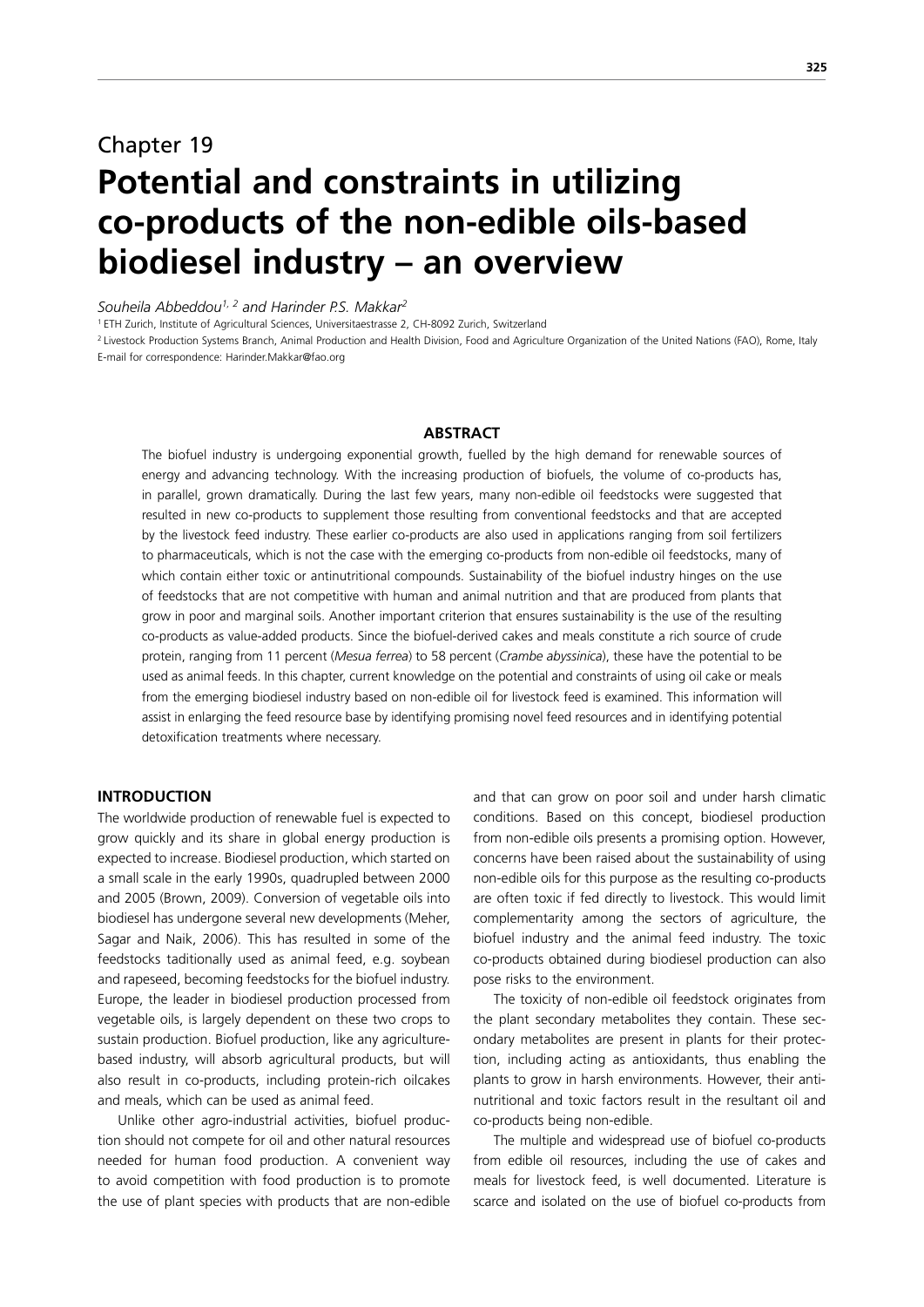# **MAIN MESSAGES**

- x **Many potential feedstocks have shown promising results in feeding trials after detoxification. Studies on oil cakes and meals of** *Ricinus communis, Crambe abyssinica, Azadirachta indica* **and** *Pongamia pinnata* **show possibilities for feeding to farm animals after subjecting them to appropriate detoxification treatments.**
- x **Further studies are needed to fill the gaps in knowledge for the possible detoxification and further use of**  *Hevea brasiliensis, Thevetia peruviana, Mesua ferrea, Calophyllum inophyllum* **and** *Croton tiglium***.**

non-edible oils as animal feed. Also, data on nutritional value, intake, digestibility and toxicity are scattered and not systematically collated. This presents a challenge in estimating the potential of these products for animal feed. The present chapter synthesizes information on the nutritional composition of the co-products, their toxicity and the attempts made to enhance by detoxification their utilization as animal feed.

## **PROMISING NON-EDIBLE OIL PLANT SPECIES**

Many plant species are known for their oil seeds, but exploitation of the oil cakes from non-edible oil species originates from the fact that many of these plants are non-ubiquitous in distribution, their production is seasonal and their co-products are usually non-edible for livestock (Sivaramakrishnan and Gangadharan, 2009). The list of such non-edible oil seed plants is long, but this chapter only considers nine promising oleaginous species, whose oil is potentially suitable for use as biodiesel (Azam, Waris and Nahar, 2005) and their co-products are reported to be toxic when used as animal feed. *Jatropha curcas*, another promising non-edible oil plant that is being extensively promoted, is not discussed here. The utilization of jatropha seed meal, cake and protein isolate is presented elsewhere in this publication.

#### **Castor (***Ricinus communis* **L.)**

Commonly known as castor, *Ricinus communis* is a wild plant growing in large quantities in most tropical and sub-tropical countries. The plant requires air temperatures ranging between 20 and 26 °C, with low relative humidity. However, its extreme toxicity limits its cultivation in many countries. Castor is grown mainly for its oil. On average, castor seeds contain 46 to 55 percent oil by weight (Ogunniyi, 2006). The oil is used in production of viscous lubricants, important oleochemicals, surface coatings, soaps, cosmetics and pharmaceuticals (Ghandi, Cherian and Mulky, 1994).

- x **Scaling up of promising detoxification processes is needed. Implementation of positive results can be successful only if large quantities of the derived meals can be treated and used for animal feeding.**
- x **The development, use and scaling up of the detoxification processes should be accompanied by socio-economic analysis.**
- **Preparation of high-value protein isolates and peptides for use in livestock feeds could be an alternative approach to use of otherwise non-edible cakes and meals – an area that so far has received little attention**.

# **Rubber (***Hevea brasiliensis* **(Willd. ex A.Juss.) Müll.Arg.)**

Para rubber is a perennial tree, indigenous to South America. It has been cultivated as an industrial plantation crop since its introduction to Southeast Asia (Abdullah and Salimon, 2009). The important contribution of para rubber trees is the latex used for natural rubber production (Ravindran and Ravindran, 1988). Rubber tree seed yields are between 100 and 150 kg/ha (Stosic and Kaykay, 1981). The seed has a high content (43 percent) of semi-drying oil, which can be used in the paint industry (Lauw Tjin Giok *et al.*, 1967).

Although the seeds contain cyanogenic glycosides, they are locally used as an ingredient in human nutrition after appropriate treatment (soaking and cooking). This procedure reduces the cyanide content from 330 mg to 8.9 mg/100 g in seeds (Lauw Tjin Giok *et al.*, 1967).

### **Crambe (***Crambe abyssinica* **Hochst)**

Crambe is an oil plant of the cruciferous family, a native to the Mediterranean region that adapts well to the cold weather of much of Europe (Falasca *et al.,* 2010). A low water requirement, a short crop cycle of about 90 days, hardiness and the possibility of using it as a catch-crop between main cropping seasons has attracted attention for its use as a feedstock for biodiesel production (Macagnan, Chaves and Café-Filho, 2010). Yields vary widely: from 1125–1622 kg/ha in Russia to 450–2522 kg/ha in the United States (Falasca *et al.,* 2010). The thousand-seed weight is about 6–10 g, with the hull representing 25 to 30 percent of the total weight (Carlson and Tookey, 1983).

### **Thevetia (***Thevetia peruviana* **K.Schum.)**

Thevetia is a native of tropical America, but has been naturalized in tropical regions worldwide. It is grown as an ornamental shrub, generally as hedges, despite the high oil (61 percent) and protein (37 percent) content of the seed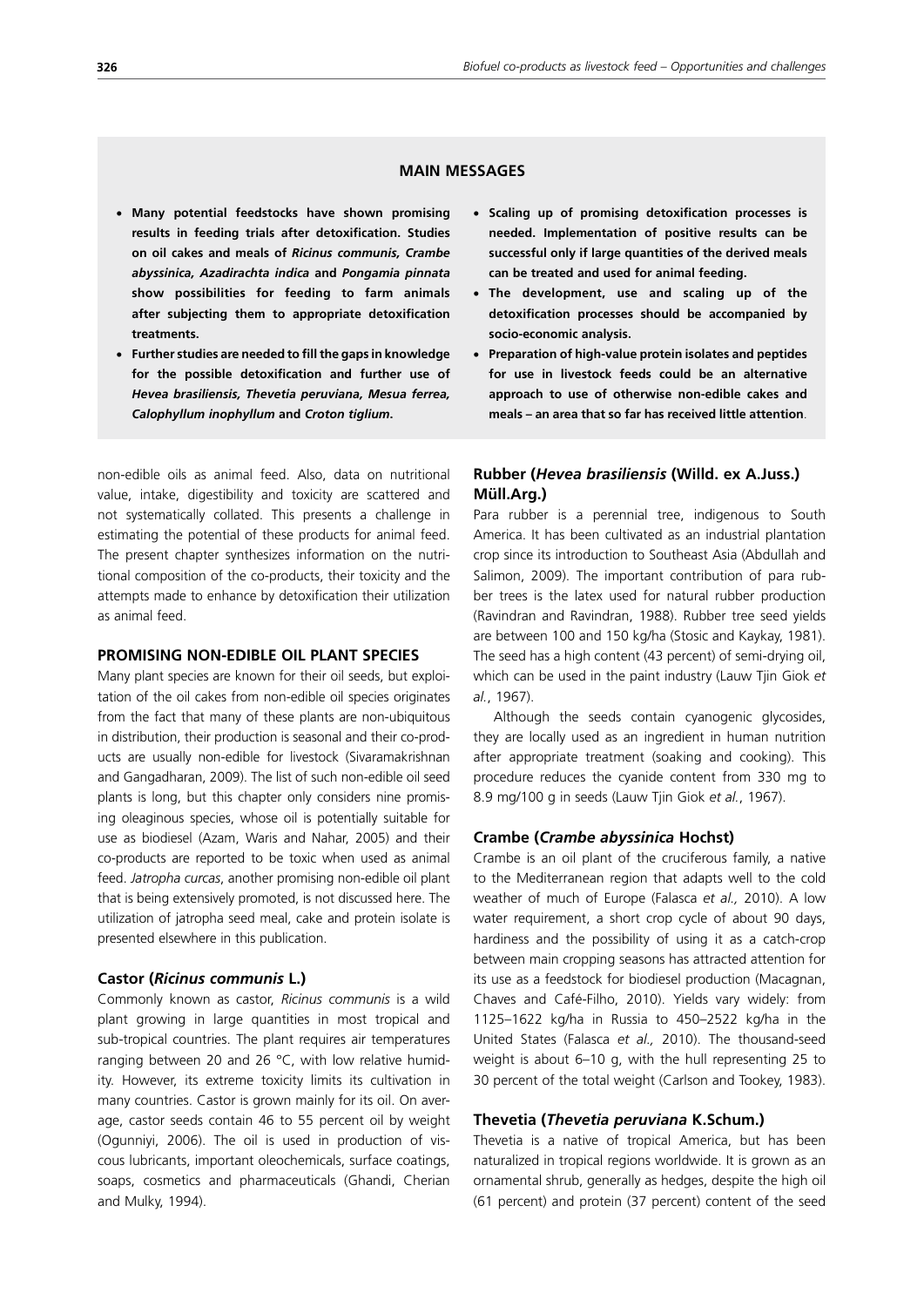(Ibiyemi *et al.,* 2002). Seeds, leaves, fruits and roots are used in traditional medicine as a purgative, as an emetic and for intermittent fever treatment (Gata-Gonçaves *et al.,* 2003). However, latterly it has been regarded as a potential source of biologically active compounds, including insecticides (Reed, Freedman and Ladd, 1982), rodenticides (Oji *et al.,* 1994; Oji and Okafor, 2000), fungicides (Gata-Gonçaves *et al.,* 2003) and bactericides (Saxena and Jain, 1990; Obasi and Igboechi, 1991).

# **Polanga (***Calophyllum inophyllum* **L.)**

Commonly called Alexandrian laurel, *Calophyllum inophyllum* is a tree found mainly in the tropics. It grows on rocky and sandy seashores, requires moderate temperatures and an annual rainfall ranging from 750 to 5000 mm. It is planted up to 1200 m altitude (Louppe, Oteng-Amoako and Brink, 2008). A mature tree may yield 50 kg of dry fruits (45 percent kernel). According to Ajayi *et al.* (2008), the seed contains 49.2 percent oil, an oil that has long been used for lighting in India and across the Pacific. The purified oil is used in cosmetics and also to treat glandular swellings in the neck and jaws (Louppe, Oteng-Amoako and Brink, 2008).

# **Nahar (***Mesua ferrea* **L.)**

*Mesua ferrea* is an evergreen tree growing naturally in the sub-canopy of moist tropical and subtropical forests in India. It grows at 100 to 1000 m altitude, but does not coppice well (Khan *et al.*, 1999).

It is used as firewood. The tree yields a timber used for heavy construction. The flowers are used in dyeing. In traditional medicine, the flowers are used to terminate pregnancy. The kernels and the seed oil are used for dressing wounds (Orwa *et al.*, 2009).

### **Neem (***Azadirachta indica* **A.Juss.)**

Commonly known as neem, *Azadirachta indica* is one of the most important native trees of India. It grows also in South and South East Asia and other tropical regions. Neem survives at annual average temperatures ranging between 21 and 32 °C with an annual rainfall between 120 and 1120 mm. It is usually found on plains and lowlying hilly areas, and altitudes between 700 and 800 m. Its resistance to drought and its ability to grow in poor soils leads to its incorporation in forestation programmes (Yakkundi, 1997; Uko *et al.,* 2006). All the tree parts (roots, trunk, bark, leaves and fruits) have been used in industry and folk medicine. Neem oil is considered as non-edible because it is rich in sulphur compounds (acyclic di-, tri- and tetra-sulphides with di-n-propyl disulphide being the major component). These sulphur compounds and limonoids (tetranor tri terpenoids) give the oil seed cake a bitter taste (Yakkundi, 1997).

#### **Karanj (***Pongamia pinnata* **(L.) Pierre)**

Karanj, as it is commonly called, is native to the Asian subcontinent, is found naturally along coasts and riverbanks as it is tolerant of water-logging, and both saline and alkaline soils. It can withstand harsh climates and is suitable for degraded lands (Wani and Sreedevi, 2011). The seeds yield non-edible karanj oil, which has medicinal properties (Wani and Sreedevi, 2011).

## **Croton (***Croton tiglium* **L.)**

Croton is native to tropical Asia. It grows in subtropical humid to tropical dry conditions up to an altitude of 1500 m, with an annual rainfall from 700 to 4300 mm, temperatures from 21.0 to 27.5 °C and a soil pH from 4.5 to 7.5 (Duke, 1983).

Croton oil is a very strong laxative and is highly toxic when used as such. The oil has also been used in preparations as a counterirritant on the skin (Alexander *et al.,* 2008a), although other studies resulted in the oil being deemed unsafe for either use due to its carcinogenic activity (Hecker, 1968) and the presence of phorbol esters, known for their tumour promoting activity (Goel *et al.,* 2007).

# **CHEMICAL COMPOSITION OF CO-PRODUCTS OF THE NON-EDIBLE OIL-BASED BIODIESEL INDUSTRY**

Oil cakes or oil meals are solid residues obtained after oil extraction from the seeds. Their composition varies depending on plant species, growing conditions and extraction methods used (Kolesárová *et al.*, 2011). The oil cake is the co-product obtained after oil extraction by mechanical pressing and usually contains residual oil. However, in order to maximize oil extraction, the cake can be exhaustively extracted by organic solvents. The resulting co-product, called oil meal, is low in residual oil but it contains more crude protein (CP) than oil cake. One common feature of oil cakes and meals is their high protein content (Ramachandran *et al.*, 2007).

The chemical compositions of the different non-edible oil cakes and meals are summarized in Table 1. Traditionally oil cakes and meals from edible plants are used in livestock feeding because of their high protein content. Non-edible oil cakes and meals are also rich in protein. CP content is highest for crambe meal and lowest for mesua meal.

Castor meal contains 27 percent CP and its fibre content is higher than the other non-edible cakes and meals. Castor meal is deficient in the essential amino acids methionine, lysine and tryptophan (Table 2). Rubber seed meal contains 22 percent CP, but its ash content is lower than many other oil cakes and meals. The amino acid composition of rubber seed meal shows a well balanced profile with high levels of glutamic acid, aspartic acid and leucine. Lysine and sulphur amino acids are deficient (Oyewusi, Akintayo and Olaofe,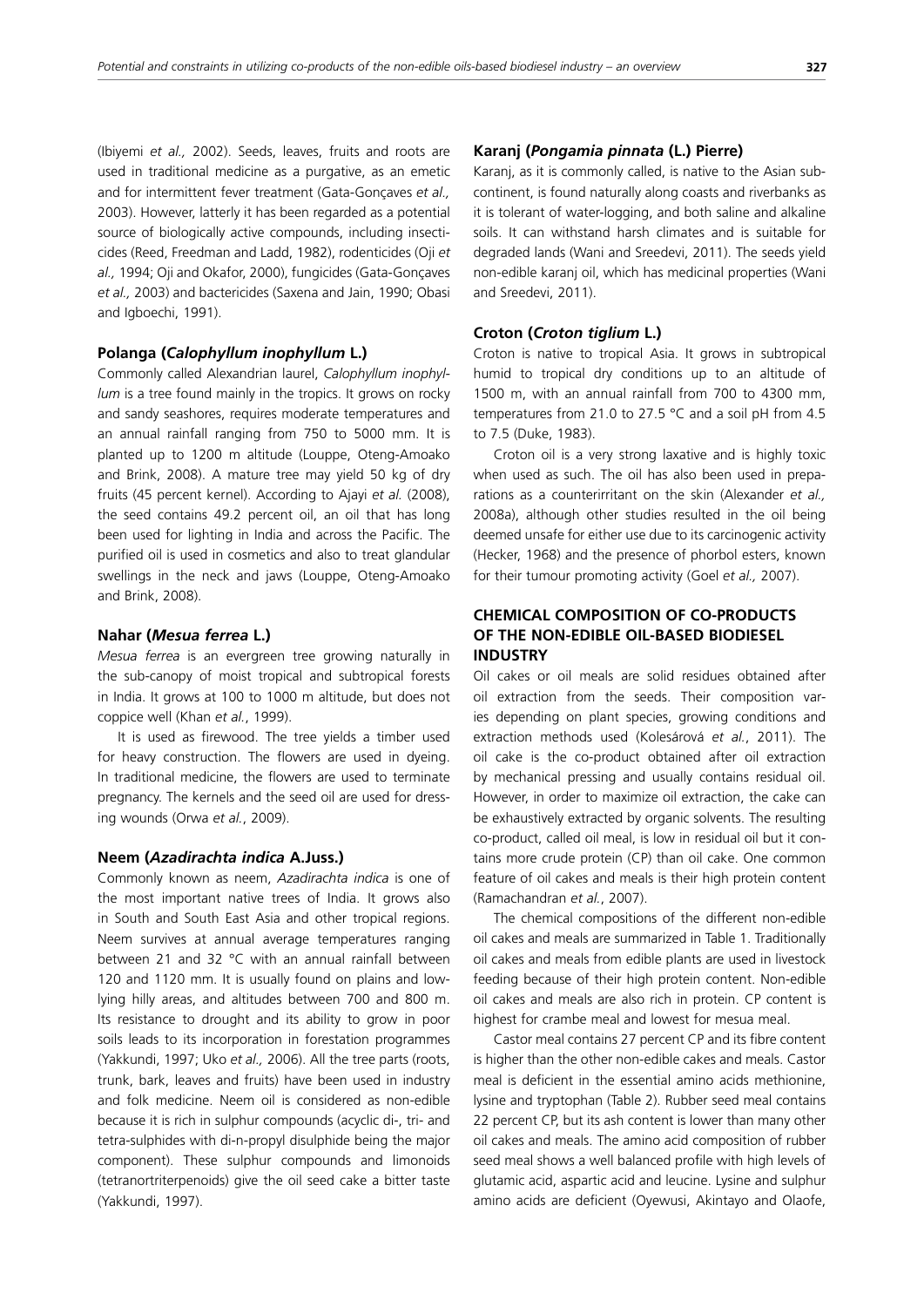| Nutritional and antinutritional components (g/100 g DM) of different oil cakes and meals<br>TABLE 1 |            |               |               |             |                 |                                                                                                                                         |                                                                    |
|-----------------------------------------------------------------------------------------------------|------------|---------------|---------------|-------------|-----------------|-----------------------------------------------------------------------------------------------------------------------------------------|--------------------------------------------------------------------|
|                                                                                                     | Co-product | Ether extract | Crude protein | Crude fibre | <b>Minerals</b> | Toxic compounds                                                                                                                         | Reference                                                          |
| Ricinus communis                                                                                    | Meal       |               | 27.1          | 11<br>1     | 7.5             | Ricin (thermolabile protein), ricinine (alkaloid),<br>CB-1A (stable allergen)                                                           | Ghandi, Cherian and Mulky, 1994.                                   |
| Hevea brasiliensis                                                                                  | Meal       | 15.8          | 21.9          | €           | 2.3             | Cyanogenic glycosides (linamarin and lotaustralin), Oyewusi, Akintayo and Olaofe, 2007.<br>phytohaemagglutinin (antifertility factor)   |                                                                    |
| Crambe abyssinica                                                                                   | Meal       | 0.9           | $46 - 58$     | 57          | 8.6             | Epi-progoitrin (thioglucoside)                                                                                                          | Carlson and Tookey, 1983.                                          |
| Thevetia peruviana                                                                                  | Meal       | 50            | $42.8 - 47.5$ | 5.20        | $\frac{1}{2}$   | Cardiac glycosides (thevetin A, thevebioside, gluco- Atteh, Ibiyemi and Ojo, 1995; Usman et al.,<br>peruvoside and acetylated monoside) | 2009.                                                              |
| Calophyllum<br>inophyllum                                                                           | Cake       | $\frac{1}{2}$ | 24            | €           | $\mathsf{e}$    | Calaustralin (phenylcoumarin derivative)                                                                                                | Mohapatra and Samal, 2002.                                         |
| Mesua ferrea Linn                                                                                   | Meal       | $0.96 - 14.0$ | $11.3 - 15.7$ | $4.5 - 9.2$ | $5.3 - 5.4$     | Unknown apolar toxic factor(s)                                                                                                          | Baruah, Kalita and Saikia, 1997; Konwar,<br>Ahmed and Medhi, 1999. |
| Azadirachta indica                                                                                  | Cake       | $3.6 - 9.1$   | 45.0-49.4     | $5.5 - 8.6$ | $7.6 - 9.5$     | isoprenoids and nimbidin (sulphurous compound)<br>Azadirachtin (tetranortriterpenoid antifeedant),                                      | Rao, 1987.                                                         |
| Pongamia pinnata                                                                                    | Cake       | 14.4          | 24.2          | თ.<br>ო     | 5.2             | factors (phytates, tannins and protease inhibitors<br>Karanjinin (furano-flavonoid), antinutritional<br>and qlabrin)                    | Natanam, Kadirvel and Viswanathan, 1989.                           |
| $\frac{1}{2}$                                                                                       |            |               |               |             |                 |                                                                                                                                         |                                                                    |

Notes: ND = not determined. *Notes*: ND = not determined.

meals (g/16 g N) **Amino acid composition of different oil cakes and meals (g/16 g N)** ہ<br>م ant nil rakes mnocition of differe  $\ddot{\cdot}$ TABLE 2<br>**Amino acid c** 

|                                                                              | Reference                   | Vilhjalmsdottir and Fisher, 1971.<br>Mottola et al., 1968; | Oyewusi, Akintayo and Olaofe, 2007. | Carlson and Tookey, 1983;<br>Lazzeri et al., 1994. | Atteh, Ibiyemi and Ojo, 1995;<br>Usman et al., 2009. | Venkatesan and Rege, 1973.<br>$\frac{1}{2}$ | 2.1 3.6 Rao, 1987.        | 5.4 Vinay and Sindhu Kanya, 2008. |
|------------------------------------------------------------------------------|-----------------------------|------------------------------------------------------------|-------------------------------------|----------------------------------------------------|------------------------------------------------------|---------------------------------------------|---------------------------|-----------------------------------|
|                                                                              |                             | $0.3$ 2.3 5.5                                              | 3.8                                 | 5.0                                                | 8.5                                                  |                                             |                           | 2.0                               |
|                                                                              |                             |                                                            | $\ddot{3}$                          |                                                    | 3.9                                                  |                                             |                           |                                   |
|                                                                              |                             |                                                            |                                     | 15                                                 |                                                      | $\overline{0}$                              | 1.2                       |                                   |
|                                                                              |                             |                                                            | 23                                  | 3.8                                                | 4.5                                                  | 2.3                                         |                           | 4.5 2.7                           |
|                                                                              |                             |                                                            | 3.0                                 | 3.8                                                | 8.8                                                  |                                             |                           |                                   |
|                                                                              | Phe Pro Ser Thr Trp Tyr Val |                                                            | $\frac{8}{10}$                      | 5.3                                                | 8.5                                                  |                                             | 3.8 $3.9$ 4.9 $3.2$       | 5.1                               |
|                                                                              |                             |                                                            | $\ddot{a}$                          | $\overline{\widetilde{\mathbf{z}}}$                | 5.8                                                  | 3.5                                         |                           | 6.6                               |
|                                                                              |                             |                                                            | 1.5                                 | $\ddot{5}$                                         | 1.4                                                  | 9.0                                         | $\frac{1}{2}$             | 0.4                               |
|                                                                              | His lie Lys Leu Met         | 1.6 $4.7$ 2.8 6.1 1.6 3.7 3.6 5.4 3.3                      | 7.2                                 | 3                                                  | 9.2                                                  | 4.9                                         | <u>5</u> .                | 8.4 10.1                          |
|                                                                              |                             |                                                            | 5.0                                 | 5.3                                                | 5.                                                   | 3.3                                         | 3.3                       |                                   |
|                                                                              |                             |                                                            | 3.5                                 | თ<br>უ                                             | 4.0                                                  | 2.3                                         |                           | 4.2                               |
|                                                                              |                             |                                                            | $^{2.4}$                            | 2.4                                                | 3.5                                                  | $\frac{1}{2}$                               | $1.9$ 2.6                 | 2.8                               |
|                                                                              |                             |                                                            | 4.0                                 | $\frac{0}{2}$                                      | 0.6                                                  |                                             |                           |                                   |
|                                                                              |                             |                                                            |                                     | 15.6                                               | 31.9                                                 |                                             |                           |                                   |
|                                                                              |                             |                                                            | $8.0$ 1.5 11.2                      | 2.7                                                | 2.2                                                  | $\frac{1}{2}$                               |                           |                                   |
|                                                                              | Ala Arg Asp Sys Glu Gly     | 4.1 7.9 9.1 1.4 18.3 4.2                                   |                                     | 6.8                                                | 44.6                                                 |                                             | 3.7 8.5 10.6 0.3 24.2 4.3 | 4.1 6.2 13.3 $0.1$ 19.1 4.7       |
|                                                                              |                             |                                                            | $2.4$ 5.1                           | 6.5                                                | 10.5                                                 | 92                                          |                           |                                   |
|                                                                              |                             |                                                            |                                     | 4.0                                                | 10.1                                                 |                                             |                           |                                   |
| (x) 5 a - (y) clublin prime caves in tribition is risinghinal prime original |                             | Ricinus communis                                           | Hevea brasiliensis                  | Crambe abyssinica                                  | Thevetia peruviana                                   | Calophyllum<br>inophyllum                   | Azadirachta indica        | Pongamia pinnata                  |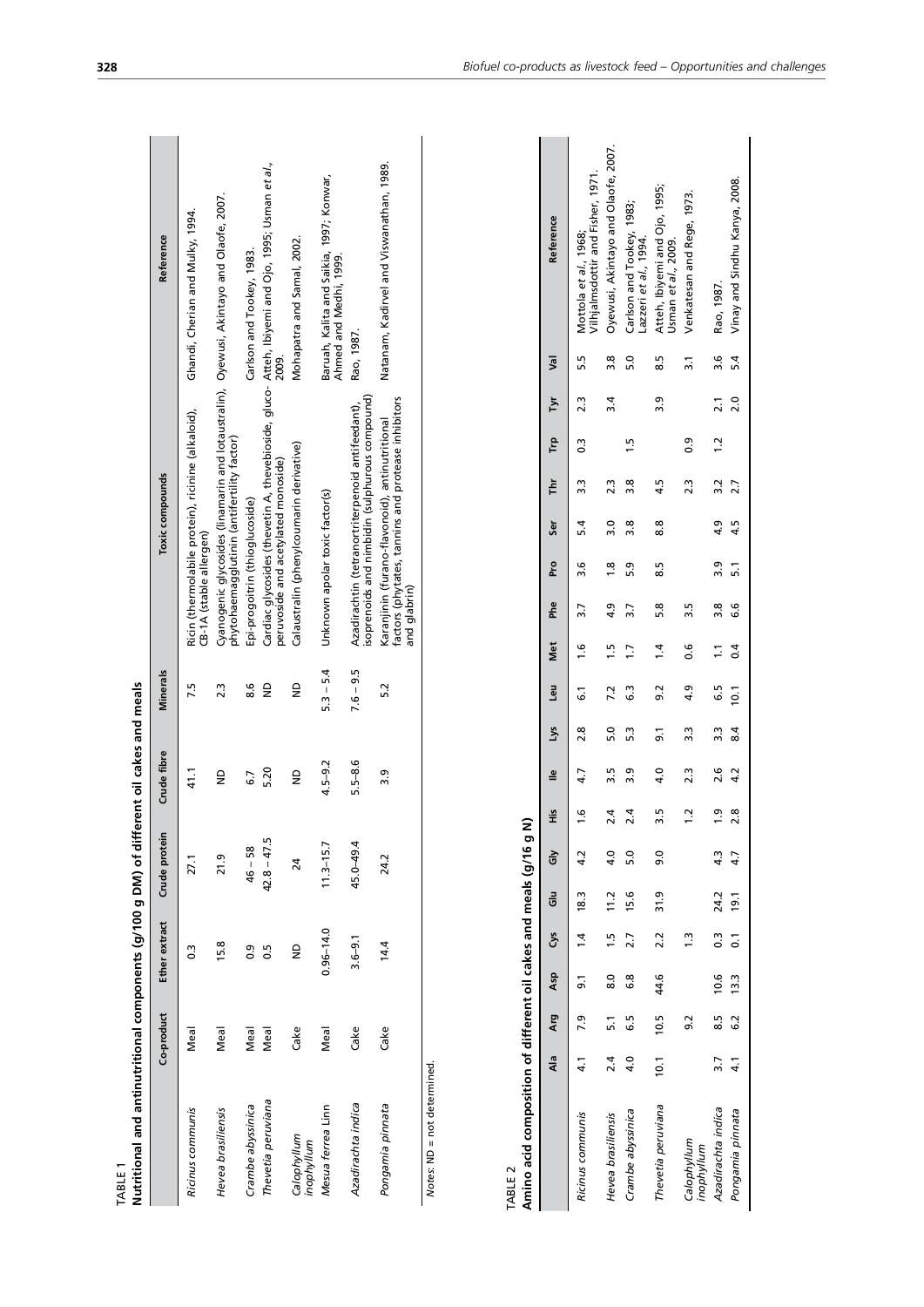2007). In addition to a significant amount of CP in crambe meal, protein efficiency tests showed that its protein is of good nutritional quality, with a well balanced amino acid profile (Ghandi, Cherian and Mulky, 1994).

Thevetia meal has a protein content comparable to that of soybean meal (Atteh, Ibiyemi and Ojo, 1995). Thevetia meal protein is rich in lysine but deficient in methionine, cysteine and isoleucine.

Calophyllum meal has medium protein content (24 percent). The amino acid composition shows very low methionine, appreciably lower than that of ricinus and crambe meals (Venkatesan and Rege, 1973). Mesua meal has the lowest protein content among the species discussed here, with only 11 to 16 percent CP (Baruah, Kalita and Saikia, 1997). Azadirachta cake is similar in composition to crambe cake. Unlike crambe, azadirachta protein is limited in sulphur-containing amino acids, although it is rich in lysine (Rao, 1987). Meal from pongamia is a good source of protein, rich in lysine, leucine, tyrosine and phenylalanine, and in sulphur-containing amino acids (Vinay and Sindhu Kanya, 2008).

# **TOXICITY OF NON-EDIBLE CAKES AND MEALS**

Non-edible oil cakes and meals are characterized by the presence of anti-nutritional and toxic factors (Table 1) which preclude the utilization of these co-products directly as animal feed (Sivaramakrishnan and Gangadharan, 2009).

Castor cake is poisonous and allergenic to animals because of the presence of three antinutritional compounds: ricin (a heat labile toxic protein), ricinine (a toxic alkaloid) and a stable allergen known as CB-1A (Gardner *et al.*, 1960; Ogunniyi, 2006; Gowda *et al.*, 2009). For details on the detoxification of castor meal and its utilization in animal diets, see Anandan and Sampath (this volume).

Rubber cake is toxic because of the presence of linamarin and lotaustralin, cyanogenic glycosides which after enzymic hydrolysis by linamarinase (an endogenous glucosidase) liberate HCN (Ukpebor *et al.*, 2007). Raw rubber meal is suspected of containing an unknown anti-fertility factor and phytohaemagglutinin. Feeding raw rubber meal caused a decline in semen volume and sperm count when fed up to 20 percent of the diet for white leghorn cockerels (Ravindran, Rajaguru and De Silva, 1987). It caused a depression in plasma protein and albumin when fed at more than 10 percent in the diet of growing swine (Babatunde, Pond and Peo, 1990).

Crambe meal contains epi-progoitrin, a thioglucoside, which undergoes a hydrolysis reaction sequence, initiated by the thioglucosidase enzyme system, leading to any of four major products: two diastereomeric (2S)-l-cyano-2-hydroxy-3,4-epithiobutanes and (S)-1-cyano-2-hydroxy-3-butene (Daxenbichler, Van Etten and Wolff 1968); and 5-vinyloxazolidine-2-thione (goitrin), which suppresses thyroidal iodine uptake and causes thyroid hyperplasia and hypertrophy (Gould and Gumbmann, 1980). Thus feeding raw crambe meal with intact glucosinolates and active thioglucosidase can reduce palatability and cause growth inhibition and pathological changes in body organs (Carlson and Tookey, 1983).

The most important active constituents of thevetia responsible for exerting cardiotonic effects are the cardiac glycosides (Langford and Boor, 1996), among which are thevetin A, thevebioside, gluco-peruvoside, acetylated monoside and other cerebrosides (Bisset and Bogor, 1962). Raw thevetia cake was extremely toxic when fed up to 15 percent in the starter and finishing diets for broilers (Atteh, Ibiyemi and Ojo, 1995).

Mesua cake is toxic when oil extraction is not complete, due to the presence of unknown deleterious substances in the residual oil (Konwar, Ahmad and Medhi, 1999).

One of the toxic compounds of calophyllum cake has been identified as calaustralin (Dash *et al.*, 1990).

Toxicity of azadirachta cake is caused by the presence of azadirachtin, tetranortriterpenoid (an antifeedant), isoprenoids and nimbidin, a sulphurous compound (Yakkundi, 1997; Usman *et al.*, 2005; Saxena *et al.*, 2010). Uko *et al.* (2006) incorporated up to 30 percent raw full fat azadirachta kernels into cockerel chick diets. Feed intake and body weight gain were depressed independently of the inclusion level, and starting from 15 percent in the diet, anaemia and leucocytosis occurred. Defatted azadirachta meal included up to 10 percent in the diet of in-lay Japanese quails reduced feed efficiency (but intake, egg production and quality were not affected) and caused adverse effects in liver and kidney tissues with long-term feeding (Elangovan *et al.*, 2000).

Pongamia cake contains anti-nutritional factors such as phytates, tannins, protease inhibitors, glabrin and a fatsoluble constituent karanjinin (a furano-flavonoid) (Vinay and Sindhu Kanya, 2008). When fed untreated to chicks, karanj expeller cake depressed weight gain when included at 10 percent of the diet, and elicited 100 percent mortality at 40 percent inclusion rate (Natanam, Kadirvel and Ravi, 1989). At 10 percent, untreated karanj cake and meal fed to 18-week-old white leghorn pullets decreased feed efficiency, egg production and quality (Natanam, Kadirvel and Viswanathan, 1989). Long-term feeding at 20 and 24 percent cake or meal in lamb concentrate had deleterious effects on lamb performance, especially spermatogenesis (Singh *et al.*, 2006).

Croton meal, in addition to containing carcinogenic phorbol esters, contains a toxic glycoprotein belonging to the type II group of ribosome inactivating proteins, crotin, similar to ricin (Stirpe *et al.*, 1976). Crotin showed LD<sub>50</sub> of 20 mg/kg body weight when administered intraperitoneal in mice (Alexander *et al.*, 2008a). Non-toxic lectin, with effects on agglutination and haemolytic abilities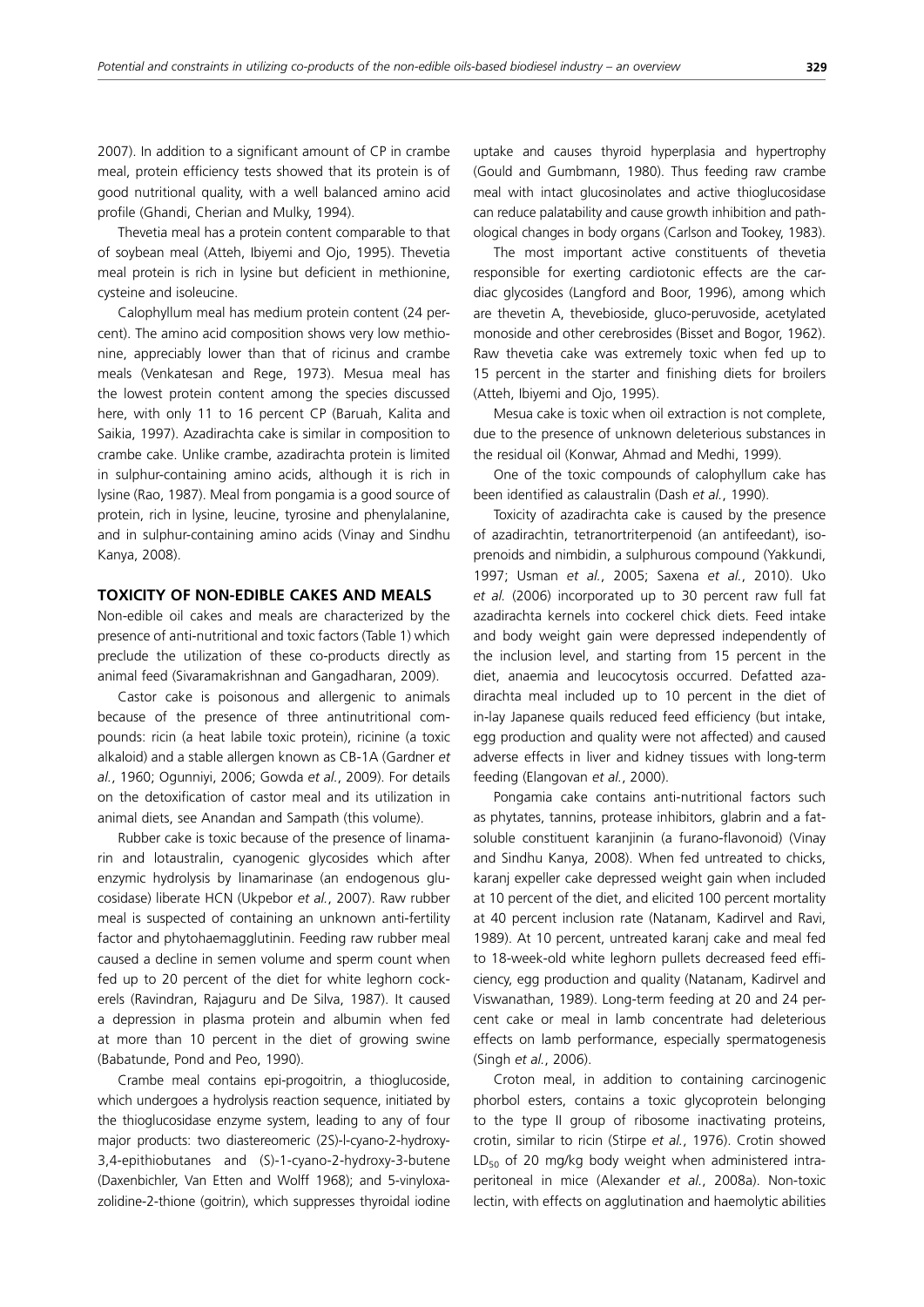of erythrocytes in sheep and rabbits, was isolated from croton seeds (Banerjee and Sen, 1981).

# **POSSIBILITY OF FEEDING SOME UNTREATED NON-EDIBLE CAKES AND MEALS FROM SEEDS THAT GIVE NON-EDIBLE OILS**

Feeding non-edible cakes and meals is not recommended before the appropriate treatment. However, feeding trials with untreated non-edible cakes and meals have been carried out based on two principles: (1) feeding up to, but not beyond, the threshold level of toxicity; and (2) the apolar toxic compounds get extracted with the oil, making the oil non-edible and the residual meal edible.

Untreated mesua cake feeding is reported to be possible when the oil extraction is complete, because the toxic compounds are soluble in the oil (Konwar, Ahmad and Medhi, 1999). Raw mesua meal containing 14 percent residual oil could be included up to 15 percent in the starter diet of chicks without any effect on body weight, but at higher levels feed efficiency was reduced (Baruah, Kalita and Saikia, 1997). When included in the diet of white leghorn layers at 15 percent of the ration, egg production and weight were significantly depressed (Baruah, Kalita and Saikia, 1997).

Calaustralin, a phenylcoumarin derivative present in *Calophyllum inophyllum* (Bhushan, Rangaswani and Seshadri, 1975), is not polar and thus can be extracted with the oil. De-fatted calophyllum cake can be fed at up to 15 percent in the diet of chicks, but with slight growth depression (Dash *et al.*, 1990). Mohapatra and Samal (2002) reported that an amino acid deficiency was the cause of the decline in weight gain of laying hens when offered calophyllum cake at 37 percent of their diet.

# **POSSIBILITY OF FEEDING SOME TREATED NON-EDIBLE CAKES AND MEALS FROM SEEDS THAT GIVE EDIBLE OILS**

There are some non-edible meals and cakes that originate from seeds whose oils are edible. Examples are: *Balanites aegyptica*, *Terminalia bellirica*, *Putranjiva roxburghii*, *Perilla frutescens*, *Madhuca indica* and *Moringa oleifera*. *Camelina sativa*, which belongs to this group, is not discussed here. The utilization of its meal and cake in animal feeding is discussed in Chapter 17 of this document.

*Balanites aegyptica* cake is regarded as unsuitable for livestock feeding because it contains steroidal sapogenins (Chapagain and Wiesman, 2007). Sapogenin content was reduced from 3.2 g/100 g protein in the cake to 2.4 g/100 g in the fine fraction (Mohamed, Wolf and Spiess, 2000). Protein extraction by wet sieving using methanol reduced sapogenin to 1.7 g/100 g protein in the protein extract (Mohamed, Wolf and Spiess, 2000). Either fraction, obtained from air classification or wet sieving, has lower *in vitro* protein digestibility (82.0 and 86.4 percent, respectively) compared with the balanites cake (93.7 percent), due probably to their (fractions) enrichment in phytic acid (Mohamed, Wolf and Spiess, 2000).

Due to the high content of total phenols and tannins (Alexander *et al.*, 2008b), *Terminalia bellirica* seeds are used traditionally for tanning purposes (Rukmini and Rao, 1986). Terminalia meal contains unidentified heat stable antinutritional factors that result in lower feed intake and death in rats, mice and chicks (Rukmini and Rao, 1986).

*Putranjiva roxburghii* kernels contain phenyl, isopropyl and sec-butyl iso-thiocyanates of glucosides (Puntambekar, 1950). Chaudhary *et al.* (2008) isolated a trypsin inhibitor from the putranjiva seeds, active over a broad range of pH (2–12) and temperature (20–80 °C). Raghavendra *et al.* (2010) found that the methanol extracts of the seeds, which contain phenols, alkaloids, steroids, flavonoids and glycosides, showed cytotoxicity with an  $LC_{50}$  of 427.7  $\mu$ g/ ml in the brine shrimp lethality assay.

Although perilla seed oil is edible, perilla seed may be a source of a food allergen. Two cases were reported and studied by Jeong *et al.* (2006), where perilla seed caused anaphylaxis in two patients.

Mahua cake contains sapoglucosides that are bitter and toxic to livestock (Varma and Singh, 1979). Because of the harvesting time (at peak rainfall), the occurrence of aflatoxins constitute an additional problem when feeding mahua cake (Sidhu, Chandra and Behl, 2009). Mahua meal can be fed raw, up to 22 percent of the concentrate to rams, without any differences in slaughter weight and carcass characteristics (Kesava Rao *et al.*, 1998). Feeding mahua meal up to 15 percent in broiler chick rations induced lower feed intake, lower body weight gain and poor feed conversion ratio (Kumar, Vaishnava and Sajjan, 2000). Hot water and isopropanol (60 to 80 percent) treatment resulted in reducing the saponins content by 74 and 90 percent, respectively (Varma and Singh, 1979).

Moringa seeds contain glucosinolates that yield  $4-(\alpha-1)$ rhamnosyloxy)-benzyl isothiocynate after crushing (Makkar and Becker, 1997; Bosch, 2004). The glucosinolates present can be removed by water treatment (Makkar and Becker, 1997). However, the seeds also contain cationic peptides that have antibiotic properties and at high levels could decrease productivity (Ben Salem and Makkar, 2009).

A summary of feeding trials with these non-edible cakes and meals, either raw at low inclusion rates or after appropriate treatment, is reported in Table 3.

# **DETOXIFICATION METHODS**

The risk of toxicity can be less serious with decreasing contents of the toxic compounds and anti-nutritional factors following appropriate treatments. Methods of detoxification can be classified into chemical, physical, biochemical and a combination of these processes.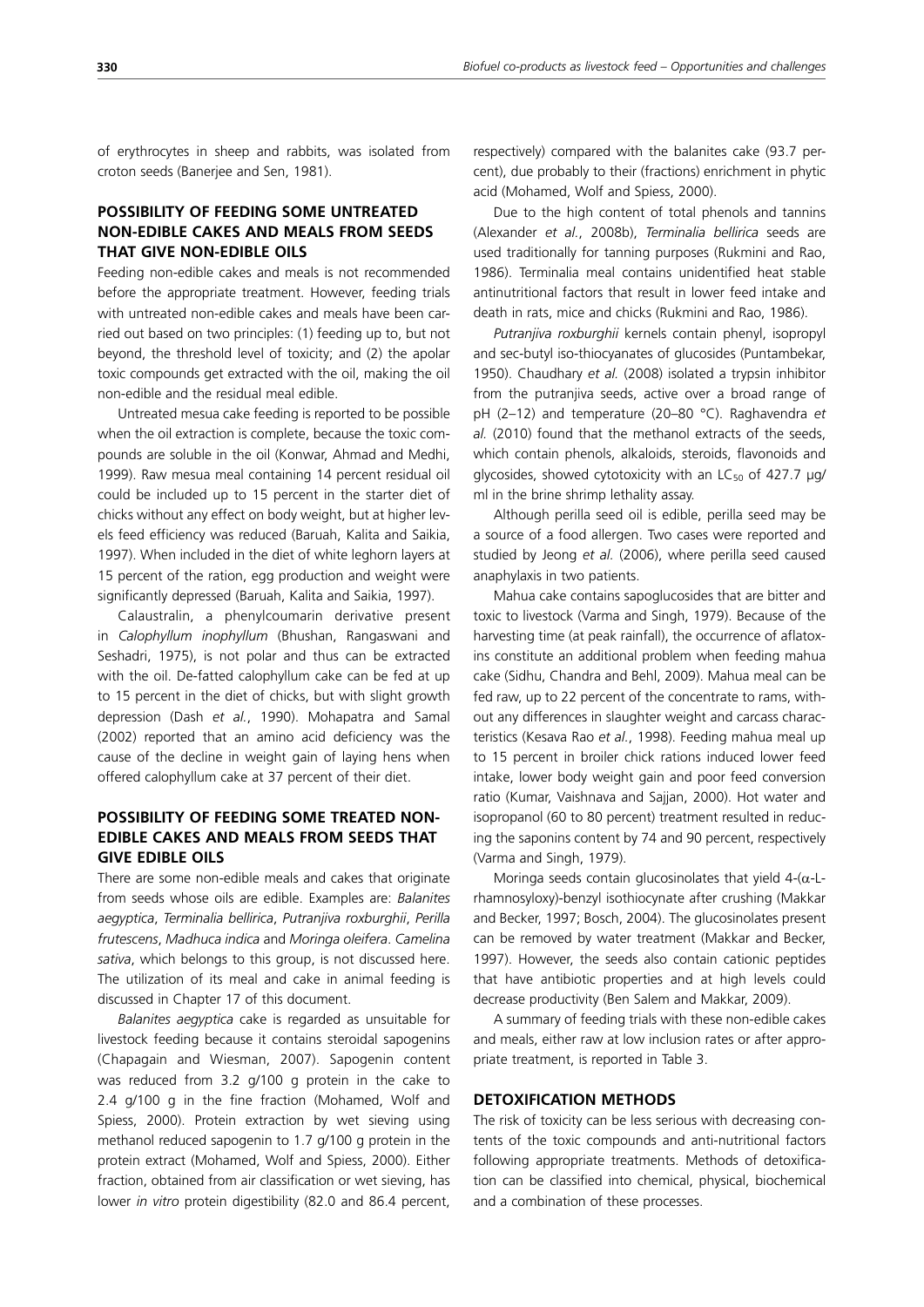TABLE 3

|                      | <b>Toxic compound</b>                                       | Detoxification methods and animal response                                                                                                                                                                                              | Reference                       |
|----------------------|-------------------------------------------------------------|-----------------------------------------------------------------------------------------------------------------------------------------------------------------------------------------------------------------------------------------|---------------------------------|
| Balanites aegyptica  | Steroidal sapogenins,<br>diosgenin as the<br>aglycon.       | Up to 20% in the sheep diet. No significant difference in feed<br>intake, liveweight gain and carcass analysis with the control group<br>fed cotton-seed meal. A distinct black mucous membrane of the<br>rumen was observed.           | El Khidir et al., 1983.         |
|                      |                                                             | At up to 12.5%, the diet fed to laying hens induced diarrhoea and<br>retarded growth and led to cessation of egg laying.                                                                                                                |                                 |
| Terminalia bellirica | Heat stable factors                                         | Fed up to 10% either raw or cooked to rats, mice and chicks. Feed<br>intake was 1 g/animal/day. In two weeks, all the animals receiving<br>raw as well as cooked kernel meal died.                                                      | Rukmini and Rao,<br>1986.       |
| Perilla frutescens   | Not reported                                                | Raw meal up to 28% in rat diet when fed for 4 weeks did not<br>affect significantly the feed intake but because of its deficiency in<br>valine, body weight gain was less.                                                              | Longvah and<br>Deosthale, 1998. |
|                      |                                                             | De-hulled and cooked meal fed up to 28% in diet resulted in<br>comparable body weight gain in rats fed casein.                                                                                                                          |                                 |
| Madhuca indica       | Sapoglucosides                                              | Fed treated cake (first with 2.5% ferrous sulphate, then cooked or<br>treated with 2.3% HCHO) up to 22% of the concentrate in rams'<br>diet did not affect the slaughter weight, carcass characteristics or<br>meat quality attributes. | Kesava Rao et al.,<br>1998.     |
|                      |                                                             | Washed meal (repeated cold water washing) replaced up to 100%<br>of groundnut cake in buffalo diet. No significant difference in feed<br>intake, nutrient digestibility or milk yield and composition.                                  | Tiwari and Patle,<br>1983.      |
| Moringa oleifera     | Glucosinolate, cationic<br>peptides (anti-<br>fermentative) | Raw cake could be fed up to 6 g daily to growing lambs. At<br>4 g inclusion per day of raw cake the growth rate of the lambs<br>improved.                                                                                               | Ben Salem and<br>Makkar, 2009.  |

**Effects on animal performance of feeding non-edible cakes and meals (from seeds that give edible oil) after different detoxification treatments**

### **Chemical treatments**

Chemical treatments include additives, alkaline and acidic treatments and solvent extraction. Although chemical treatment can reduce substantially the content of toxic compounds, the resulting meal or the protein extract has lower protein and amino acid content. Sodium hydroxide treatment reduced up to 98 percent the allergen content in castor meal (Gardner *et al.*, 1960) and reduced the toxicity of pongamia meal by converting karanjinin to less toxic intermediates (Panda, Sastry and Mandal, 2008).

Ammoniation of crambe meal resulted in the disappearance of glucosinolates (Kirk, Mustakas and Griffin, 1966), but this treatment decreased lysine levels (Liu, Steg and Hindle, 1993) and formed undesirable cyanobutane and other aglucon products in the meal which were still toxic (Carlson and Tookey, 1983). Ammoniation of azadirachta cake was found to result in a detoxified product suitable for animal feeding (Nagalakshmi *et al.*, 1999).

Hydrochloric acid treatment (soaking the meal in 2 percent HCl for 1 hour at room temperature, bringing up the pH to iso-electric point by diluted alkali and washing the residue) of pongamia meal resulted in the removal of up to 54 percent of the tannins, up to 72 percent of the phytates and up to 74 percent of trypsin inhibitor activity. This had the corollary of reduction of the protein content from 33 percent in the raw meal to 23 percent in the treated meal, but without affecting available lysine (3.6 percent to 3.5 percent) (Vinay and Sindhu Kanya, 2008).

Other chemical additives have also been used for inactivation of the toxic compounds. Calcium hydroxide was less effective than HCl for the detoxification of pongamia meal.

Although 0.5 percent  $Ca(OH)_2$  reduced the content of tannins and phytates substantially, it also led to a significant decrease in nutritive value of proteins and destruction of lysine, with the production of toxic constituents such as lysino-alanine (Vinay and Sindhu Kanya, 2008). Sodium carbonate left 1.7 percent epi-progoitrin in crambe meal, thus reducing its content by 82 percent (Mustakas *et al.*, 1976), while only 0.6 percent remained in ferrous sulphate-treated meal (Kirk *et al.*, 1971).

Solvent extractions are used depending on the polarity of the toxic compounds. Water washing is one of the successful methods of detoxification carried out on crambe meal (Baker *et al.*, 1977), azadirachta meal (Agrawal, Garg and Nath, 1987) and pongamia meal (Vinay and Sindhu Kanya, 2008), despite the loss of water-soluble nutrients. Water washing of crambe meal after inactivation of thioglucosidase resulted in 20 to 25 percent DM loss, but the resulting meal contained 50 percent CP, a balanced amino acid composition and 0.6 percent residual epi-progoitrin (Baker *et al.*, 1977). Rubber meal soaked in water (1:3) for 24 hours resulted in a substantial reduction in HCN content after one month of storage (from 120 to 2.6 mg/kg) (Narahari and Kothandaraman, 1983). Acetone extraction of crambe meal resulted in total removal of thioglucosides and epi-progoitrin from the meal, with good residual biological value protein (Van Etten *et al.*, 1969). Alcohol extraction of thevetia meal by a mixture of ethanol+methanol (80:20) resulted in 98 percent reduction in the glycoside content, with 18 percent DM loss and 25 percent CP increase (Oluwaniyi, Ibiyemi and Usman, 2007). Extraction of azadirachta meal with 80 percent methanol resulted in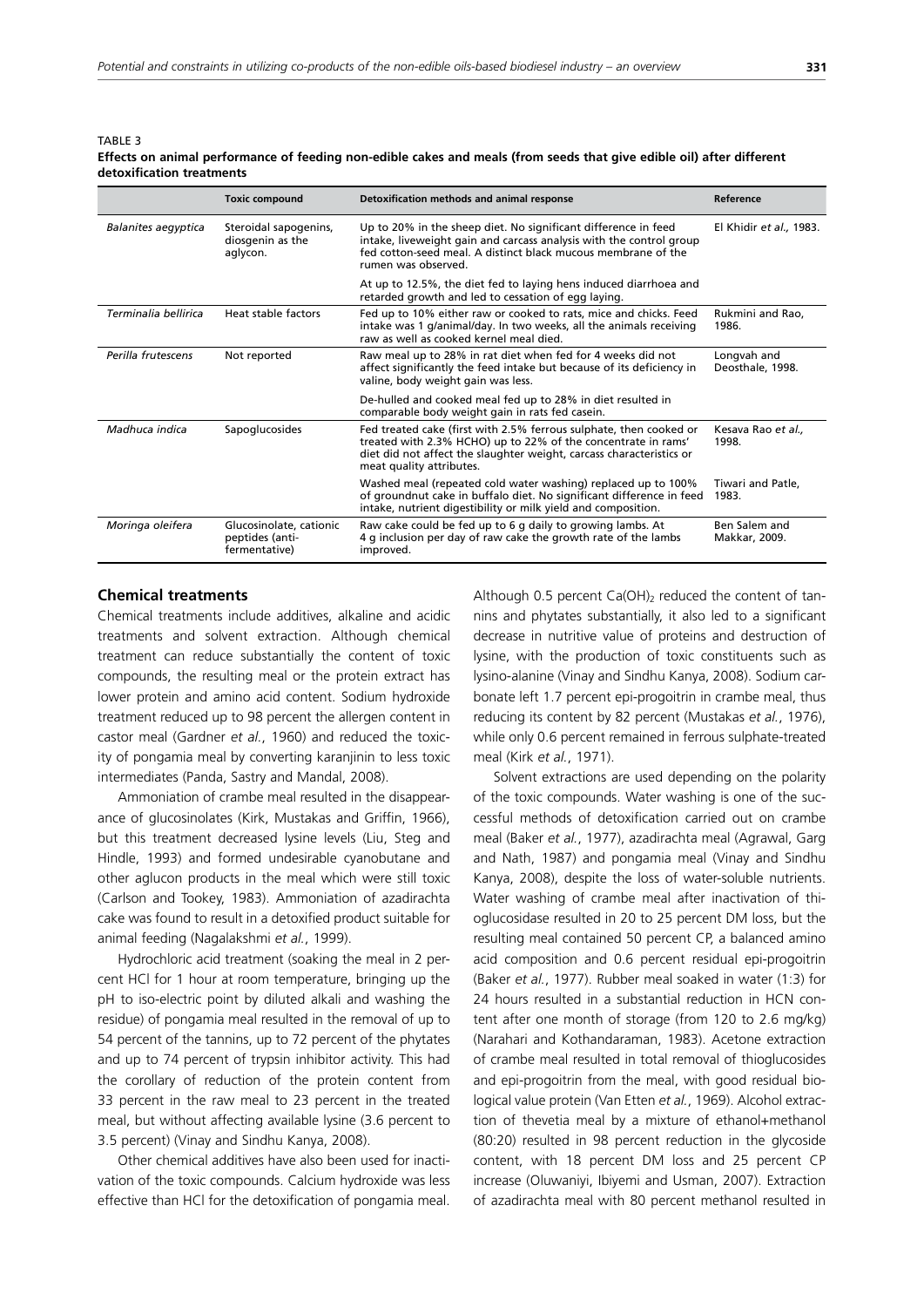TABLE 4

# **Effects on animal performance of feeding non-edible cakes or meals after different detoxification treatments**

|                           | <b>Treatment</b>                                                                                         | Animal response                                                                                                                                                                                                                                                                | Reference                                        |
|---------------------------|----------------------------------------------------------------------------------------------------------|--------------------------------------------------------------------------------------------------------------------------------------------------------------------------------------------------------------------------------------------------------------------------------|--------------------------------------------------|
| <b>Ricinus</b>            | Roasted meal                                                                                             | Adverse effect when fed up to 10% to ducks for four weeks.                                                                                                                                                                                                                     | Okoye et al., 1987.                              |
| communis                  | Two-stage cooked<br>dehulled meal (100 °C<br>for 50 minutes)                                             | Up to 10% in the diet of six week-old broiler birds for optimum<br>performance.                                                                                                                                                                                                | Ani and Okorie, 2009.                            |
|                           | Meal supplemented<br>with $Ca(OH)_2$ at 4 to<br>6%                                                       | Up to 10% and 15% in the diet of sheep and beef cattle,<br>respectively, without adverse effects on feed intake or daily body<br>weight gain.                                                                                                                                  | De Oliveira et al., 2010.<br>Diniz et al., 2010. |
|                           | Meal mixed with<br>Shorea robusta seed<br>meal (1:1), followed<br>by treatment with<br>ammonia and heat. | The mixture was fed at 20% of the diet to rats. The rats survived<br>and had weight gain and feed intake comparable to the control<br>group (15% casein).                                                                                                                      | Ghandi, Cherian and Mulky,<br>1994.              |
| Hevea<br>brasiliensis     | Meal prepared from<br>soaked-cooked-dried<br>seeds                                                       | Fed up to 60% in the diet of rats (approximately 20% of protein<br>in the diet). No evidence of toxicity. Feed intake, protein efficiency<br>and growth rate comparable to casein-fed group at the same<br>incorporation level.                                                | Lauw Tjin Giok et al., 1967.                     |
| Crambe<br>abyssinica      | Meal extracted with<br>aqueous acetone                                                                   | Replaced 20% of casein in the rat diet. Normal growth and<br>equivalent protein efficiency compared with the casein.                                                                                                                                                           | Van Etten et al., 1969.                          |
|                           | Meal supplemented<br>with $Na2CO3$                                                                       | When fed at dietary levels of 20 to 30% to chicks, there was a<br>growth limitation (70–80% of the control). Some adverse side effect<br>on organs.                                                                                                                            | Carlson and Tookey, 1983.                        |
|                           | Water-washed meal                                                                                        | Up to 10% in broiler chicken diet but with a decrease in feed<br>intake.                                                                                                                                                                                                       | Kloss et al., 1994.                              |
|                           | Heat-Carbonate-treated<br>meal                                                                           | Up to 70% in beef cattle diet. Lower feed intake and daily weight<br>gains, without significant differences in feed efficiency. Increased<br>palatability with dehulling. Dehulled crambe meal so prepared, can<br>replace up to two-thirds of soybean meal in the supplement. | Lambert et al., 1970.                            |
|                           |                                                                                                          | Up to 30% in the pig diet. Crambe meal so treated has higher<br>energy digestibility but lower protein utilization than rapeseed<br>meal.                                                                                                                                      | Liu et al., 1995.                                |
| Thevetia<br>peruviana     | Alkali and acid<br>treatment of the cake                                                                 | Reduced feed intake and weight gain at up to 15% in the chick<br>diet. Alkaline and acid hydrolysis was not efficient.                                                                                                                                                         | Usman et al., 2009.                              |
|                           | Protein concentrate<br>from the cake                                                                     | Fed up to 30% to replace soybean in the chick diet with satisfactory<br>performance of 90% of the animals and 10% mortality.                                                                                                                                                   | Odetokun, Akindumila and<br>Ibukun, 1999.        |
|                           | Autoclaved cake                                                                                          | Up to 10% in rabbit diet, no mortality, reduced feed intake,<br>diarrhoea and rough and dry coat observed. Autoclaved cake could<br>not support productive growth.                                                                                                             | Taiwo, Afolabi and Adegbuyi,<br>2004.            |
| Calophyllum<br>inophyllum | Protein extract from<br>the meal                                                                         | Diets with 25 and 50% were able to support normal growth in rats<br>when adequately supplemented with deficient amino acids.                                                                                                                                                   | Venkatesan and Rege, 1973.                       |
| Azadirachta<br>indica     | Water-washed cake                                                                                        | Up to 45% of concentrate fed to growing calves with no adverse<br>effects on intake, digestibility and weight gain.                                                                                                                                                            | Nath, Rajagopal and Garg,<br>1983.               |
|                           |                                                                                                          | Fed up to 40% of concentrate to buffalo calves. Led to higher<br>weight gain, higher nitrogen balance and reduced urinary N. No<br>significant difference in intake and CP digestibility.                                                                                      | Agrawal, Garg and Nath,<br>1987.                 |
|                           |                                                                                                          | Could be fed up to 25% of concentrate to growing goats without<br>significant difference in feed intake, body weight gain and feed<br>conversion efficiency.                                                                                                                   | Verma, Sastry and Agrawal,<br>1995.              |
|                           | Organic solvent-<br>extracted cake                                                                       | Ethanol-hexane extracted cake fed up to 84% of the diet to rats<br>without toxic effect. Protein use efficiency was comparable to the<br>conventional cake.                                                                                                                    | Rao, 1987.                                       |
|                           |                                                                                                          | Methanol extracted cake fed to rats at a rate of 25% in diet was<br>promising in terms of feed efficiency and weight gain.                                                                                                                                                     | James, Ameh and Agbaji,<br>2009.                 |
|                           | Urea-ammoniated meal                                                                                     | Replaced groundnut meal totally (22.5% of concentrate) in the diet Anandan et al., 1999.<br>of goats, without significant effect on feed intake and body gain<br>weight.                                                                                                       |                                                  |
|                           |                                                                                                          | Lower digestibility parameters in lambs when included at 33% of<br>concentrate. Similar average daily weight gain but enlarged kidneys<br>observed.                                                                                                                            | Musalia et al., 2000.                            |
|                           | Alkali-treated meal                                                                                      | Up to 10% inclusion in the diet could support the overall<br>productive performance of white leghorn, without any obvious<br>adverse effect.                                                                                                                                   | Verma, Gowda and<br>Elangovan, 1998.             |
| Pongamia<br>pinnata       | Water-washed cake                                                                                        | Fed at 13.5% of the concentrate to lambs, it did not affect the feed<br>intake, body weight gain and nutrient digestibility.                                                                                                                                                   | Soren and Sastry, 2009.                          |
|                           | Toxin-bonded cake                                                                                        | Fed at 13.5% of the concentrate to lambs; it decreased feed intake<br>and body weight gain.                                                                                                                                                                                    | Soren and Sastry, 2009.                          |
|                           | Alkali-treated meal                                                                                      | NaOH-treated meal could replace up to 12.5% of the soybean<br>meal in the starter diet of the broiler chicken without significant<br>difference in body weight gain and feed efficiency.                                                                                       | Panda, Sastry and Mandal,<br>2008                |
|                           | 2% hydrochloric acid-<br>treated meal                                                                    | At 30% in the rat diet, no deleterious effects.                                                                                                                                                                                                                                | Mandal, Ghosh Majumdar<br>and Maity, 1985.       |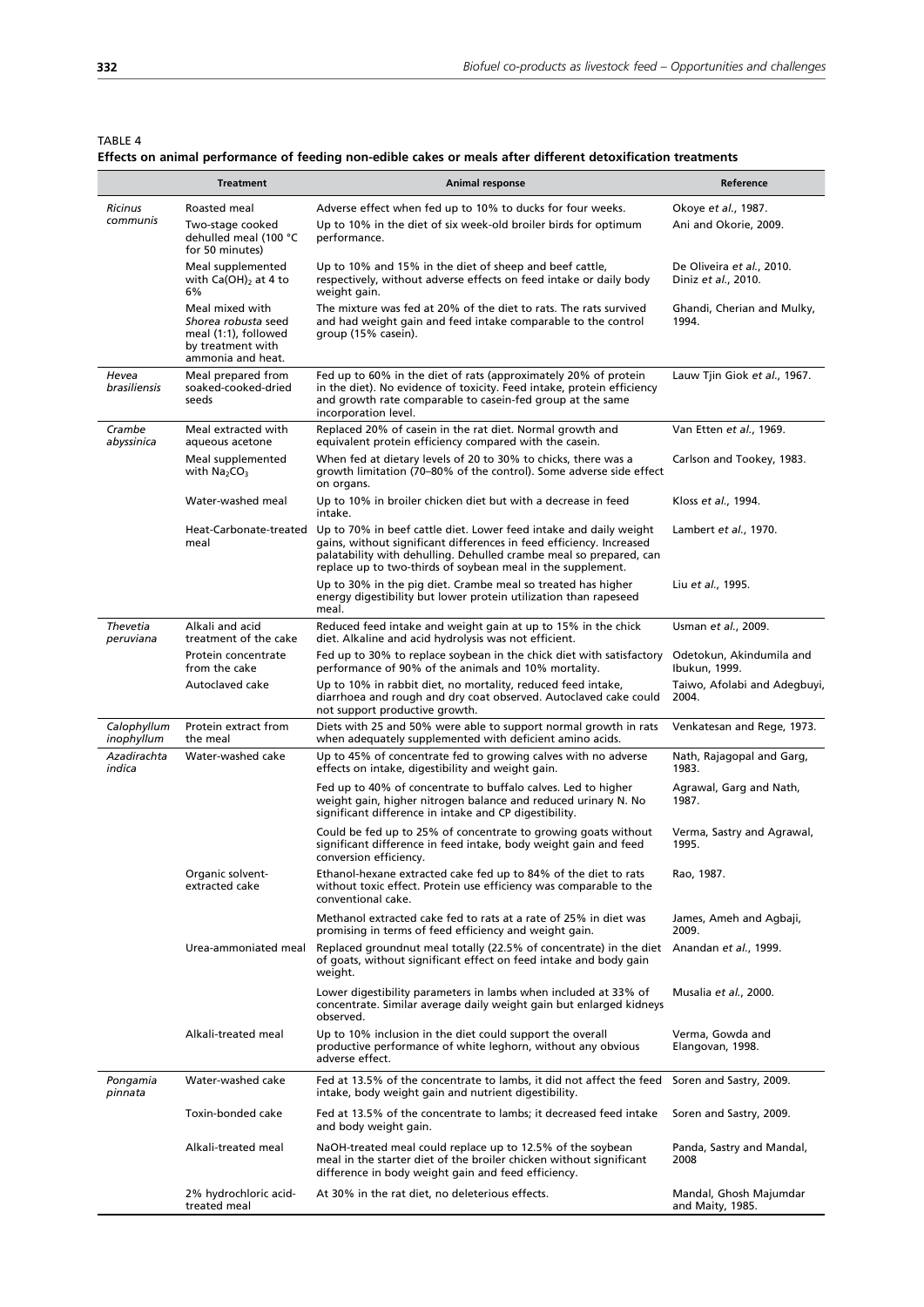a spent meal free from the antinutritional factors (Saxena *et al.*, 2010).

Protein extraction is another procedure to obtain pure protein isolates for use as animal feed and additives. The method consists of protein solubilization in alkaline solution followed by protein precipitation by acid at the iso-electric pH (Saetae and Suntornsuk, 2011). Usman *et al.* (2005) isolated proteins from azadirachta meal using 0.5 M NaCl at pH 7.5.

#### **Physical treatments**

Physical treatments lead to denaturation of the active toxic compounds and include thermal treatments (autoclaving, moist heat and microwave) (Liu, Steg and Hindle, 1993). Dry heating was effective in the de-allergenization of alkalitreated ricinus meal at 205 °C for 95 minutes (Gardner *et al.*, 1960). Cooking ricinus meal for 10 minutes destroyed its ricin content (Barnes, Baldwin and Braasch, 2009). Steam cooking of crambe meal reduced its content of epi-progoitrin by 30 percent, but increased the toxic nitrile content and decreased the level of available lysine (Liu, Steg and Hindle, 1993).

### **Biochemical treatments**

Biochemical detoxification treatments are based on enzymic and fermentative reactions. Trypsin (6 percent by weight of the meal) digestion of ricinus meal resulted in a complete de-allergenization of the treated meal (Gardner *et al.*, 1960). The binding properties of tannins were used by Ghandi, Cherian and Mulky (1994). In their work, the toxic factor of the castor cake was neutralized by the tannins present in sal (*Shorea robusta*) seed meal.

Fermenting rubber cake and meal with the mycelium of the edible mushroom *Pleurotus tuberregium* for 96 hours at room temperature resulted in a decrease of its total cyanogens content from 500 to 5 ppm for the cake and from 300 to 4 ppm for the meal. The treatment resulted additionally in an increase in CP content from 29 to 39 percent (Ukpebor *et al.*, 2007).

A study realized by Hundsdoerfer *et al.* (2005) indicated that the larvae of *Hyles euphorbiae* could metabolize synthetic phorbol esters (12-tetradecanoyl-phorbol-13-acetate) either injected or fed. Phorbol esters occur in different species of the Euphorbiaceae, e.g. croton and jatropha.

# **EFFECTS OF FEEDING TREATED NON-EDIBLE CAKES OR MEALS ON ANIMAL RESPONSE AND PERFORMANCE**

The usefulness of treated non-edible oil cakes and meals as animal feed depends on the efficiency and economic viability of detoxification methods and the possibility of using the treated co-products. The results of the feeding trials conducted on laboratory and farm animals after appropriate detoxification treatments of the non-edible cakes and meals are summarized in Table 4. Some of the detoxification attempts have shown promising results, and, at low levels of their inclusion in diets, many can be adopted without adverse effects on animal welfare and performance. Although many treatments are promising, the challenge lies in developing cost-effective and simple processes that can be adopted by farmers.

# **KNOWLEDGE GAPS AND FUTURE RESEARCH NEEDS**

Studies on the possible use of co-products of the biofuel industry based on non-edible oils for animal feeding show that a lot still needs to be done. Main knowledge gaps are:

- The nature of some toxic compounds in these co-products is unknown. The current methodologies for analysing many of the toxic and antinutritional factors need improvement. For developing an effective detoxification process, it is necessary to define the chemical nature of the toxic compound(s) and their mode of action. This information is not available for many of the co-products.
- There is a need to further improve the detoxification processes for *Thevetia peruviana, Hevea brasiliensis, Calophyllum inopyllum, Mesua ferrea* and *Croton tiglium*. Studies on the utilization of the detoxified material by various farm animal species should also be conducted.
- Scaling up is needed for promising detoxification processes. The implementation of positive results can be successful only if large amounts of the co-products can be treated and used for animal feeding.
- The development, use and scaling up of the detoxification processes should be accompanied by socioeconomic analysis.
- Preparation of high-value protein isolates and peptides for use in livestock feeds could be an alternative approach for use of otherwise non-edible cakes and meals, an approach that so far has received little attention. Processing for preparation of protein isolates and peptides could eliminate the toxic and antinutritional factors. Future work is warranted on this topic.

## **CONCLUSIONS**

To make the biofuel industry more profitable and sustainable, use of the co-products-derived cakes and meals, generally rich in protein is of utmost importance. Detoxification has been successful for some of these products:

- *Ricinus communis* meal cooked at 100 °C for 50 minutes could be considered for addition at up to 15 percent in chick diets. The addition of lime at 4 percent was also promising when fed at up to 10 and 15 percent in the diet of sheep and beef cattle, respectively.
- x *Hevea brasiliensis* meal soaked in water and left to ferment, or meal obtained from originally soaked seeds,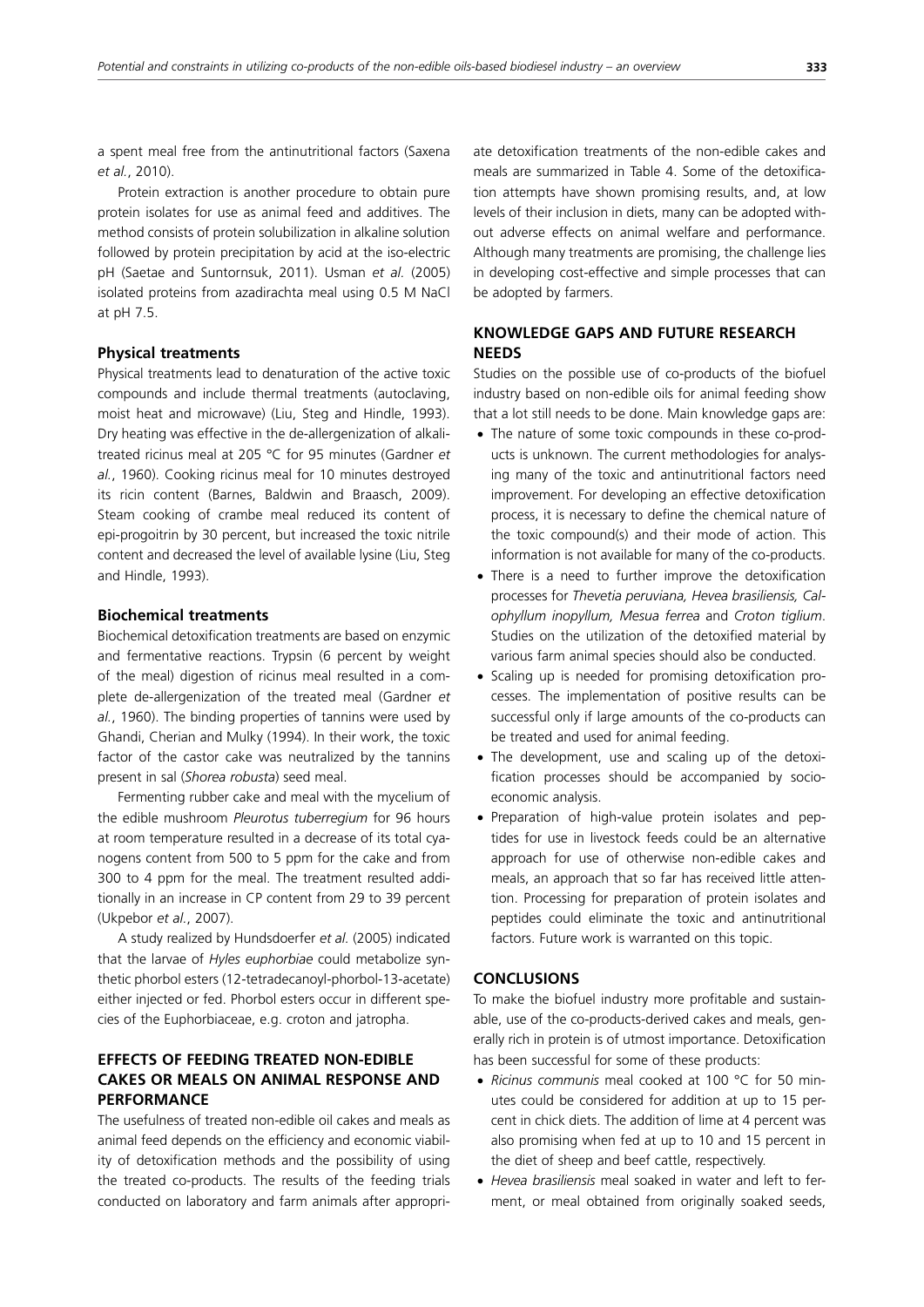contains less HCN (reduced from 120 to 2.6 mg/kg DM after one month of storage). However feeding trials on farm animals need to be conducted to confirm the safety of feeding.

- x Heat-carbonate-treated dehulled-meal from *Crambe abyssinica* has been shown to have acceptable palatability and can replace up to two-thirds of soybean meal in the supplement for beef cattle.
- Water washing, methanol extraction, urea and alkali treatments of *Azadirachta indica* meal gave promising results when fed to farm animals. Water-washed neem cake could be fed at up to 45 percent of concentrate for calves.
- x Water-washed *Pongamia pinnata* meal can be incorporated at up to 13.5 percent of the concentrate in lamb diet. Alkali treatment was also effective.

## **BIBLIOGRAPHY**

- **Abdullah, B.M. & Salimon, J.** 2009. Physicochemical characteristics of Malaysian rubber (*Hevea brasiliensis*) seed oil. *European Journal of Scientific Research*, 31: 437–445.
- **Agrawal, D.K., Garg, A.K. & Nath, K.** 1987. The use of water-washed neem (*Azadirachta indica*) seed kernel cake in the feeding of buffalo calves. *Journal of Agricultural Science*, 108: 497–499.
- **Ajayi, I.A., Oderinde, R.A., Taiwo, V.O. & Agbedana, E.O.** 2008. Short-term toxicological evaluation of *Terminalia catappa*, *Pentaclethra macrophylla* and *Calophyllum inophyllum* seed oils in rats. *Food Chemistry*, 106: 458–465.
- **Alexander, J., Benford, D., Cockburn, A., Cravedi, J., Dogliotti, E., Di Domenico, A., Férnandez-Cruz, M.L., Fürst, P., Fink-Gremmels, F., Galli, C.L., Grandjean, P., Gzyl, J., Heinemeyer, G., Johansson, N., Mutti, A., Schlatter, J.,**  Van Leeuwen, R., Van Peteghem, C. & Verger, P. 2008a. Scientific opinion of the panel on contaminants in the food chain on a request from the European Commission on ricin (from *Ricinus communis*) as undesirable substances in animal feed. *European Food Safety Authority Journal*, 726: 1–38.
- **Alexander, G., Singh, B., Sahoo, A. & Bhat, T.K.** 2008b. *In vitro* screening of plant extracts to enhance the efficiency of utilization of energy and nitrogen in ruminant diets. *Animal Feed Science and Technology,* 145: 229–244.
- **Anandan, S., Sastry, V.R.B., Katiyar, R.C. & Agrawal, D.K.**  1999. Processed neem kernel meal as a substitute for peanut meal protein in growing goat diets. *Small Ruminant Research,* 32: 125–128.
- **Ani, A.O. & Okorie, A.U.** 2009. Response of broiler finishers to diets containing graded levels of processed castor oil bean (*Ricinus communis* L) meal. *Journal of Animal Physiology and Animal Nutrition,* 93: 157–164.
- **Atteh, J.O., Ibiyemi, S.A. & Ojo A.O.** 1995. Response of broilers to dietary levels of *Thevetia* cake. *Journal of Agricultural Science*, 125: 307–310.
- **Azam, M.M., Waris, A. & Nahar, N.M.** 2005. Prospects and potential of fatty acid methyl esters of some non-traditional seed oils for use as biodiesel in India. *Biomass and Bioenergy,* 29: 293–302.
- **Babatunde, G.M., Pond, W.G. & Peo, E.R. Jr.** 1990. Nutritive value of rubber seed (*Hevea brasiliensis*) meal: utilization by growing pigs of semi-purified diets in which rubber seed meal partially replaced soybean meal. *Journal of Animal Science*, 68: 392–397.
- **Baker, E.C., Mustakas, G.C., Gumbmann M.R. & Gould D.H.** 1977. Biological evaluation of crambe meals detoxified by water extraction on a continuous filter. *Journal of the American Oil Chemists Society*, 54: 392–396.
- **Banerjee, K.K. & Sen, A.** 1981. Purification and properties of a lectin from the seeds of *Croton tiglium* with hemolytic activity toward rabbit red cells. *Archives of Biochemistry and Biophysics*, 212: 740–753.
- **Barnes, D.J., Baldwin, B.S. & Braasch, D.A.** 2009. Degradation of ricin in castor seed meal by temperature and chemical treatment. *Industrial Crops and Products,* 29: 509–515.
- **Baruah, K.K., Kalita, N. & Saikia, S.N.** 1997. Feeding value of decorticated nahar seed meal (*Mesua ferrea*) in poultry ration. *Indian Veterinary Journal,* 74: 537–538.
- **Ben Salem, H. & Makkar, H.P.S.** 2009. Defatted *Moringa oleifera* seed meal as a feed additive for sheep. *Animal Feed Science and Technology*, 150: 27–33.
- **Bhushan, B., Rangaswami, S. & Seshadri, T.R.** 1975. Calaustralin, a new 4-phenylcoumarin from the seed oil of *Calophyllum inophylum* Linn. *Indian Journal of Chemistry*, 13: 746–747.
- **Bisset, N. & Bogor, G.** 1962. A preliminary paper on the chromatographic study of the glycosides from *T. peruviana*. *Chemical Abstracts*, 60, Abstract 9864.
- **Bosch, C.H.** 2004. *Moringa oleifera* Lam. PROTA Foundation, Backhuys, CTA, Wageningen, The Netherlands.
- **Brown, L.R.** 2009. Plan B 4.0 Mobilizing to Save Civilization. Earth Policy Insitute. W.W. Norton & Company, New York, USA.
- **Carlson, K.D. & Tookey, H.L.** 1983. Crambe meal as a protein source for feeds. *Journal of the American Oil Chemist's Society*, 60: 1979–1985.
- **Chapagain, B.P. & Wiesman, Z.** 2007. Determination of saponins in the kernel cake of *Balanites aegyptiaca* by HPLC-ESI/MS. *Phytochemical Analysis*, 18: 354–362.
- **Chaudhary, N.S., Shee, C., Islam, A., Ahmad, F., Yernool, D., Kumar, P. & Sharma, A.K.** 2008. Purification and characterization of a trypsin inhibitor from *Putranjiva roxburghii* seeds. *Phytochemistry*, 69: 2120–2126.
- **Dash, P.K., Sahu, B.K., Dehuri, P.K., Panda, N.C. & Mishra, S.C.** 1990. Defatted polanga *Calophyllum inophyllum* oil cake as feedstuff for broilers. *Indian Journal of Poultry Science*, 25: 256–260.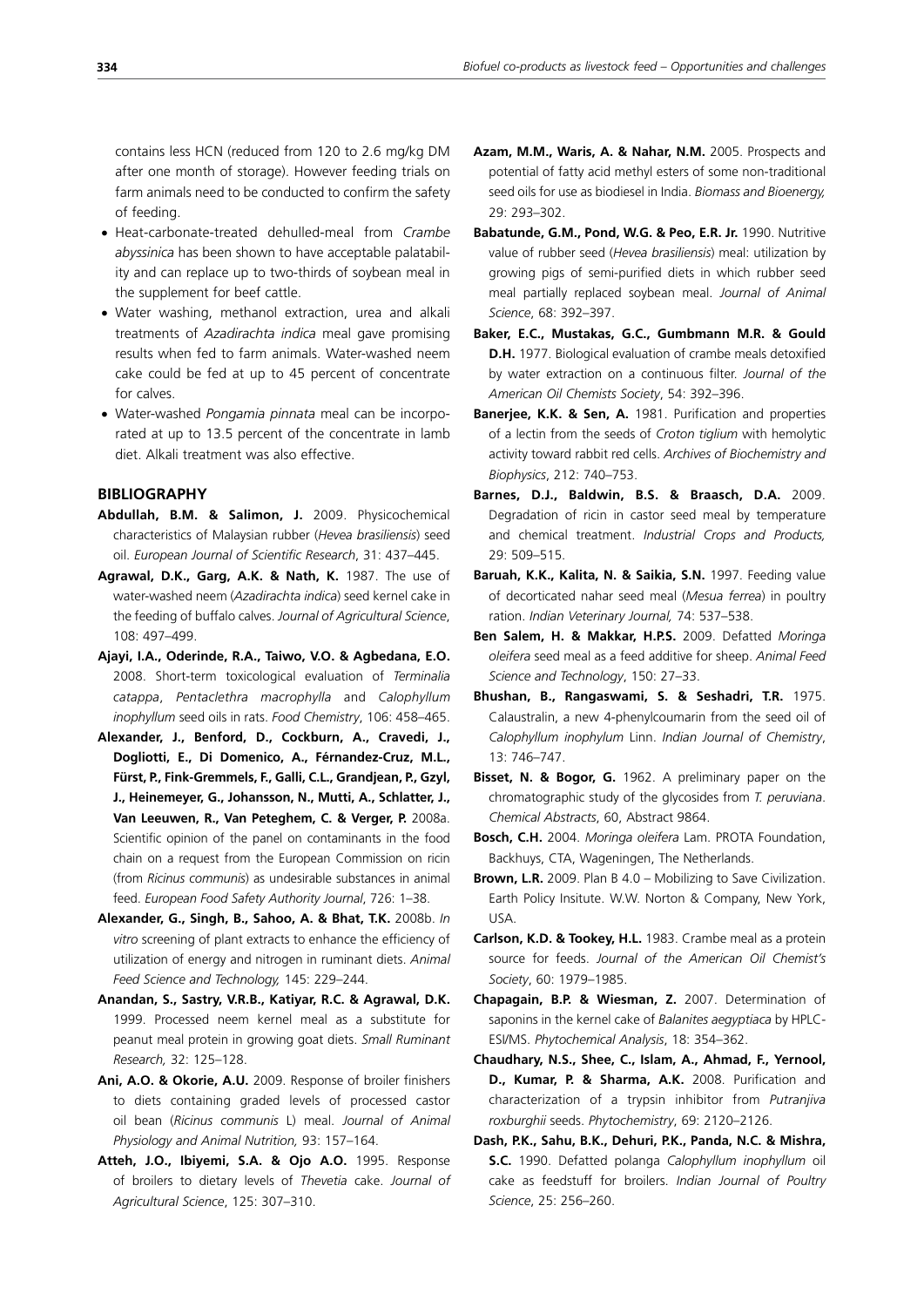- **Daxenbichler, M.E., Van Etten, C.H. & Wolff, I.A.** 1968. Diastereomeric episulfides from epi-progoitrin upon autolysis of crambe seed meal. *Phytochemistry*, 7: 989–996.
- **De Oliveira, A.S., Campos, J.M.S., Oliveira, M.R.C., Brito, A.F., Valadares Filho, S.C., Detmann, E., Valadares, R.F.D., De Souza, S.M. & Machado, O.L.T.** 2010. Nutrient digestibility, nitrogen metabolism and hepatic function of sheep fed diets containing solvent or expeller castorseed meal treated with calcium hydroxide. *Animal Feed Science and Technology*, 158: 15–28.
- **Diniz, L.L., Valadares Filho, S.C., Campos, J.M.S., Valadares, R.F.D., da Silva, L.D., Monnerat, J.P.I.S., Benedeti, P.B., de Oliveira, A.S. & Pina, D.S.** 2010. Effects of castor meal on the growth performance and carcass characteristics of beef cattle. *Asian-Australasian Journal of Animal Sciences*, 23: 1308–1318.
- **Duke, J.A.** [1983]. Handbook of energy crops. Unpublished, but available at http://www.hort.purdue.edu/newcrop/ duke\_energy/Croton\_tiglium.html Accessed 14 November 2011.
- **Elangovan, A.V., Verma, S.V.S., Sastry, V.R.B. & Singh, S.D.**  2000. Laying performance of Japanese quail fed graded levels of neem (*Azadirachta indica*) kernel meal incorporated diets. *Animal Feed Science and Technology,* 88: 113–120.
- **El Khidir, O.A., Gumaa, A.Y., Fangali, O.A.I. & Badir, N.A.** 1983. The use of Balanites kernel cake in a diet for fattening sheep. *Animal Feed Science and Technology*, 9: 301–306.
- **Falasca, S.L., Flores, N., Lamas, M.C., Carballo, S.M. & Anschau, A.** 2010. *Crambe abyssinica*: An almost unknown crop with a promissory future to produce biodiesel in Argentina. *International Journal of Hydrogen Energy*, 35(11): 5808–5812.
- **Gardner, H.K.J., D'Aquin, E.L., Koltun, S.P., McCourtney, E.J., Vix, H.L.E. & Gastrock, E.A.** 1960. Detoxification and deallergination of castor meals. *Journal of the American Oil Chemist's Society*, 37: 142–148.
- **Gata-Gonçaves, L., Noguera, J.M.F., Matos, O. & De Sousa, R.B.** 2003. Photoactive extracts from *Thevetia peruviana* with antifungal properties against *Cladosporium cucumerinum*. *Journal of Photochemistry and Photobiology, B: Biology*, 70: 51–54.
- **Ghandi, V.M., Cherian, K.M. & Mulky, M.J.** 1994. Detoxification of castor seed meal by interaction with sal seed meal. *Journal of the American Oil Chemist's Society*, 71: 827–831.
- **Goel, G., Makkar, H.P.S., Francis, G. & Becker, K.** 2007. Phorbol esters: structure, biological activity, and toxicity in animals. *International Journal of Toxicology*, 26: 279–288.
- **Gould, D.H. & Gumbmann, M.R.** 1980. Pathological changes in rats fed the crambe meal-glucosinolate hydrolytic products, 2S-1-cyano-2-hydroxy-3,4-epithiobutanes (erythro and threo) for 90 days. *Food and Cosmetics Toxicology*, 18: 619–625.
- **Gowda, N.K.S., Pal, D.T., Bellur, S.R., Bharadwaj, U., Sridhar, M., Satyanarayana, M.L., Prasad, C.S., Ramachandra, K.S. & Sampath, K.T.** 2009. Evaluation of castor (*Ricinus communis*) seed cake in the total mixed ration for sheep. *Journal of the Science of Food and Agriculture*, 89: 216–220.
- **Hecker, E.** 1968. Cocarcinogenic principles from the seed oil of *Croton tiglium* and from other Euphorbiaceae. *Cancer Research*, 28: 2338–2349.
- **Hundsdoerfer, A.K., Tshibangu, J.N., Wetterauer, B. & Wink, M.** 2005. Sequestration of phorbol esters by aposematic larvae of *Hyles euphorbiae* (Lepidoptera: Sphingidae)? *Chemoecology*, 15: 261–267.
- **Ibiyemi, S.A., Fadipe, V.O., Akinremi, O.O. & Bako, S.S.** 2002. Variation in oil composition of *Thevetia peruviana* Juss 'Yellow Oleander' fruit seeds. *Journal of Applied Sciences & Environmental Management*, 6: 61–65.
- James, D.M., Ameh, D.A. & Agbaji, A.S. 2009. Effect of dietary substitution with solvent extracted neem seed cake on growth and nitrogen metabolism of albino rats (wistar strain). *African Journal of Biotechnology,* 8: 3048–3052.
- **Jeong, Y.Y., Park, H.S., Choi, J.H., Kim, S.H. & Min, K.U.**  2006. Two cases of anaphylaxis caused by Perilla seed. *Journal of Allergy and Clinical Immunology*, 117: 1505–1506.
- **Kesava Rao, V., Sengar, S.S., Jain, V.K. & Agarawala, O.N.** 1998. Carcass characteristics and meat quality attributes of rams maintained on processed deoiled mahua (*Brassica latifolia*) seed cake. *Small Ruminant Research*, 27: 151–157.
- **Khan, M.A., Bhuyan, P., Shankar, U. & Todaria, N.P.** 1999. Seed germination and seedling fitness in *Mesua frerea* L. in relation to fruit size and seed number per fruit. *Acta Oecologica*, 1999: 599–606.
- **Kirk, L.D., Mustakas G.C. & Griffin E.L.** 1966. Crambe seed processing - Improved feed meal by ammoniation*. Journal of the American Oil Chemists Society*, 43: 550–555.
- **Kirk, L.D., Mustakas G.C., Griffin E.L. & Booth A.N.** 1971. Crambe seed processing - Decomposition of glucosinolates (thioglucosides) with chemical additives. *Journal of the American Oil Chemists Society,* 48: 845–850.
- **Kloss, P., Jeffery, E., Wallig, M., Tumbleson, M. & Parsons, C.** 1994. Efficacy of feeding glucosinolate-extracted crambe meal to broiler chicks. *Poultry Science*, 73: 1542–1551.
- **Kolesárová, N., Hutňan, M., Bodík, I. & Špalková, V.** 2011[Online]. Utilization of biodiesel by-products for biogas production. *Journal of Biomedicine and Biotechnology*, Article no. 126798. 15 p.
- **Kumar, D.R., Vaishnava, C.S.V. & Sajjan, S.** 2000. Effect of feeding processed mahua cake on performance of broiler chicks. *Indian Journal of Poultry Science*, 35: 105–108.
- **Konwar, B.K., Ahmed, H.F. & Medhi, A.K.** 1999. Biological screening of toxic/incriminating factor(s) in deoiled Nahar seed meal (*Mesua ferrea*). *Indian Veterinary Journal*, 76: 238–240.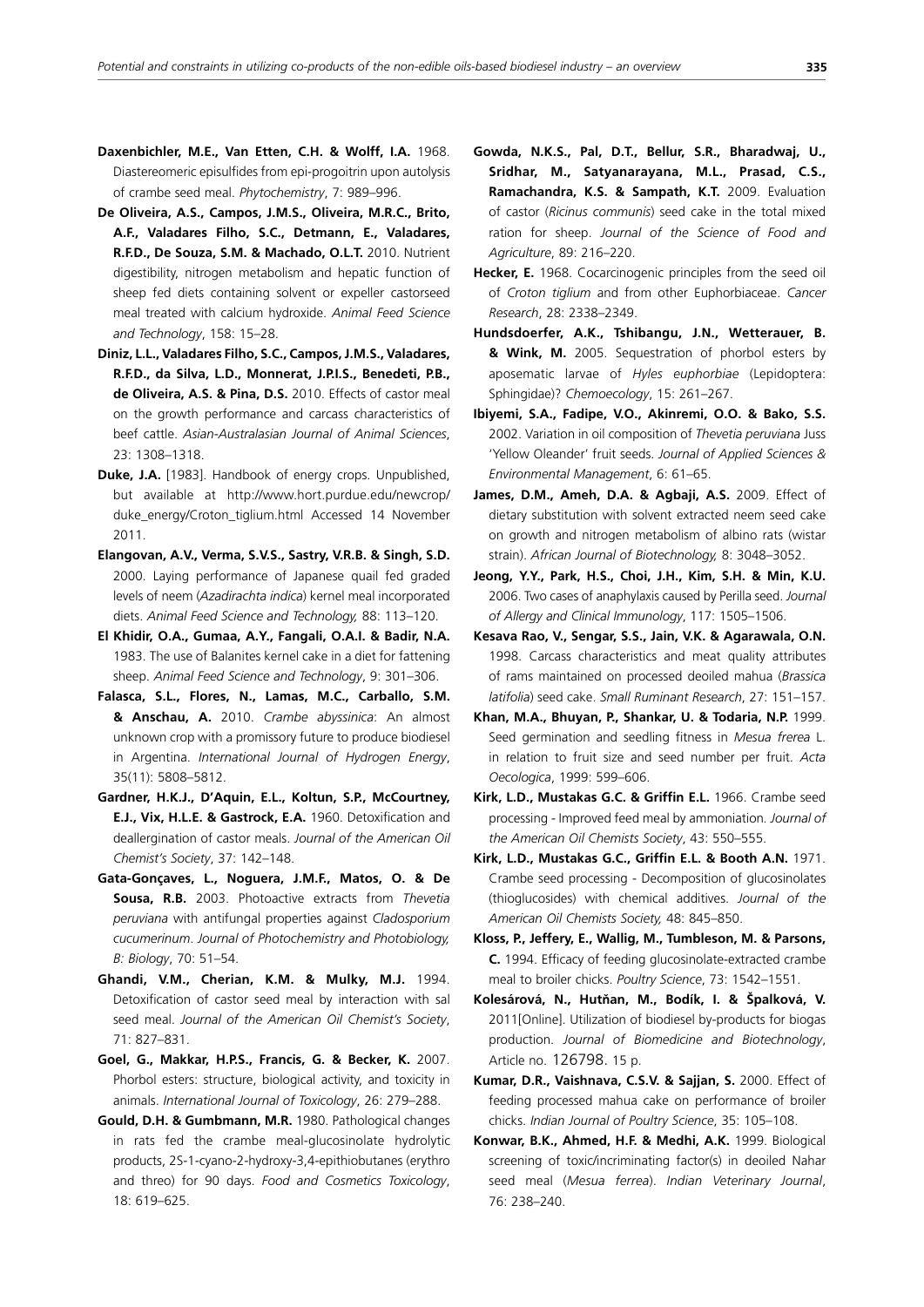- **Lambert, J.L., Clanton D.C., Wolff I.A. & Mustakas G.C.** 1970. Crambe meal protein and hulls in beef cattle rations. *Journal of Animal Science*, 31: 601–607.
- **Langford, S.D. & Boor, P.J.** 1996. Oleander toxicity: an examination of human and animal toxic exposures. *Toxicology*, 109: 1–13.
- **Lauw Tjin Giok, M.D., Samsudin, M.D., Husaini, B.S. & Ignatius Tarwotjo, M.S.** 1967. Nutritional value of rubber-seed protein. *American Journal of Clinical Nutrition*, 20: 1300–1303.
- **Lazzeri, L., Leoni, O., Conte, L.S. & Palmieri, S.** 1994. Some technological characteristics and potential uses of *Crambe abyssinica* products. *Industrial Crops and Products*, 3: 103–112.
- **Liu, Y.G., Steg, A. & Hindle, V.A.** 1993. Crambe meal: a review of nutrition, toxicity and effect of treatments. *Animal Feed Science and Technology*, 41: 133–147.
- **Liu, Y.G., Smits, B., Steg, A., Jongbloed, R., Jensen, S.K. & Eggum, B.O.** 1995. Crambe meal: digestibility in pigs and rats in comparison with rapeseed meal. *Animal Feed Science and Technology*, 52: 257–270.
- **Longvah T. & Deosthale, Y.G.** 1998. Effect of dehulling, cooking and roasting on the protein quality of *Perilla frutescens* seed. *Food Chemistry,* 63: 519–523.
- **Louppe, D., Oteng-Amoako, A.A. & Brink, M.** 2008. Timbers 1. PROTA Foundation, Backhuys, CTA, Wageningen, The Netherlands.
- **Macagnan, D., Chaves, Z.M. & Café-Filho, A.C.** 2010. Comunicados: First report of *Alternia brassiciola* on *Crambe abyssinica* in Goiás state, Brazil. *Summa Phytopathology*, 36: 260.
- **Makkar, H.P.S. & Becker, K.** 1997. Nutritional value and antinutritional components in different parts of *Moringa oleifera* tree*. Journal of Agriculture Science*, *Cambridge*, 128: 311–322.
- **Mandal, B., Ghosh Majumdar, S. & Maity, C.R.** 1985. Protease inhibitors and *in vitro* protein digestibility of defatted seed cakes of akashmoni and karanja. *Journal of the American Oil Chemist's Society*, 62: 1124–1126.
- **Meher, L.C., Sagar, D.V. & Naik, S.N.** 2006. Technical aspects of biodiesel production by transesterification - A review. *Renewable and Sustainable Energy Reviews*, 10: 248–268.
- **Mohamed, A.M., Wolf, W. & Spiess, W.E.L.** 2000. Recovery and characterization of *Balanites aegyptiaca* Del. kernel proteins. Effect of defatting, air classification, wet sieving and aqueous ethanol treatment on solubility, digestibility, amino acid composition and sapogenin content. *Nahrung*, 44: 7–12.
- **Mohapatra, A.K. & Samal, P.C.** 2002. Limiting amino acids of Polanga (*Calophyllum inophyllum*) oil cake in chicks. *Indian Journal of Animal Nutrition*, 19: 285–288.
- **Mottola, A.C., Hendrickson, A.P., O'Connell, D.E., Palter, R. & Kohler, G.O.** 1968. Pilot plant deactivation of castor

meal antigen: lime process. *Journal of Agricultural and Food Chemistry*, 16: 725–729.

- **Musalia, L.M., Anandan, S., Sastry, V.R.B. & Agrawal, D.K.** 2000. Urea-treated neem (*Azadirachta indica* A. juss) seed kernel cake as a protein supplement for lambs. *Small Ruminant Research,* 35: 107–116.
- **Mustakas, G.C., Kirk L.D., Griffin E.L. & Booth A.N.** 1976. Crambe seed processing – Removal of glucosinolates by water extraction. *Journal of the American Oil Chemists Society*, 53: 12–16.
- **Nagalakshmi, D., Sastry, V.R.B., Katiyar, C., Agrawal, D.K. & Verma, S.V.S.** 1999. Performance of broiler chicks fed on diets containing urea-ammoniated neem (*Azadirachta indica*) kernel cake. *British Poultry Science*, 40: 77–83.
- **Narahari, D. & Kothandaraman, P.** 1983. The influence of processing and storage on hydrogen cyanide and tannin contents of para-rubber seed and its products. *Animal Feed Science and Technology*, 9: 319–323.
- **Natanam, R., Kadirvel, R. & Ravi, R.** 1989. The toxic effects of karanja (*Pongamia glabra* Vent) oil and cake on growth and feed efficiency in broiler chicks. *Animal Feed Science and Technology*, 27: 95–100.
- **Natanam, R., Kadirvel, R. & Viswanathan, K.** 1989. The effect of karanja (*Pongamia glabra* Vent) cake on the performance of white leghorn pullets. *Animal Feed Science and Technology*, 27: 89–93.
- **Nath, K., Rajagopal, S. & Garg, A.K.** 1983. Water-washed neem (*Azadirachta indica* Juss) seed kernel cake as a cattle feed. *Journal of Agricultural Science*, 101: 323–326.
- **Obasi, N.B. & Igboechi, A.C.** 1991. Seed oil distillates of *Thevetia peruviana* (Syn. *T. neriifolia*): Analysis and antibacterial activity. *Fitoterapia*, 62(2): 159–162.
- **Odetokun, S.M., Akindumila, F. & Ibukun, E.O.** 1999. Assessment of protein cake of Bush milk flower (*Thevetia peruviana*) in poultry feed. *Revista Italiana delle Sostanze Grasse,* 76: 233–235.
- **Ogunniyi, D.S.** 2006. Castor oil: A vital industrial raw material. *Bioresource Technology*, 97: 1086–1091.
- **Oji, O., Madubuike, F.N., Ojimelukwe, P.C. & Ibeh, C.M.** 1994. Rodenticide potential of *Thevetia peruviana*. *Journal of Herbs, Spices & Medicinal Plants*, 2: 3–10.
- **Oji, O. & Okafor, Q.E.** 2000. Toxicological studies on steam bark, leaf and seed kernel of yellow oleander (*Thevetia peruviana*). *Phytotherapy Research*, 14: 133–135.
- **Okoye, J.O.A., Enunwaonye, C.A., Okorie, A.U. & Anugwa, F.O.I.** 1987. Pathological effects of feeding roasted castor bean meal (*Ricinus communis*) to chicks. *Avian Pathology*, 16: 283–290.
- **Oluwaniyi, O.O., Ibiyemi, S.A. & Usman, LA.** 2007. Effect of detoxification on the nutrient content of *Thevetia peruviana* seed cake. *Research Journal of Applied Sciences*, 2: 188–191.
- **Orwa, C., Mutua, A., Kindt, R., Jamnadass, R. & Simons, A.** 2009[Online]. AgroForestryTree database: A tree species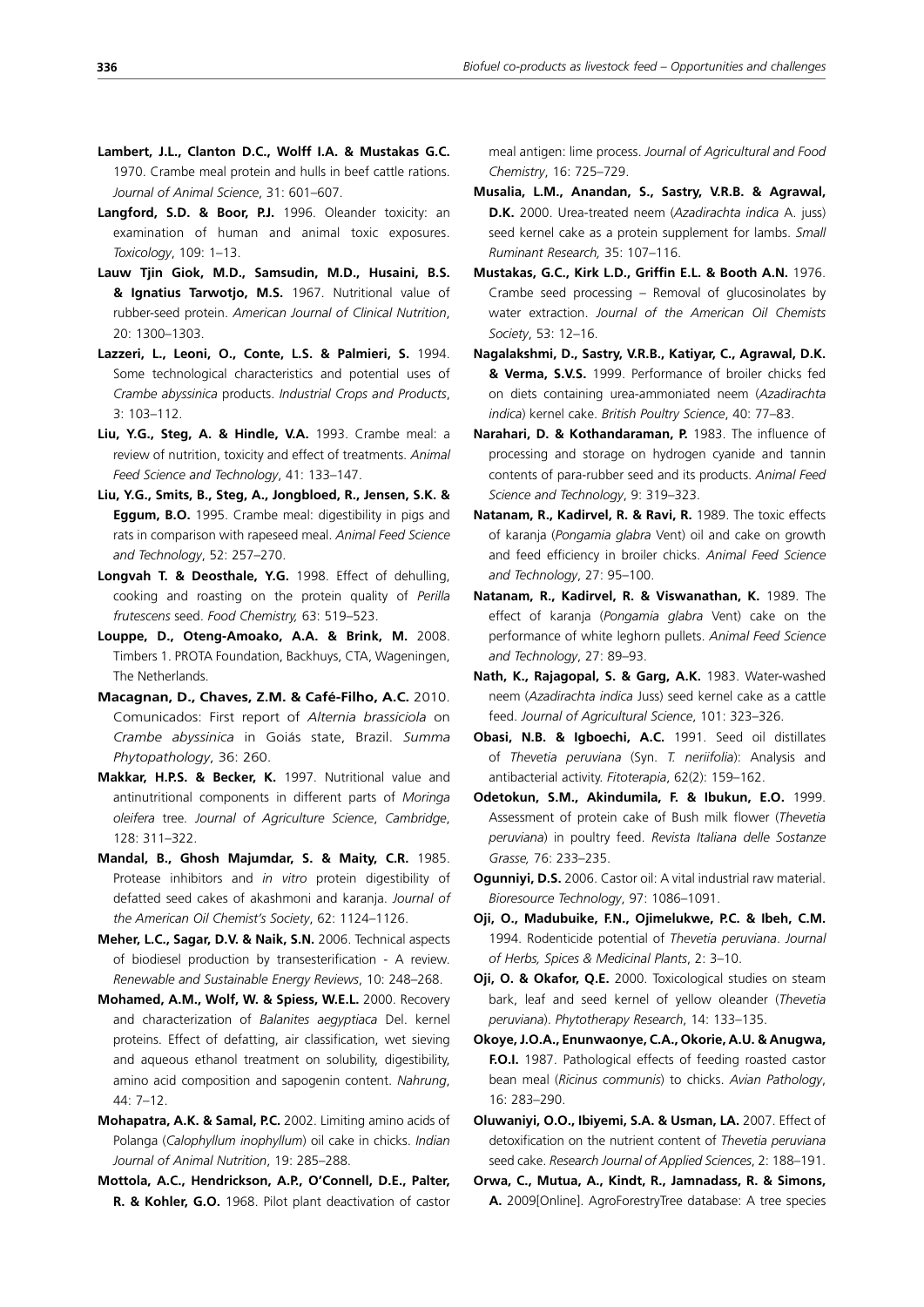reference and selection guide. Available at http://www. worldagroforestry.org/treedb2/AFTPDFS/Mesua\_ferrea.pdf Accessed 14 November 2011.

- **Oyewusi, P.A., Akintayo, E.T. & Olaofe, O.** 2007. The proximate and amino acid composition of defatted rubber seed meal. *Journal of Food, Agriculture & Environment,* 5: 115–118.
- **Panda, A.K., Sastry, V.R.B. & Mandal, A.B.** 2008. Growth, nutrient utilization and carcass characteristics in broiler chickens fed raw and alkali processed solvent extracted karanj (*Pongamia glabra*) cake as partial protein supplement. *Journal of Poultry Science*, 45: 199–205.
- **Puntambekar, S.V.** 1950. Mustard oils and mustard oil glucosides occurring in the seed kernels of *Putranjiva roxburghii* Wall. *Proceedings Mathematical Sciences*, 32: 114–122.
- **Raghavendra, H.L., Kekuda, T.R., Valleesha, N.C., Sudharshan, S.J. & Chinmaya, A.** 2010. Screening for cytotoxic activity of methanol extract of *Putranjiva roxburghii* Wall (Euphorbiaceae) seeds. *Pharmacognosy Journal*, 2: 335–337.
- **Ramachandran, S., Singh, S.K., Larroche, C., Soccol, C.R. & Pandey. A.** 2007. Oil cakes and their biotechnological applications - A review. *Bioresource Technology*, 98: 2000– 2009.
- **Rao, P.U.** 1987. Chemical composition and biological evaluation of debitterized and defatted neem (*Azadirachta indica*) seed kernel cake. *Journal of the American Oil Chemist's Society*, 64: 1348–1351.
- **Ravindran, V., Rajaguru, A.S.B. & De Silva, C.** 1987. Short note: Evaluation of rubber (*Hevea brasiliensis* Muell-Arg.) seed meal in white leghorn cockerel diets. *Journal of Agricultural Science, Cambridge*, 108: 505–508.
- **Ravindran, V. & Ravindran, G.** 1988. Some nutritional and anti-nutritional characteristics of para-rubber (*Hevea brasiliensis*) seeds. *Food Chemistry,* 30: 93–102.
- **Reed, D.K., Freedman, B. & Ladd, T.L.** 1982. Insectidal and antifeedant activity of neriifolin against codling moth, striped cucumber beetle and Japanese beetle. *Journal of Economic Entomology*, 75: 1093–1097.
- **Rukmini, C. & Rao, P.U.** 1986. Chemical and nutritional studies on *Terminalia bellirica* Roxb. kernel and its oil. *Journal of the American Oil Chemist's Society*, 63: 360–363.
- **Saetae, D. & Suntornsuk, W.** 2011. Toxic compound, antinutritional factors and functional properties of protein isolated from detoxified *Jatropha curcas* seed cake. *International Journal of Molecular Sciences*, 12: 66–77.
- **Saxena, M., Ravikanth, K., Kumar, A., Gupta, A., Singh, B. & Sharma, A.** 2010. Purification of *Azadirachta indica* seed cake and its impact on nutritional and antinutritional factors. *Journal of Agricultural and Food Chemistry*, 58: 4939–4944.
- **Saxena, V.K. & Jain, S.K.** 1990. *Thevetia peruviana* kernel oil: a potential bactericidal agent. *Fitoterapia,* 61(4): 348–349.
- **Sidhu, O.P., Chandra, H. & Behl, H.M.** 2009. Occurence of aflatoxins in mahua (*Madhuca indica* Gmel.) seeds: synergistic effect of plant extracts on inhibition of *Aspergillus flavus* growth and aflatoxin production. *Food and Chemical Toxicology*, 47: 774–777.
- **Singh, P., Sastry, V.R.B., Garg, A.K., Sharma, A.K., Singh, G.R. & Agrawal, D.K.** 2006. Effect of long term feeding of expeller pressed and solvent extracted karanj (*Pongamia pinnata*) seed cake on the performance of lambs. *Animal Feed Science and Technology*, 126: 157–167.
- **Sivaramakrishnan, S. & Gangadharan, D.** 2009. Edible oil cakes. pp. 253–271, *in:* P. Singh and A. Pandey (editors). *Biotechnology for agro-industrial residues utilisation,* Vol 1. *Utilisation of agro-residues.* Springer, The Netherlands.
- **Soren, N.M. & Sastry, V.R.B.** 2009. Replacement of soybean meal with processed karanj (*Pongamia glabra*) cake on the balances of karanjin and nutrients, as well as microbial protein synthesis in growing lamb. *Animal Feed Science and Technology*, 149: 16–29.
- **Stirpe, F., Pession-Brizzi, A., Lorenzoni, E., Strocchi, P., Montanaro, L. & Sperti, S.** 1976. Studies on the proteins from the seeds of *Croton tiglium* and of *Jatropha curcas*: Toxic properties and inhibition of protein synthesis *in vitro*. *Biochemical Journal*, 156: 1–6.
- **Stosic, D.D. & Kaykay, J.M.** 1981. Rubber seeds as animal feed in Liberia. *[FAO] World Animal Review*, 39: 29.
- **Taiwo, V.O., Afolabi, O.O. & Adegbuyi, O.A.** 2004. Effect of *Thevetia peruviana* seed cake-based meal on the growth, haematology and tissues of rabbits. *Tropical and Subtropical Agroecosystems*, 4: 7–14.
- **Tiwari, D.P. & Patle, B.R.** 1983. Utilization of mahua seed cake by lactating buffaloes. *Indian Journal of Dairy Science*, 36: 394–401.
- **Uko, O.J., Kamalu, T.N., Pindiga, U.H. & Rabo, J.S.** 2006. Studies on toxicity to cockerel chicks of raw full-fat neem (*Azadirachta indica* A. Juss) seed kernel. *Veterinarski Arkiv*, 76: 135–144.
- **Ukpebor, J.E., Akpaja, E.O., Ukpebor, E.E., Egharevba, O. & Efedue, E.** 2007. Effect of the edible mushroom *Pleurotus tuberregium* on the cyanide level and nutritional contents of rubber seed cake. *Pakistan Journal of Nutrition*, 6: 534–537.
- **Usman, L.A., Ameen, O.M., Ibiyemi, S.A. & Muhammed, N.O.** 2005. The extraction of proteins from the neem seed (*Indica azadirachta* A. Juss). *African Journal of Biotechnology*, 4: 1142–1144.
- **Usman, L.A., Oluwaniyi, O.O., Ibiyemi, S.A., Muhammed, N.O. & Ameen, O.M.** 2009. The potential of oleander (*Thevetia peruviana*) in African agricultural and industrial development: a case study of Nigeria. *Journal of Applied Biosciences,* 24: 1477–1487.
- **Van Etten, C.H., Gagne, W.E., Robbins, D.J., Booth, A.N., Daxenbic, M.E. & Wolff, I.A.** 1969. Biological evaluation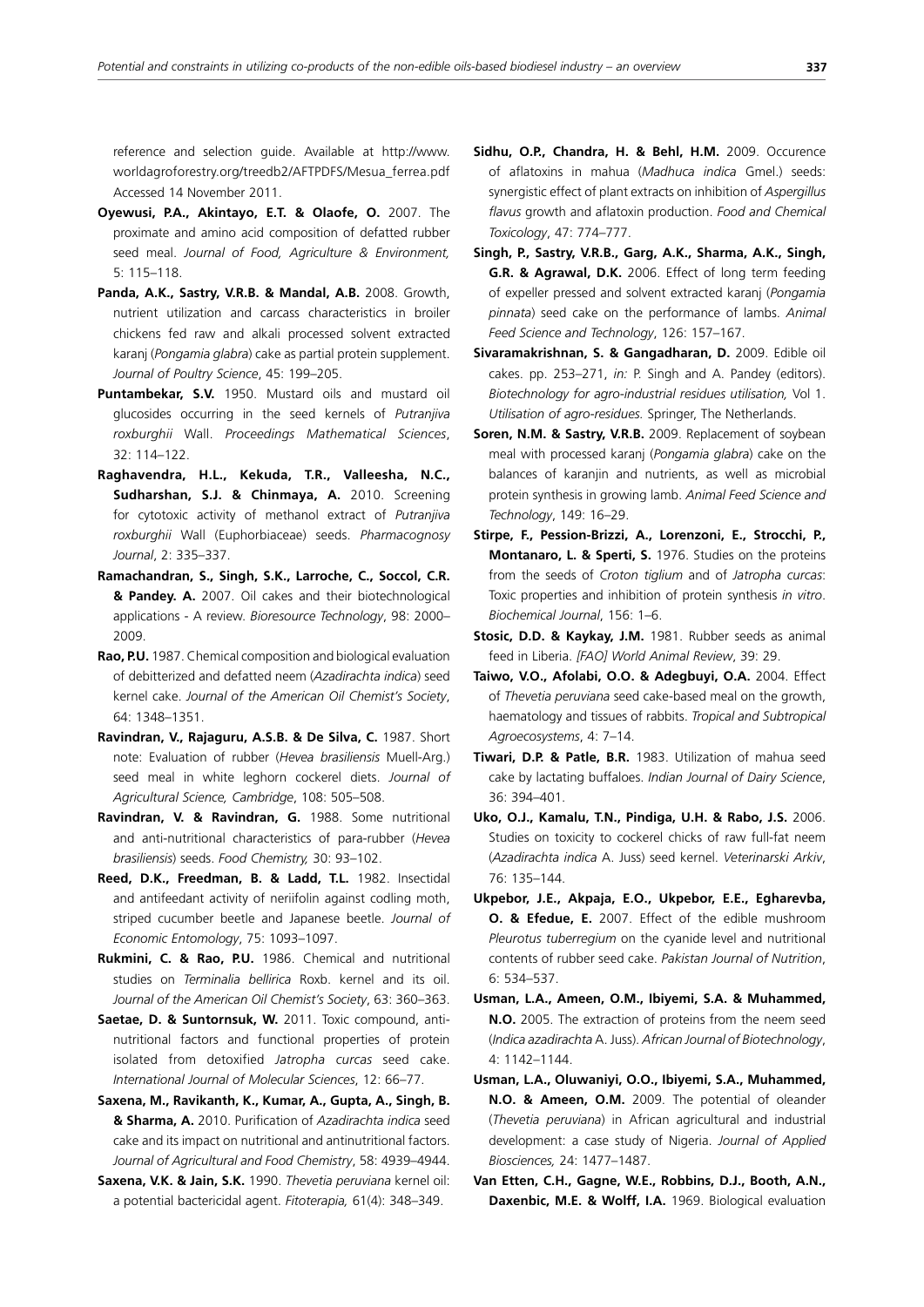of crambe seed meeals and derived products by rat feeding. *Cereal Chemistry,* 46: 145–155.

- **Varma, A. & Singh, U.B.** 1979. Techniques of removing saponins from mahua (*Brassica longifolia*) seed cake and its suitability as animal feed. *Cellular and Molecular Life Sciences*, 35: 520–521.
- **Venkatesan, N. & Rege, D.V.** 1973. Nutritional evaluation of the seed proteins of *Calophyllum inophyllum* Linn and *Bassia latifolia*. *Journal of the Science of Food and Agriculture*, 24: 1317–1323.
- **Verma, A.K., Sastry, V.R.B. & Agrawal, D.K.** 1995. Feeding of water washed neem (*Azadirachta indica*) seed kernel cake to growing goats. *Small Ruminant Research*, 15: 105–111.
- **Verma, S.V.S., Gowda, S.K. & Elangovan, A.V.** 1998. Response of single comb White Leghorn layers to dietary inclusion of raw or alkali-treated neem (*Azadirachta indica*) kernel meal. *Animal Feed Science and Technology,* 76: 169–175.
- **Vilhjalmsdottir, L. & Fisher, H.** 1971. Castor bean meal as a protein source for chickens: detoxification and determination of limiting amino acids. *Journal of Nutrition*, 101: 1185–1192.
- **Vinay, B.J. & Sindhu Kanya, T.C.** 2008. Effect of detoxification on the functional and nutritional quality of proteins of karanja seed meal. *Food Chemistry,* 106: 77–84.
- **Wani, S.P. & Sreedevi, T.K.** 2011[Online]. Pongamia's journey from forest to micro-enterprise for improving livelihoods. ICRISAT, Andhra Pradesh, India. 12 p. Available at http://www. icrisat.org/Biopower/Wani\_Sreedevi\_Pongamiajourney.pdf Accessed 15 November 2011.
- **Yakkundi, S.R.** 1997. Chemical constituents of neem (*Azadirachta indica*) and their utilization. PhD Thesis, University of Mysore, India. Available at http://dspace.vidyanidhi.org. in:8080/dspace/handle/2009/1459?mode=full Accessed 19 January 2012.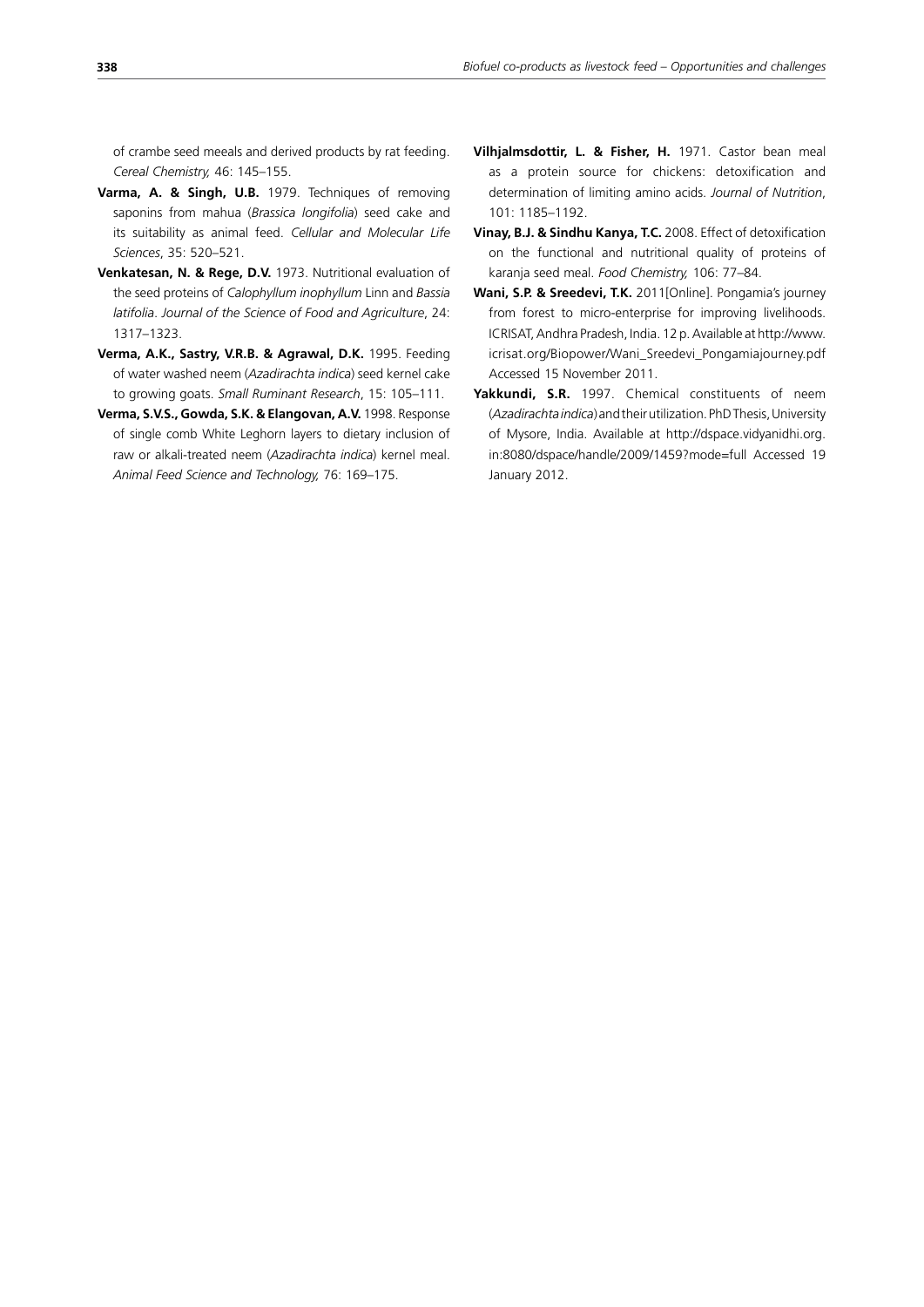# Chapter 20 **Status of biofuels in India and scope of utilizing castor (***Ricinus communis***) cake – a biofuel co-product – as livestock feed**

*S. Anandan, N.K.S. Gowda and K.T. Sampath* National Institute of Animal Nutrition and Physiology, Bangalore 560030, India E-mail for correspondence: anandsrp@yahoo.co.in

#### **ABSTRACT**

Biofuel policy in India is unique in that it has been clearly spelt out that feedstock must be based on non-food sources, thus avoiding a possible food vs fuel conflict. Further, the policy views biofuels as a potential means to stimulate rural development and generate employment opportunities by using vast areas of land that are otherwise unfit for agriculture. Although the policy has the ambitious target of achieving 20 percent biofuel blending by 2017, currently less than 5 percent blending of petrol has been achieved. Based on current production levels, it is unlikely that India will fulfil the set targets. Major reasons include slow progress in establishing the area under jatropha (*Jatropha curcas*) cultivation; low productivity and poor market infrastructure for jatropha; land availability constrained by sugar cane expansion; a plateau in productivity of sugar cane; the price structure for biofuels; and import policy. Among the various co-products of biofuel, castor (*Ricinus communis*) cake is one of the potential resources that could be used for feeding livestock. Although castor cake has high protein, its use in livestock feeding is restricted due to the presence of toxic factors and it is currently being used as organic fertilizer, leading to under-utilization of a precious resource. Substantial research has been carried out to identify the nature of the toxins, their toxicity, susceptibility to various treatments and production response of different livestock to feeding processed cake. In spite of all the efforts, castor cake has not found a place as a feed resource and continues to be used as organic fertilizer, leading to its under-utilization. All the major castor producing countries – Brazil, China and India – have large livestock populations and big demand for protein supplements, so an appropriate detoxification technology to make use of castor cake could add great value to the castor, to the benefit of livestock producers and processing industries.

## **INTRODUCTION**

India is one of the fastest growing economies in the world and energy is a critical input for socio-economic development. Fossil fuels will continue to play a dominant role in fulfilling the energy needs of India in the next few decades. Provisional estimates have indicated that domestic crude fossil fuel oil is able to meet only about 25–30 percent of demand, while the rest is met from imported crude. Biofuels are globally considered sustainable and an ecofriendly source of energy, and these also enhance national energy security and decrease dependence on imported fossil fuels. The growing interest in and demand for biofuels have resulted in diversion of grains, oilseeds, land and water resources to biofuels which otherwise could have potentially contributed to food and feed resources. For a large country like India, with a billion-plus human population and limited land mass, the role of biofuels has to go beyond the objective of achieving energy security and sustainability, towards addressing food and feed security.

Choice of feedstock for biofuel production and efficient utilization of biofuel co-products can to a great extent address these issues. In the light of the above, an attempt has been made here to review the present status of biofuels in India, and the available technologies for utilizing castor cake  $-$  a potential biofuel co-product – as livestock feed.

#### **STATUS OF BIOFUELS IN INDIA**

India is one of the largest users of hydrocarbons and it is imperative that the country has a biofuel policy in place to address the issues of the economy (import expenditure), environment and energy security. The Government of India is seriously looking for use of alternative fuels to meet energy demand in a technically efficient, economically viable and environmentally sustainable manner. There are many concerns and challenges to be overcome if biofuels are to contribute positively to an improved environment as well as to agricultural and rural development (FAO, 2008). The 'National Policy on Biofuels' of India, released in 2009,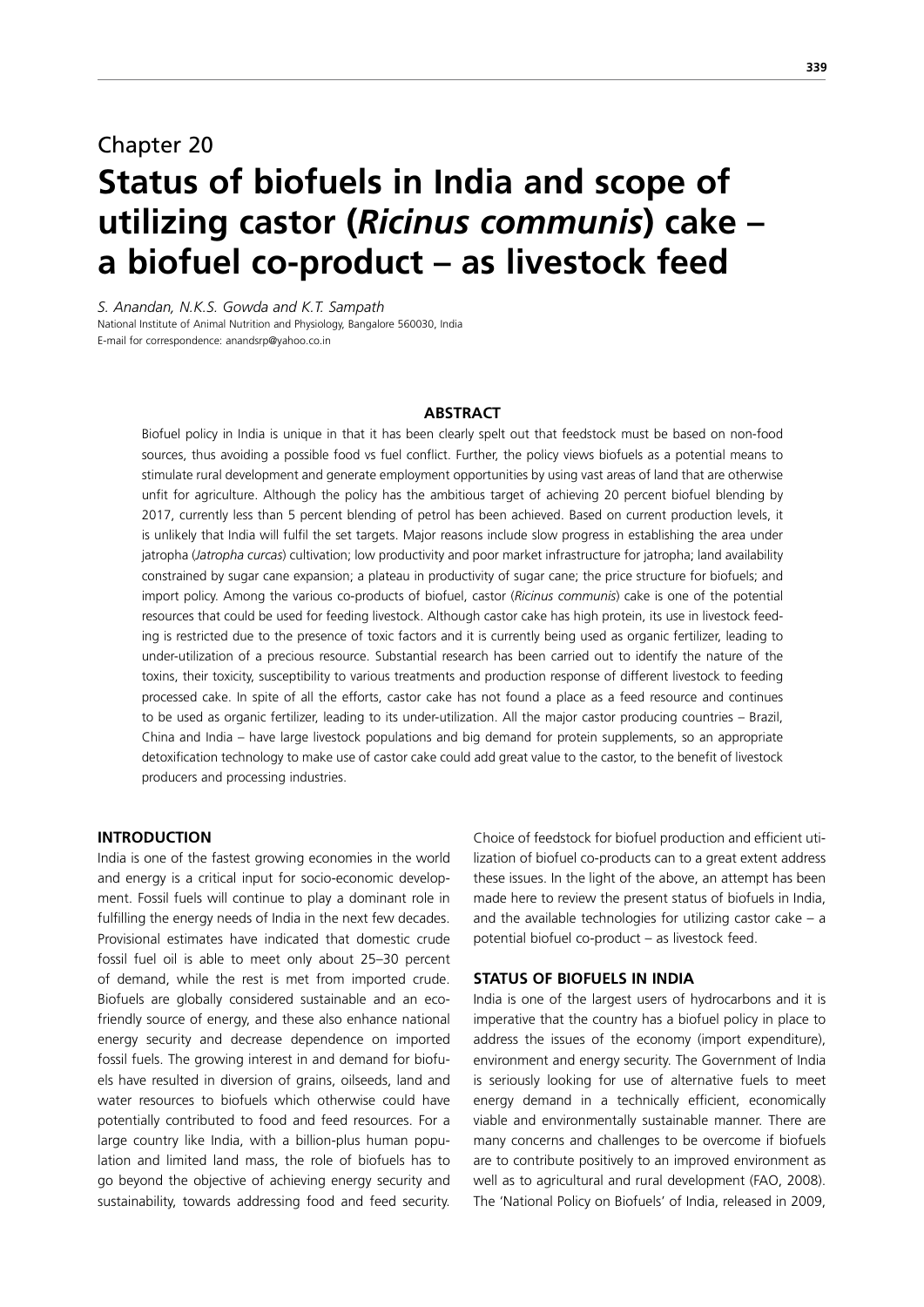# **MAIN MESSAGES**

- **• Biofuel policy in India is based on non-food feedstock to minimize food-fuel conflict, and aims at utilizing the vast wastelands otherwise unfit for agriculture to stimulate rural development and employment.**
- **• Castor cake a protein rich, castor oil industry co-product – continues to be used as organic fertilizer, leading to under-utilization of a precious protein resource.**
- **• The toxic principles in castor cake limit the direct use of castor cake as livestock feed, and research efforts to evolve suitable detoxification procedures have yielded variable results.**
- **• Research conducted so far has shown that processed castor cake can certainly be incorporated at low levels**

**in ruminant feeds, and with better processing methods higher levels of incorporation are possible.**

- **• A concerted effort by the castor processing industry, researchers, feed industry and livestock farmers could lead to evolving efficient and commercially viable technologies for utilizing castor meal as livestock feed.**
- **• Utilizing castor meal as livestock feed will have great relevance for countries like India, China and Brazil, which are not only the largest producers of castor cake but have large livestock populations and high demand for protein supplements.**

foresees biofuels as a potential means to stimulate rural development and generate employment opportunities, as well as aspiring to reap environmental and economic benefits arising out of their large-scale use. The Policy aims at mainstreaming biofuels by setting an indicative target for their blending up to 20 percent with petrol and diesel in the transport sector by 2017 (GOI, 2009). It is categorically mentioned in the Policy that the programme is to be carried out based solely on the non-food feedstocks that are raised on degraded or wastelands not otherwise suitable for agriculture, thus avoiding a possible conflict between food and fuel security. Bio-ethanol produced from sugar cane molasses and biodiesel produced from non-edible oilseed crops like jatropha (*[Jatropha curcas](http://en.wikipedia.org/wiki/Jatropha_curcas)*) and pongamia (*Millettia pinnata*) are currently being promoted for commercial use.

The biofuel industry in India is still in its infancy and biofuel production in India accounts for around 1 percent of global production. Of the 2.15 billion litres of ethanol produced in 2008, only 280 million litres were used for blending with petrol, and the target of blending petrol with 5 percent ethanol has yet to be achieved. The major reason for this has been the competing demand for ethanol for potable purposes and the chemical and pharmaceutical industries. To address this issue, the Government has recently increased the minimum purchase price of ethanol from Rs 21.50 to Rs 27.00 per litre of ethanol, hoping that this would increase the availability for blending. Large-scale blending of biodiesel with conventional diesel has not yet started in India. Around 20 biodiesel plants annually produce 140–300 million litres of biodiesel, which is mostly utilized by the informal sector locally for irrigation and electricity generation, and by the automobile and transportation companies for running their experimental projects (USDA, 2010).

The Planning Commission launched the National Biodiesel Mission to promote jatropha, and the first phase (2003–2007) was mostly a demonstration phase. The second phase involved the expansion of the activities of the first phase to make the programme self-sustaining by producing enough biodiesel to meet the 20 percent blending target (NCAER, 2007). Efforts by the different state governments and the federal government to boost the production of feedstocks for biofuels include the announcement of a minimum purchase price for jatropha seed and for biodiesel, subsidy programmes and tax incentives.

Shinoj *et al*. (2011) projected the demand for ethanol and biodiesel (Table 1) for varying levels of blending of biofuels, considering that the annual demand for petrol is increasing at 8.5 percent and diesel at 7.5 percent.

Based on their projections, Shinoj *et al.* (2011), concluded that to achieve its 20 percent blending target

TABLE 1 **Projected demand for biofuels in India (million tonne)**

| Year        | <b>Petrol demand</b> | Diesel demand | 5% blending<br><b>Bio-ethanol</b> | <b>Biodiesel</b> | 10% blending<br><b>Bio-ethanol</b> | <b>Biodiesel</b> | 20% blending<br><b>Bio-ethanol</b> | <b>Biodiesel</b> |
|-------------|----------------------|---------------|-----------------------------------|------------------|------------------------------------|------------------|------------------------------------|------------------|
| $2011 - 12$ | 14.37                | 64.19         | 2.08                              | 3.21             | 2.80                               | 6.85             | 4.23                               | 12.84            |
| 2016-17     | 21.61                | 92.15         | 2.68                              | 4.61             | 3.76                               | 9.83             | 5.92                               | 18.43            |
| 2020-21     | 29.94                | 123.06        | 3.31                              | 6.15             | 4.80                               | 13.13            | 7.80                               | 24.61            |

*Source*: Shinoj *et al.,* 2011.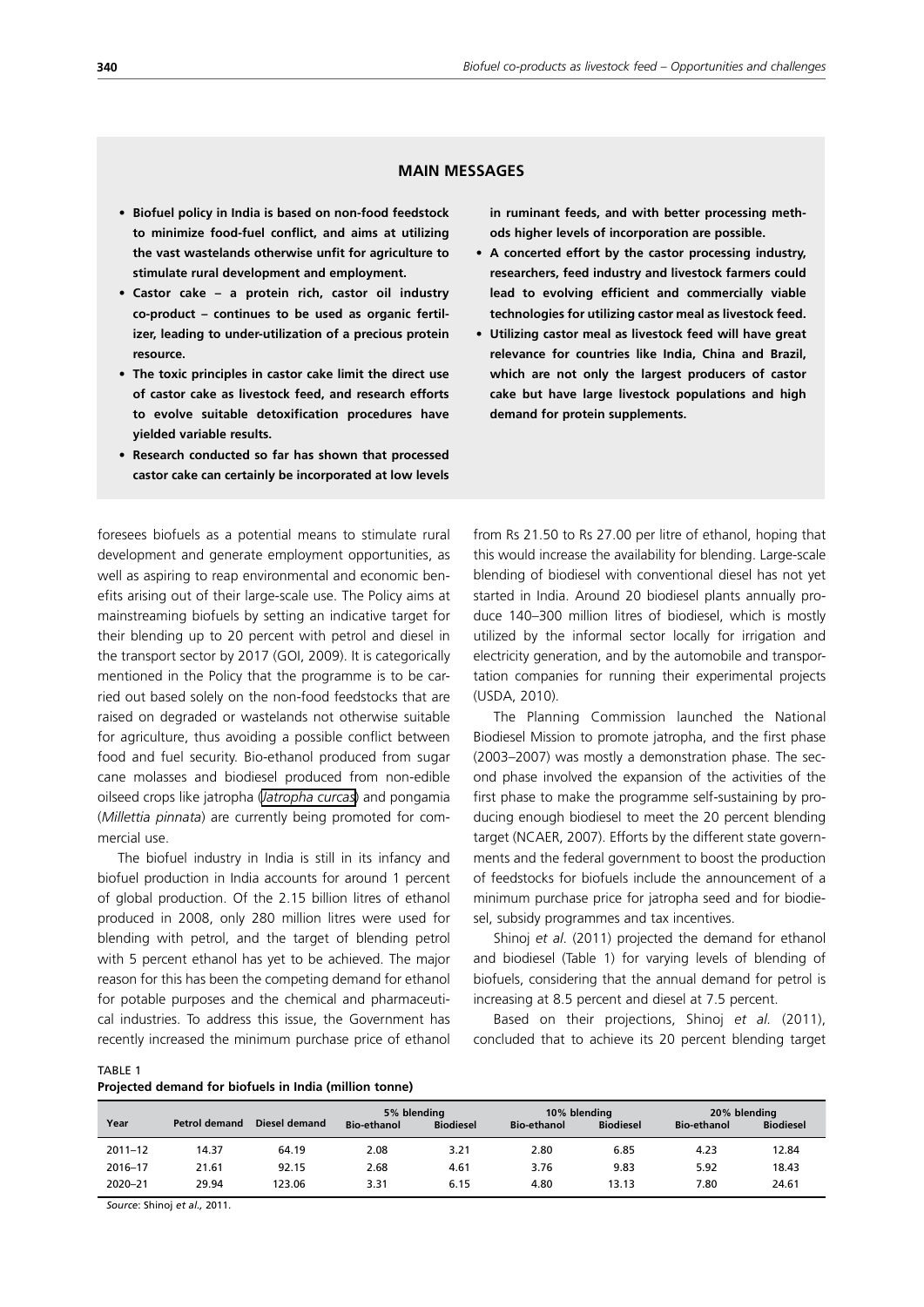India has to triple ethanol production or has to go for massive imports, both of which are unlikely due to the plateau in the productivity of sugar cane, demand for land and water for staple crops, import policy and high price of ethanol in international markets. Similarly for biodiesel, the jatropha-based biodiesel production programme is bogged down because of obstacles like slow progress in planting (current plantation area is 0.5 million hectares against the requirement of 26.25 million hectares for 20 percent blending), sub-optimal processing and marketing infrastructure, and under-developed distribution channels (Shinoj *et al*., 2011).

#### **BIOFUELS FEEDSTOCK AND CO-PRODUCTS**

Globally, the major feedstocks for biofuels are maize, sugar cane and oilseeds, as shown in Table 2.

Unlike other countries, which rely heavily on food crops like maize and oilseeds for their biofuel production, India's major biofuel feedstocks are molasses for ethanol, and non-edible oilseed such as jatropha and pongamia for biodiesel. Other minor feedstock include sugar cane juice, sweet sorghum, tropical sugar beet, edible oil wastage and animal fats. Although India is the largest producer of castor, the possibility of using castor oil for biodiesel production has not been explored intensively. In contrast, in Brazil, the third-largest producer of castor, the Brazilian Ministry of Agrarian Development has revived castor production as raw material for biodiesel (Lago, 2009). The co-products of feedstocks, such as bagasse (fibrous residue of sugar cane after juice extraction), oilseed cakes and glycerol, can be used for feeding livestock as sources of roughage, protein or energy. The scope and limitations of biofuel feedstock co-products from castor for livestock feed is discussed briefly here.

#### **CASTOR CAKE PRODUCTION AND UTILIZATION**

India is the largest producer of castor seed, followed by China and Brazil, accounting for around 73, 12 and 7 percent of global production, respectively (FAOSTAT data, 2009). Globally, the area under castor bean has not changed significantly over the last two decades, with little change in production (Table 3). The production of castor seed in India, largest producer of castor, has shown a consistent increase. Much of the castor oil produced in India is exported after meeting local demand. Currently castor oil is not being used for biodiesel production, and in the event of its use as biodiesel the local demand for castor oil in India would go up. This is likely to stimulate castor production, as the castor crop has several advantages over other biodiesel crops in terms of availability of high yielding varieties, short production cycle and consistent, superior yields. Castor oil is one of the world's most useful and economically important natural plant oils, with wide applications. Castor is a high-yield oilseed crop producing around 50 percent oil by weight in the seed, out-yielding conventional oilseeds like soybean, rapeseed, groundnut, sunflower and cottonseed. Castor oil obtained from castor seeds has high viscosity, heat and pressure stability; low freezing point; and the ability to form waxy substances after chemical treatments (Conceic *et al*., 2005), making it a potential candidate for biodiesel. There are different cultivars of castor, and oil content varies from 46 to 55 percent by weight (Ogunniyi, 2006). The residual castor cake obtained after oil extraction is approximately half of the seed weight. Whole seed contains 29 to 31 percent hulls, which are high in fibre and lignin, and de-hulling improves the oil extraction yield by 15–20 percent, besides improving the oil quality (Shashikala and Singh, 1992). De-cortication machines capable of deshelling castor seeds are used in Brazil with an efficiency

#### TABLE 2

**Distribution of feedstock in major biofuel producing countries**

| Country or<br>region | <b>Bio-ethanol</b> | <b>Feedstock</b><br><b>Biodiesel</b>                         | Co-products                                 |
|----------------------|--------------------|--------------------------------------------------------------|---------------------------------------------|
| USA                  | Maize              | Soy (40%), tallow (20%), canola (20%), palm (20%)            | Distillers grain, oilseed cake and glycerol |
| <b>Brazil</b>        | Sugar cane         | Soy (80%), tallow (10%), other vegetable oils (10%)          | Bagasse, oilseed cake and glycerol          |
| EU                   | Beet/grain         | Rapeseed (50%), soybean oil (40%), palm (5%) and tallow (5%) | Distillers grain, oilseed cake              |
| China                | Maize              | Waste vegetable oils                                         | Distillers grain, Glycerol                  |
| Canada               | Maize              | Tallow                                                       | Distillers grain, Glycerol                  |
| $\sim$ $\sim$        | $\cdots$           |                                                              |                                             |

*Source*: Anon., 2009.

#### TABLE 3

#### **Production of castor seed and cropped area**

|               |      | 1995       |      | 2000       |      | 2005       |      | 2009       |
|---------------|------|------------|------|------------|------|------------|------|------------|
|               | Area | Production | Area | Production | Area | Production | Area | Production |
| India         | 789  | 780        | 1080 | 883        | 864  | 991        | 840  | 1098       |
| China         | 190  | 170        | 290  | 300        | 240  | 220        | 210  | 190        |
| <b>Brazil</b> | 76   | 33         | 195  | 101        | 231  | 169        | 159  | 91         |
| World         | 1237 | 1083       | 1769 | 1373       | 1586 | 1497       | 1481 | 1484       |

*Notes*: Area in thousand hectare; production in thousand tonne.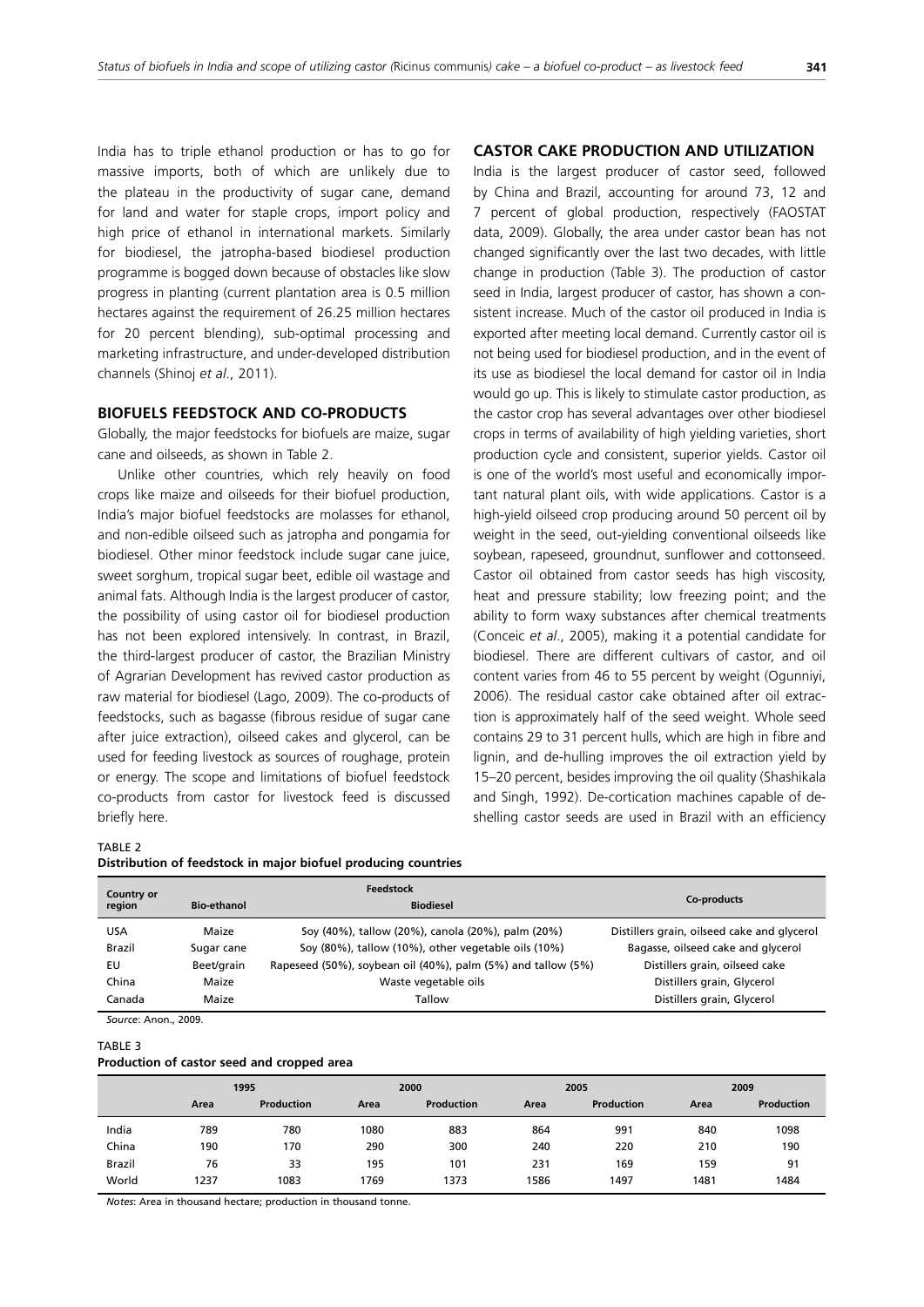of 85 percent and an output of 650 kg/hour (Lago, 2009). De-cortication not only helps in improving the protein content and improve the efficiency of extraction but also reduces the fibre and lignin content in the hulls, which adversely effects the quality of the cake.

The composition of castor cake from different countries as reported by different researchers is presented in Table 4. The protein content of residual cake varies from 29 to 60 percent depending upon whether decorticated or corticated seeds are used for extraction (Mottola *et al.*, 1968; Okorie and Anugwa, 1987; Anandan, Anil and Ramachnadra, 2005). Alongside its high protein content, castor seed contains highly toxic and allergenic compounds, which severely limit or prevent its use as feed after oil extraction (Thorpe *et al.,* 1988; Audi *et al*., 2005). The rumen degradability of castor bean meal protein was estimated to be 61.9 percent (Diniz *et al.,* 2011). Furthermore, castor bean meal protein was analysed for its amino acid composition and was found to be deficient in the essential amino acids lysine, tryptophan and methionine (Table 5) (Vilhjálmsdóttir and Fisher, 1971). Currently, it is being used as manure in India due to its high nitrogen, potassium and phosphorus content (Parnerkar *et al*., 2001). Besides toxic principles, castor cake has high levels of fibre and lignin due to the presence of the seed hulls. High fibre and lignin content of the castor cake in monogastric animals such as poultry and pigs can be an issue, as they have limited ability to digest fibre.

Much research has been carried out to develop detoxification and de-allergenation methods so as to be able to

| IABLE 4 |                                                   |  |
|---------|---------------------------------------------------|--|
|         | Chemical composition as percentage of castor cake |  |

use castor cake as livestock feed, with varying degrees of success. These technologies have not been very successful, as can be judged from the fact that in spite of the huge availability and low cost of castor cake in comparison with high costs of conventional protein supplements in India, castor cake has not been accepted as a feed resource, and it continues to be used as organic fertilizer.

# **TOXIC PRINCIPLES**

Castor cake contains three undesirable constituents: a highly toxic, heat labile protein called ricin; a toxic alkaloid, ricinine; and a powerful and very stable allergen known as Castor bean 1 allergen (CB-1A) (Coulson, Spies and Stevens, 1960; Horton and Williams, 1989). The ricin is easily destroyed by heat and can be inactivated during the de-solventization step following solvent extraction. Ricin is reported to be present to the extent of 1.5 percent in the castor cake (Ambekar and Dole, 1957). The ricinine is present at very low levels, 0.23 percent of cake (Hinkson, Ellinger and Fuller, 1972) and presents no problem in animal feeds provided the feeds do not contain high levels of castor meal. Ricinine is also reported to have goitrogenic activity (Pahuja *et al*., 1978) but ricinine or its hydrolysates even up to 100 mg/kg body weight were found to be harmless (Rao, 1970). The CB-1A allergen, however, requires a special processing step to de-activate it. CB-1A is a nontoxic, unusually stable protein that exhibits an extraordinary capacity to sensitize individuals exposed to small concentrations of the dust from castor beans or the castor cake. Alilaire was the first to describe human hypersensitivity to

| EE<br><b>NFE</b><br><b>DM</b><br><b>CP</b><br><b>CF</b><br>Ash<br><b>NDF</b><br>Lignin<br><b>ADF</b><br>P<br><b>References</b><br>Ca<br>Country<br>India<br>7.6<br>30.6<br>39.4<br>0.9<br>0.95<br>40.0<br>Gowda et al., 2009.<br>1.4<br>-<br>-<br>-<br>-<br>Nigeria<br>8.5<br>38.3<br>6.8<br>13.5<br>21.3<br>90.2<br>29.4<br>32.0<br>2.1<br>$\overline{\phantom{0}}$<br>$\qquad \qquad -$<br>2006.<br>37.8<br>3.1<br>4.5<br>0.78<br>0.68<br>88.1<br>46.5<br><b>Brazil</b><br>41.1<br>$\overline{\phantom{0}}$<br>$\overline{\phantom{0}}$<br>-<br>Nigeria<br>2.2<br>5.4<br>93.1<br>36.4<br>37.7<br>11.4<br>Okoye et al., 1987.<br>$-$<br>$\overline{\phantom{0}}$<br>-<br>1.7<br>5.1<br><b>Brazil</b><br>90.7<br>35.8<br>47.2<br>35.1<br>Diniz et al., 2010.<br>$\overline{\phantom{m}}$<br>$\overline{\phantom{0}}$<br>$\qquad \qquad -$<br>$\overline{\phantom{0}}$<br>-<br>India<br>56.6<br>26.7<br>1.6<br>5.7<br>46.6<br>7.2<br>41.6<br>24.4<br>Anandan, Anil and<br>$\qquad \qquad -$<br>$\overline{\phantom{0}}$<br>-<br>Ramachandra, 2005. |  |  |  |  |  |  |                            |
|---------------------------------------------------------------------------------------------------------------------------------------------------------------------------------------------------------------------------------------------------------------------------------------------------------------------------------------------------------------------------------------------------------------------------------------------------------------------------------------------------------------------------------------------------------------------------------------------------------------------------------------------------------------------------------------------------------------------------------------------------------------------------------------------------------------------------------------------------------------------------------------------------------------------------------------------------------------------------------------------------------------------------------------------------|--|--|--|--|--|--|----------------------------|
|                                                                                                                                                                                                                                                                                                                                                                                                                                                                                                                                                                                                                                                                                                                                                                                                                                                                                                                                                                                                                                                   |  |  |  |  |  |  |                            |
|                                                                                                                                                                                                                                                                                                                                                                                                                                                                                                                                                                                                                                                                                                                                                                                                                                                                                                                                                                                                                                                   |  |  |  |  |  |  |                            |
|                                                                                                                                                                                                                                                                                                                                                                                                                                                                                                                                                                                                                                                                                                                                                                                                                                                                                                                                                                                                                                                   |  |  |  |  |  |  | Babalola, Apata and Atteh, |
|                                                                                                                                                                                                                                                                                                                                                                                                                                                                                                                                                                                                                                                                                                                                                                                                                                                                                                                                                                                                                                                   |  |  |  |  |  |  | de Oliveira et al., 2010a. |
|                                                                                                                                                                                                                                                                                                                                                                                                                                                                                                                                                                                                                                                                                                                                                                                                                                                                                                                                                                                                                                                   |  |  |  |  |  |  |                            |
|                                                                                                                                                                                                                                                                                                                                                                                                                                                                                                                                                                                                                                                                                                                                                                                                                                                                                                                                                                                                                                                   |  |  |  |  |  |  |                            |
|                                                                                                                                                                                                                                                                                                                                                                                                                                                                                                                                                                                                                                                                                                                                                                                                                                                                                                                                                                                                                                                   |  |  |  |  |  |  |                            |

*Notes*: DM = dry matter; CP = crude protein; CF = crude fibre; EE = ether extract; NFE = nitrogen-free extract; NDF = neutral-detergent fibre; ADF = acid-detergent fibre; Ca = calcium;  $P =$  phosphorus.

#### TABLE 5

 $\frac{1}{2}$ 

|  | Amino acid composition of castor bean meal protein |  |  |  |  |  |
|--|----------------------------------------------------|--|--|--|--|--|
|--|----------------------------------------------------|--|--|--|--|--|

| Amino acid    | as % of protein | Amino acid     | as % of protein | Amino acid     | as % of protein |
|---------------|-----------------|----------------|-----------------|----------------|-----------------|
| Valine        | 5.44            | Methionine     | 1.51            | Tryptophan     | 0.31            |
| Isoleucine    | 4.68            | Phenylalanine  | 4.02            | Tyrosine       | 2.82            |
| Leucine       | 6.42            | Lysine         | 2.68            | Cysteine       | 1.68            |
| Threonine     | 3.44            | Histidine      | 1.25            | Proline        | 3.74            |
| Glycine       | 4.31            | Alanine        | 4.26            | Asparatic acid | 9.67            |
| Serine        | 5.44            | Hydroxyproline | 0.28            |                |                 |
| Glutamic acid | 18.87           | Arginine       | 8.61            |                |                 |

*Source*: Vilhjálmsdóttir and Fisher, 1971.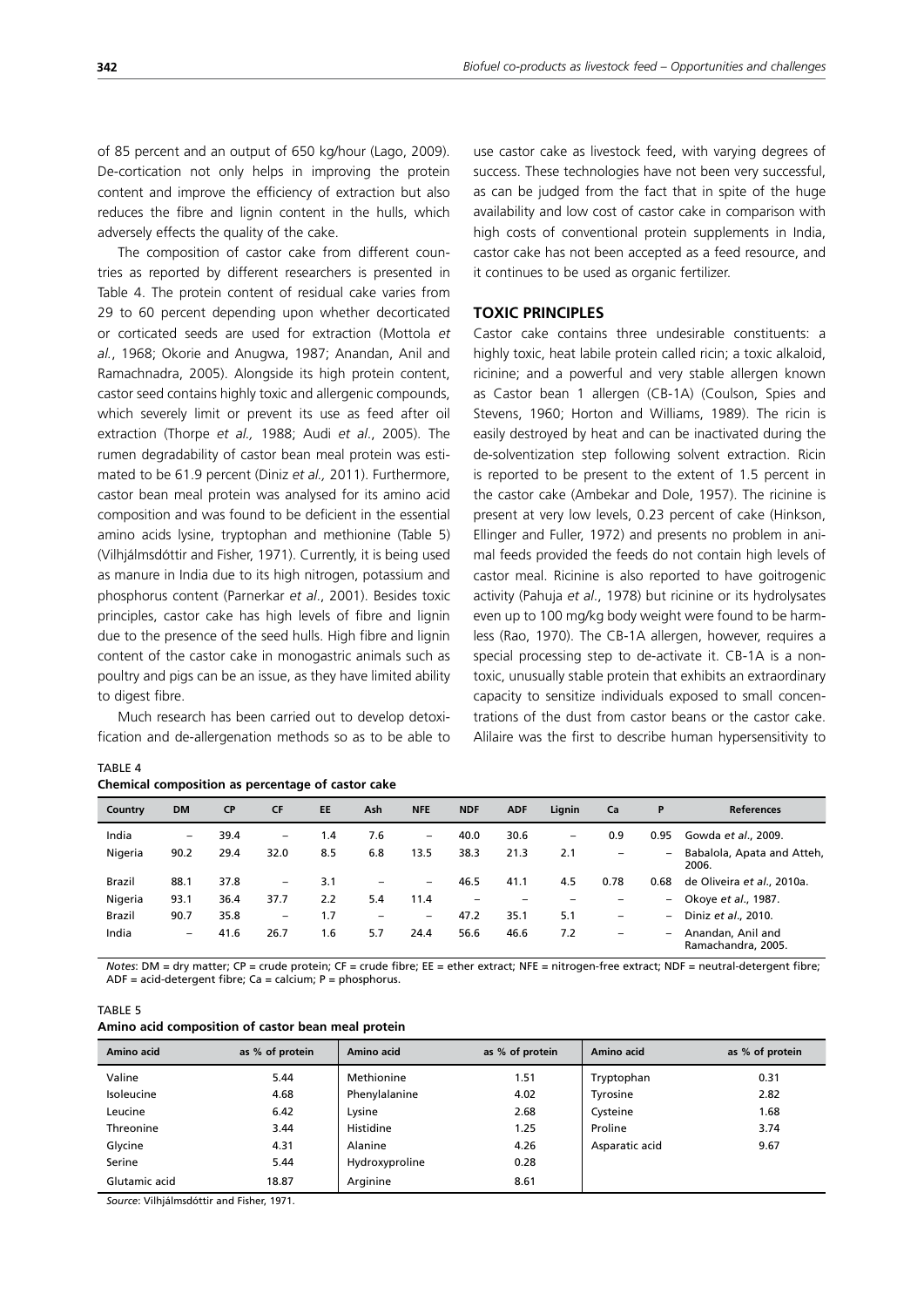castor bean (Jones, 1947). CB-1A is the principal allergen of the castor bean and is a polysaccharidic protein factor. The allergen contents of de-corticated, de-fatted castor beans ranged from 6.1 to 9.0 percent, while the commercial castor cake contained 0.09–4.2 percent of the same (Coulson, Spies and Stevens, 1960).

Ricin is a 62–66 kDa protein consisting of two polypeptide chains, approximately 32 kDa and 34 kDa in size, linked by a disulphide bond (Audi *et al*., 2005). Ricin (RCA60) is a class II ribosome-inactivating protein; a heterodimeric protein. The A-chain of the ricin molecule is the effective toxin. It works by depurinating specific residues on the rRNA of the 28 S subunit of the ribosome, halting translation (Endo *et al*., 1987). The B-chain of the ricin molecule is responsible for cell entry. The disulphide link between the chains is not essential for the enzymatic activity of the A-chain, but it is necessary for toxicity, since the A-chain cannot enter the cell without the B-chain (Harley and Beevers, 1982; Lord *et al*., 2003). Ricin has relatively low toxicity when orally consumed, but when injected or inhaled, the  $LD_{50}$  can be as little as 3–5 µg/kg body weight (Audi *et al*., 2005). Ricin is also reported to inhibit rumen microbial growth (de Oliveira *et al.,* 2010b). The allergen consists of ricin agglutinin (RCA120), a potentially harmful allergen. Ricin and ricin agglutinin share around 90 percent homology within the A chain of the proteins, meaning that detection of the ricin A-chain is directly linked to detection of the agglutinin when using A-chain-specific antibodies (Pinkerton *et al*., 1999). The allergens set is composed of albumins 2S, formed by heavy and light subunits with molecular mass of 9 and 4 kDa, respectively (Thoyts, Napier and Millichip, 1996). Biochemical and immunological data relative to nine different fractions of albumins 2S resulted in identification of seven fractions exhibiting allergenic potential (Machado *et al.,* 2003). Allergen is a matter of concern for the people handling the cake, while the animals are unaffected by the allergen (UNIDO, 1989).

# **DETOXIFICATION AND DE-ALLERGENATION OF CASTOR CAKE**

Growing demand for feed resources and the high cost of conventional feed resources in developing countries have prompted researchers to seek alternative feed resources. Although there are claims (Kim, 2001) that the normal extraction and de-solventization processes for meals are capable of total destruction of ricin, the presence of ricin in the solvent-extracted castor cake indicates that the normal processing methods are not capable of destroying the toxin totally. There is therefore a need for proper detoxification before any further use as livestock feed. Current oil extraction procedures utilize solvent extraction, which does not involve heating the meal, leaving the ricin and agglutinin mostly intact (Ogunniyi, 2006). The United Nations Industrial Development Organization (UNIDO) sponsored a research programme to investigate methods to detoxify castor meal in an economically feasible way to enable utilization of castor meal by the feed industry. The UNIDO work was carried out by Rhee in 1987 and published by UNIDO (1989). Similarly the International Castor Oil Association published a technical bulletin (ICOA, 1989) on detoxification and de-allergenation of castor meal. In addition, a lot of research has been carried out in the past and efforts to develop a suitable processing method for effective utilization of castor cake as livestock feed continue.

A number of different approaches – physical, chemical and biological, alone or in combination – have been tried by different workers. The efficacy has generally been tested based on the actual reduction in the toxic principles before and after, indirect quantification of toxins (using preciptinin, neutralization and agglutination) or animal experiments. Autoclaving at various pressures (10–20 psi) and duration (15–60 minutes) was earlier tried to detoxify castor meal (Jaki, 1940; Ambekar and Dole, 1957; Okamato *et al*., 1965; Mottola, Mackey and Herring, 1971). Autoclaving highly toxic castor pomace for periods of 15 minutes or more resulted in essentially complete destruction of the toxin, with minimal changes in the physical character of the substrate (Kodras, Robert and MacVicar, 1949). Autoclaving at 125 °C for 15 minutes or at 20 psi for 60 minutes almost completely destroyed ricin with minimum physical changes in oil cake properties (Purushotham, Rao and Raghavan, 1986). Dry heat does not seem to have much effect on reducing toxin levels in the castor cake (Heller, 1932). Ambekar and Dole (1957) reported that the heating of castor bean meal to 150 °C for 3 hours did not reduce the toxin levels, and feeding the heat-treated cake resulted in rat mortality. However, a few reports also exist (Tangl, 1938; Okorie *et al*., 1985) showing the beneficial effects of heat treatment in various time and temperature combinations in removal of the toxin. Earlier attempts to detoxify castor bean meal by steaming at different temperature and time combinations were not successful (Borchers, 1949; Okorie *et al*., 1985). The absence of toxic symptoms in chicks fed hot-water-extracted castor cake indicated that the water treatment was more effective (Vilhjálmsdóttir and Fisher, 1971). Dry heating (200 °C [400 °F]) and moist cooking with different chemicals (1–2 percent NaOH, 3–10 percent formaldehyde, 0.9 percent HCl) was effective in reducing the toxin by 98–100 percent as determined by the preciptinin test (Gardener *et al*., 1960). In studies with rats, tannins have been successfully used to neutralize the toxic effect of castor meal extract in rats. This is based on the ability of the tannins to react with proteins to form tannin protein complexes that interfere with digestibility and absorption of the proteins (Gandhi and Mulky, 1994). Of the various chemicals tried, treatment with NaCl at 1 per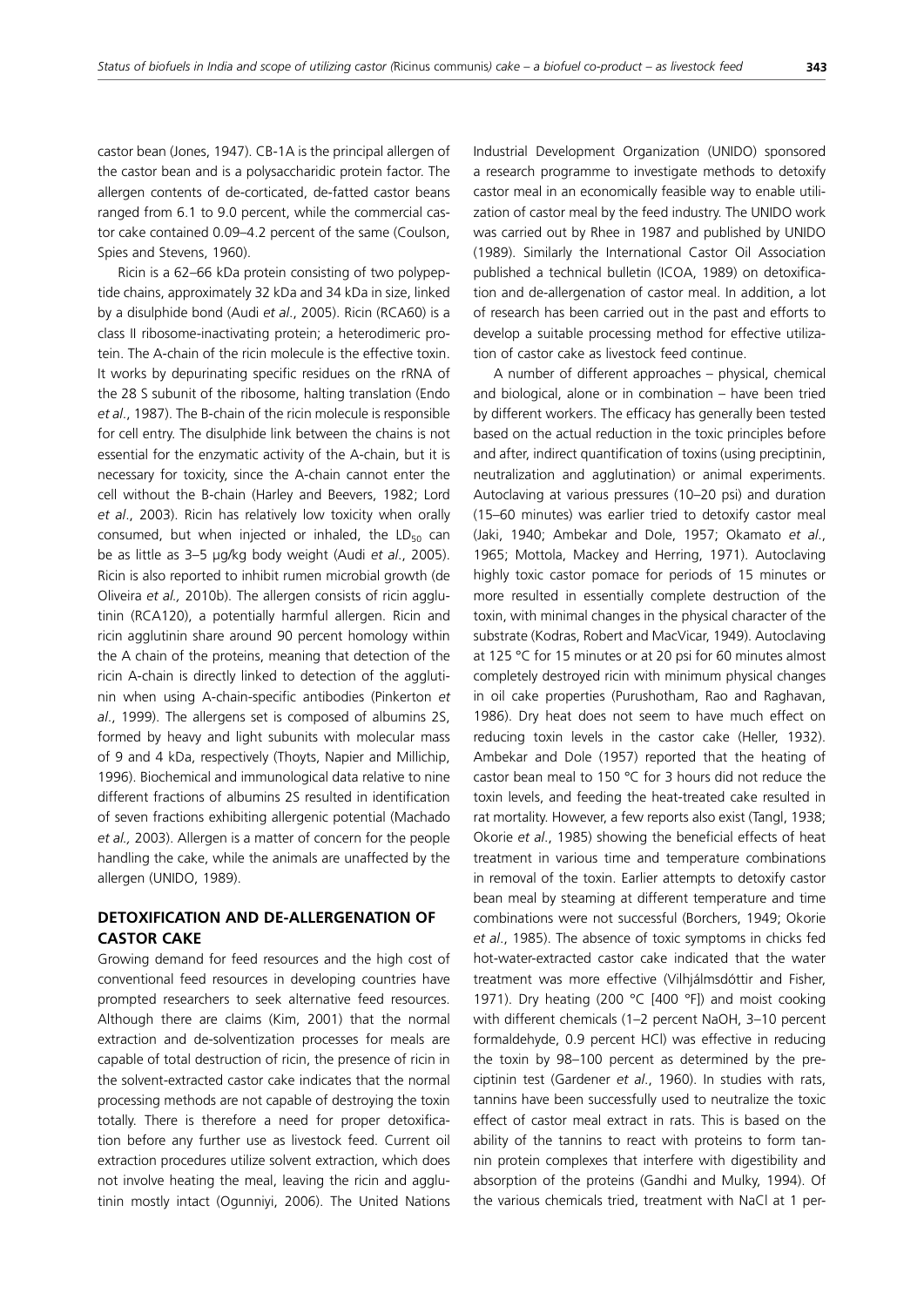TABLE 6

**Effect of different detoxification methods and their efficacy in toxin reduction**

| <b>Technology</b>                                      | <b>Process</b>                                                                                                                                      | <b>Response</b>                                                                               | Source                              |
|--------------------------------------------------------|-----------------------------------------------------------------------------------------------------------------------------------------------------|-----------------------------------------------------------------------------------------------|-------------------------------------|
| Solid state fermentation (SSF)                         | Biological detoxification using SSF of<br>castor bean waste by fungus Penicillium<br>simplicissimum                                                 | Ricin reduction to undetectable levels.<br>Reduction in allergic activity by 16%              | Godoy, Gutarra and<br>Maciel, 2009. |
| Thermoplastic extrusion                                | 1 or 2% CaO, followed by extrusion                                                                                                                  | 2% was more efficient than 1% CaO.<br>Simultaneous detoxification and<br>de-allergenation     | Ascheri et al., 2007.               |
| Two-stage cooking                                      | Cooking at 100 °C for 20, 30, 40, 50 or<br>60 minutes                                                                                               | Cooking at 50 and 60 minutes<br>resulted in reduction of ricin by 70<br>and 77%, respectively | Ani and Okorie, 2006.               |
| Lime treatment of castor cake<br>(feed grade @ 4% w/w) | Cake wetted with water containing<br>feed-grade lime (4% of cake weight)                                                                            | Lime treatment reduced ricin by 58%                                                           | Gowda et al., 2009.                 |
| Boiling or autoclaving                                 | Boiling or autoclaving of seeds for 20<br>minutes before solvent extraction                                                                         | Promising reduction of chain A (ricin)<br>detected by antibody reaction                       | Daniel et al., 2009.                |
| Hot press                                              | Heating the crushed meal to high<br>temperature resulting in meal expelled<br>at 130 °C                                                             | No reactivity with antibody, implying<br>effective destruction of ricin                       | Daniel et al., 2009.                |
| Physicochemical treatments                             | Physical: soaking, steaming, autoclaving<br>(15 psi for 30 minutes), heating<br>Chemical: ammonia, formaldehyde, lime<br>(10 & 20%) and tannic acid | Less than 90% (varying from 27 to<br>90%) reduction in ricin                                  | Anandan et al., 2005.               |
| Physicochemical treatments                             | Boiling (30 & 60 minutes), Autoclaving<br>(15 psi 30 minutes), Lime 4%, Sodium<br>hydroxide 10%                                                     | Above 91% (varying from 91 to<br>100%) reduction in ricin                                     | Anandan et al., 2005.               |

cent was found to be most effective (Kiran, 1998; Agarwal, 2001) in detoxifying castor cake.

Some of the recent approaches for detoxification and their efficacy as reported by different researchers are summarized in Table 6.

As far as approaches by crop scientists are concerned, there are basically two ways of toxin reduction. The first is a conventional one based on selection and breeding, whereby the varietal differences in toxin levels are exploited. This involves screening and identifying lines with low toxin levels and promoting the low-toxin lines as commercial cultivars. The second one is the biotechnological approach, whereby efforts are made to suppress or knock out the genes involved in toxin production. Work is underway by the crop scientists at the Directorate of Oilseeds Research, Hyderabad, India, to reduce the toxic endosperm proteins, ricin and *Ricinius communis* agglutinin in the seed through post-transcriptional gene silencing approaches (DOR, 2010).

## **FEEDING STUDIES USING CASTOR CAKE**

Feeding studies using laboratory animals or domestic animals to assess efficacy, although costly and time consuming, is always preferred over the chemical quantification of the toxins. Animal response to the processed cakes would be influenced by the efficiency of the detoxification; the level of the cake in the diet; duration of feeding; and the animal species. Studies have been carried out since early 1940 by different workers using differently processed cake at varying levels in different species. Studies in fattening cattle at 10 percent of castor bean meal (CBM) did not have any ill effects. In growing cattle, at 10 percent level,

feed intake and growth were reduced in comparison with the cottonseed fed group (Bris and Algee, 1970). Butter from cattle fed CBM showed slightly increased viscosity and lower iodine value (Popvic, 1968), and it was concluded that incorporation of CBM at a 10 percent level was not economical. Reddy, Reddy and Reddy (1986) observed optimum feed intake with a comparable plane of nutrition in experimental buffaloes fed 30 percent CBM ration compared with those on the control ration. The growth rate and efficiency were depressed in lambs when autoclaved CBM replaced groundnut cake nitrogen beyond 33.3 percent without affecting nutrient intake and digestibility (Purushotham, Rao and Raghavan, 1986). Kiran (1998) noticed a significant depression in the digestibilities of dry matter in sheep fed 26 percent raw castor bean meal, while processed castor bean meal (1 percent NaCl and 0.2 percent NaOH, w/w in 1:2 w/v) resulted in comparable nutrient digestibility. No vital organs revealed any gross or histopathological changes due to feeding of NaCl-treated castor cake at 21 percent of the diet in rabbits (Agarwal, 2001).

The results of the studies using detoxified cakes in different animals as reported by other researchers are summarized in Table 7.

From the animal experiments conducted it shows that ruminants are relatively more tolerant than monogastrics and can withstand higher levels. Interestingly, a few of the studies using untreated cake showed no deleterious effects in ruminants, and this needs to be further investigated. In economic terms, a few of the studies involving the feeding cost of production revealed that feeding treated castor cake in place of conventional oilcakes resulted in either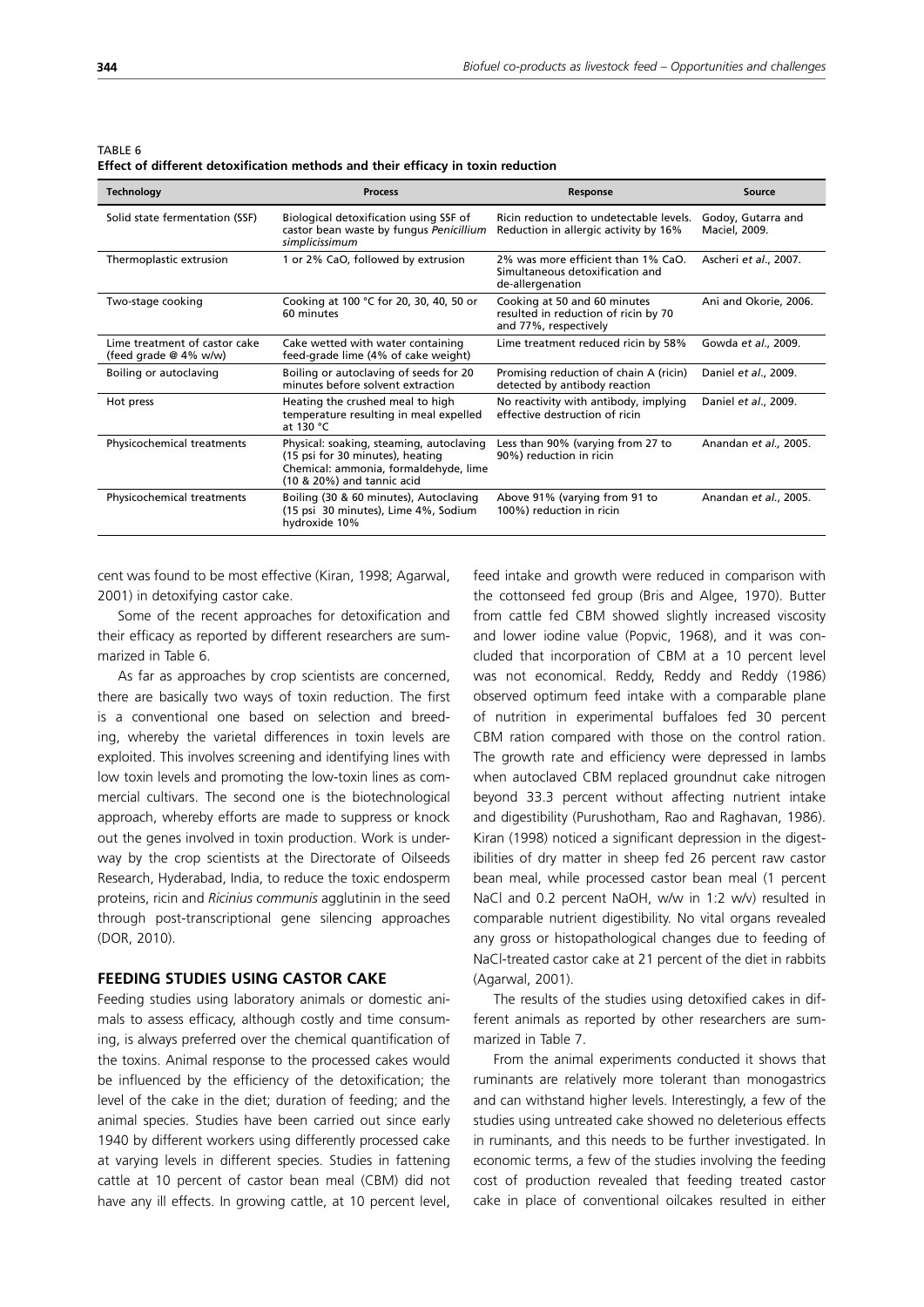| Effect of different processing methods of castor cake on production responses in livestock<br>r<br>TABLE        |                               |                                                           |                          |                                                                                                                                                                                                                                                                                                                                                                                                                                                                                                              |                                                            |
|-----------------------------------------------------------------------------------------------------------------|-------------------------------|-----------------------------------------------------------|--------------------------|--------------------------------------------------------------------------------------------------------------------------------------------------------------------------------------------------------------------------------------------------------------------------------------------------------------------------------------------------------------------------------------------------------------------------------------------------------------------------------------------------------------|------------------------------------------------------------|
|                                                                                                                 |                               | Feeding details                                           |                          |                                                                                                                                                                                                                                                                                                                                                                                                                                                                                                              |                                                            |
| Processing method                                                                                               | Species                       | Level                                                     | Duration                 | Animal response                                                                                                                                                                                                                                                                                                                                                                                                                                                                                              | Reference                                                  |
| Cooking at 100 °C for 50 minutes<br>Two-stage cooking:<br>Non ruminants                                         | Broiler finisher<br>birds     | 0, 10, 15 and 20%<br>of the diet                          | 4 weeks                  | Birds fed 10% cake had similar feed intake and weight gain as control,<br>At higher levels there was depression in feed intake and weight gain,                                                                                                                                                                                                                                                                                                                                                              | Ani and Okorie,<br>2009.                                   |
| Roasting of seeds at 140 °C for<br>20 minutes                                                                   | Broiler birds                 | 0, 10, 15, 20 and<br>25% of the diet                      | 6 weeks                  | lymphoid organs were observed at all levels of inclusion, although at 10% level there was<br>Watery faeces, salivation, drooping of the wings, poor feathering, emaciation and death<br>Severe congestion of the internal organs and haemorrhages, degeneration of the renal<br>epithelial cells, hepatocytes, bile duct proliferation and lymphocytic depletion in the<br>Inclusion of cake reduced the feed intake and weight gains at all levels.<br>were observed at 20 and 25% levels.<br>no mortality. | Okoye et al., 1987.                                        |
| Fermented cake. Water soaked<br>(1:4 ratio) and fermented for 5<br>days in airtight conditions                  | Broiler chicks                | Ⴆ<br>0, 5, 10 and 15%<br>the diet                         | 56 days                  | No deleterious effect on growth response, nutrient digestibility, blood cell counts, serum<br>enzymes and carcass yield in 5% fed groups.                                                                                                                                                                                                                                                                                                                                                                    | Oso et al., 2011.                                          |
| Roasting of seeds at 140 °C for<br>supplemented with $\beta$ -xylanase<br>Boiled castor bean meal<br>20 minutes | Broiler birds<br><b>Ducks</b> | 0, 10, 15, 20 and<br>25% of the diet                      | 49 days                  | Weight gains up to 15% level were comparable to control. At higher levels weight gain<br>reduced and there were changes in haematological values and serum constituents.<br>Reduced feed intake and weight gain in ducks when fed at 10% of the diet                                                                                                                                                                                                                                                         | Babalola, Apata and<br>Okoye et al., 1987.<br>Atteh, 2006. |
| Hot water extraction 4 times 10<br>minutes each (1:5 times water)                                               | Chicks                        | 40% of the diet                                           | 21 days                  | Hot-water-extracted cake was satisfactory, while supplementing with lysine and tryptophan<br>gave comparable results to soybean protein in terms of growth and feed conversion ratio.                                                                                                                                                                                                                                                                                                                        | Vilhjálmsdóttir and<br>Fisher, 1971.                       |
| Boiled castor meal                                                                                              | Growing rabbits               | 0, 10, 15, 20 and<br>25% of the diet                      | 14 days                  | Daily gain and feed conversion ratio was comparable up to 15% inclusion level.<br>Animals in 10 and 15% groups had 33% mortality, while 20 and 25% groups had 100%<br>mortality                                                                                                                                                                                                                                                                                                                              | Adedeji et al., 2006.                                      |
| Ruminants                                                                                                       |                               |                                                           |                          |                                                                                                                                                                                                                                                                                                                                                                                                                                                                                                              |                                                            |
| (soaking cake in CaO solution<br>CaO treatment at 6% of cake<br>followed by drying)                             | Crossbred cattle              | వ్<br>0, 33, 66 and 100<br>replacement of<br>soybean meal | 14 days                  | Did not affect the digestive and physiological variables at different levels and treated cake<br>Even the untreated castor cake gave satisfactory results with regard to digestive and<br>The feed cost for unit carcass gain at 66% level was found to be comparable.<br>can partially or totally replace soybean meal.<br>physiological variables.                                                                                                                                                         | Diniz et al., 2010.                                        |
| Ricin detoxified meal                                                                                           | Dairy cows                    | 10 and 20% mea<br>0.5% castor oil                         | months<br>$\overline{4}$ | Transfers of ricinine, ricin, hydroxy fatty acids and antigens were at or below detection<br>No residue accumulation in muscle was observed, and no abnormal conditions were<br>Milk from cows on long-term castor meal and castor oil intake was not apparently<br>associated with feeding castor meal to the cows.<br>detrimental when fed to calves and rats.<br>limits.                                                                                                                                  | Robb et al., 1974.                                         |
| (i) and (ii) treated with 4% lime<br>(ii) Solvent extracted cake<br>(i) Expeller cake,                          | Sheep                         | 0 and 15% of<br>the diet                                  | 21 days                  | There were no changes in blood enzyme profile with treated and untreated cakes. Lime<br>treatment improved the efficiency of microbial protein synthesis.                                                                                                                                                                                                                                                                                                                                                    | de Oliveira et al.,<br>2010a.                              |
| treatment - technical grade)<br>Alkali treatment (4% lime<br>followed by extrusion                              | Growing sheep                 | diet)<br>ate<br>28% of concentr<br>mixture (13% of        | 7 months                 | Animals were healthy throughout the experiment and there were no pathological changes<br>Feed intake and weight gain were not affected.<br>in visceral organs.                                                                                                                                                                                                                                                                                                                                               | NATP, 2004.                                                |
|                                                                                                                 | Milking buffaloes             | concentrate mixture<br>10% of the                         | 75 days                  | Feed intake, nutrient utilization, milk yield and composition were comparable to control<br>group, and the castor-fed group gave greater profit.                                                                                                                                                                                                                                                                                                                                                             |                                                            |
| (ii) Lime treatment (feed grade<br>lime @ 4% of cake, soaked<br>overnight and dried)<br>(i) Solvent extracted   | Adult sheep                   | 0 and 12.3% of the<br>total mixed diet                    | 150 days                 | nutrient digestibility, rumen fermentation pattern and histopathology of visceral organs<br>compared with control group fed soybean meal.<br>Feeding solvent extracted or lime treated cake had no effect on body weight changes,                                                                                                                                                                                                                                                                            | Gowda et al., 2009.                                        |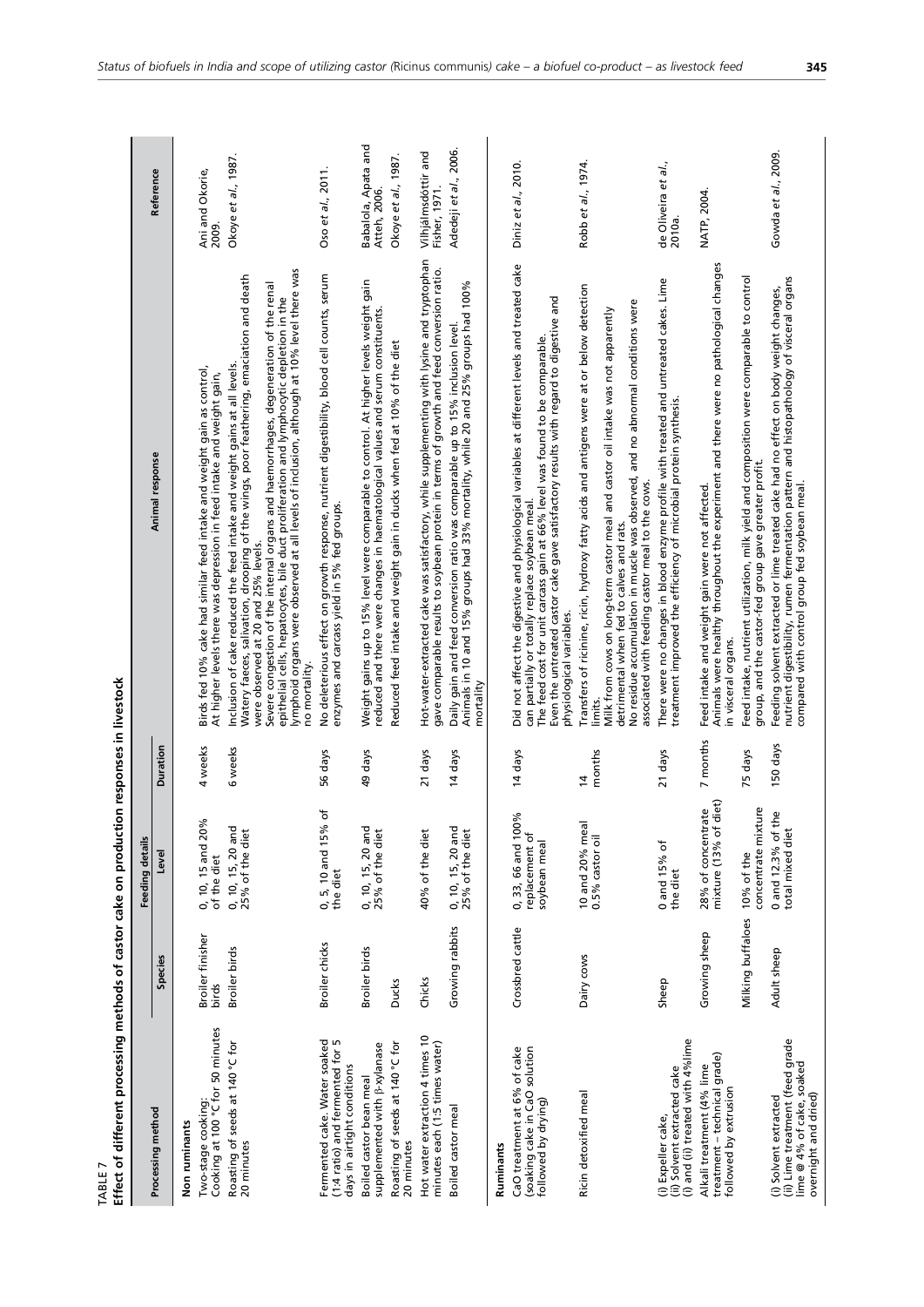comparable or lower feeding costs. Differences in the digestive physiology of ruminants versus non-ruminants mean that the high fibre and lignin content of castor cake are likely to affect the performance of monogastric animals. Although at low levels of inclusion the performance was comparable to controls, feed industry and farmers are not yet accepting the technology. Before the technology can be accepted there is probably a need for more focused studies involving the feed industry and farmers on a large scale, with better interaction among stakeholders, namely castor processing industries, researchers, feed industries and livestock farmers.

# **KNOWLEDGE GAPS AND FUTURE RESEARCH NEEDS**

Ricin is one of the most potent naturally occurring plant toxins, and all care has to be ensured that the detoxification process is foolproof. This will ensure that the detoxified cake can be safely fed to any category of livestock irrespective of species or age. Different researchers have used various approaches to quantifying the toxin and as a result, though some of the methods were effective in neutralizing the toxins completely, this was not necessarily reflected in animal experiments. This is a major limitation: lack of a sensitive and commonly accepted approach. Further, few of the processing methods were limited to neutralization of toxins, and the subsequent animal experiments were not carried out to ascertain the efficacy of the same. There is a need to identify the most reliable and acceptable method that would have high correlation between the chemical quantification and animal response. This would ensure that the selection of an appropriate detoxification method based on toxin quantification would correlate well with the response in animal studies. In addition, most of the studies have been carried out at a laboratory scale, where the conditions are comparatively easy to control. Up-scaling to a commercial level while retaining the same efficiency always presents a problem. Involving the industrial partners in evolving appropriate processing methods at an earlier stage of technology development would facilitate easier adoption of technology. The technology needs to be practical, industry adaptable and inexpensive for detoxifying the ricin and completely inactivating the allergens without affecting the quality of the product. Crop scientists using recent advances in plant breeding and biotechnological approaches could contribute significantly by evolving new varieties with low or negligible toxin levels.

## **CONCLUSIONS**

An increased demand for biofuels based on castor seed would result in availability of large quantities of castor cake, and utilizing this feed resource would add great value to the castor processing industry and livestock production. At present, the cost of untreated castor cake is 40 to 60 percent cheaper than the conventional protein supplements used in livestock feed in India, and adding the processing cost would not change the price structure drastically, thus making castor seed cake competitive and commercially viable. Incidentally, the major producers of castor – countries like Brazil, China and India – have large livestock populations and a shortage of protein supplements. The technology could have great relevance for regional development. Although a lot of research has been carried out and the research continues to develop an appropriate technology for detoxification, the current technologies have not been adopted by industry or otherwise commercialized. There is a strong need to address this issue, involving the researchers and the industries concerned in successfully translating the knowledge generated into commercially viable technologies. This would only be possible by bringing together all the stakeholders: crop breeders, livestock nutritionists, castor processing industries, feed industries and farmers. A collaborative approach is required all the way from selection of superior cultivars with low anti-nutrients; through selection of effective and economical detoxification method; to scaling up methods for commercial-scale operations; together with large-scale field trials involving plant breeders, livestock nutritionists, feed technologists, castor processing industries, feed mills and farmers. This offers a way forward for successful commercialization and popularization of castor cake as livestock feed.

#### **BIBLIOGRAPHY**

- **Adedeji, J.A., Apata, D.F., Aderinola, O.A., Rafiu, T.A. & Amao, S.R.** 2006. Performance and haematological/serum characteristics of rabbits fed boiled castor seed cake-based diet. *World Journal of Zoology,* 1(2): 91–93.
- **Agarwal, S.K.** 2001. Performance of rabbits fed on processed castor bean meal incorporated diets. MVSc Thesis. Indian Veterinary Research Institute, Izatnagar, India.
- **Ambekar, V.R. & Dole, K.K.** 1957. Detoxification of castor cake. *Indian Journal of Dairy Science,* 10: 107–122.
- **Anandan, S., Anil Kumar, G.K., Ghosh, J. & Ramachandra, K.S.** 2005. Effect of different physical and chemical treatments on detoxification of ricin in castor cake. *Animal Feed Science and Technology,* 120: 159–168.
- **Anandan, S., Anil Kumar, G.K. & Ramachandra, K.S.** 2005. Effect of physical processing methods on chemical composition and *in vitro* digestibility of castor cake (*Ricinus communis*). *Animal Nutrition and Feed Technolog*y, 5: 47–52.
- **Ani, A.O. & Okorie, A.U.** 2006. The efficacy of twostage cooking as a method of detoxifying castor oil bean (*Ricinus communis*, L) meal for livestock feeding. *Journal of Sustaining Agriculture and Environment,* 8: 14–22.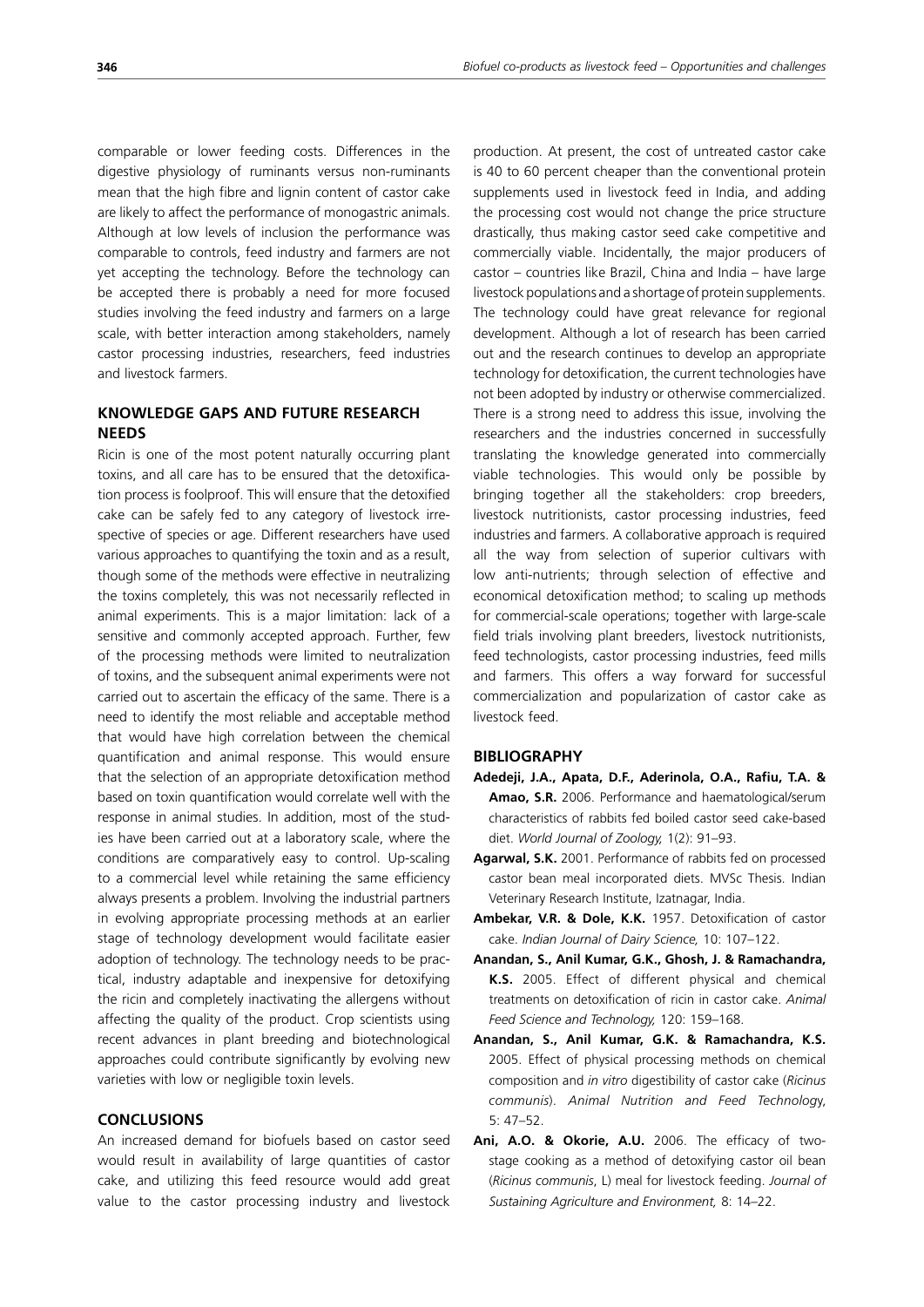- **Ani, A.O. & Okorie, A.U.** 2009. Response of broiler finishers to diets containing graded levels of processed castor oil bean (*Ricinus communis* L) meal. *Journal of Animal Physiology and Animal Nutrition,* 93: 157–164.
- **Anon[ymous].** 2009. GHG emission reductions from world biofuel production and use. Report prepared by S & T 2 Consultants Inc, BC, Canada.
- **Ascheri, J.L.R., Maciel, F.M., Carvalho, C.W.P., Freitas, S.C. & Machado, O.L.T.** 2007. Detoxificação da torta de mamona por extrusão termoplástica: Estudo preliminar. *In:* [Proceedings of the] II Congresso da Rede Brasileira de Tecnologia de Biodiesel. CD-ROM.
- **Audi, J., Belson, M., Patel, M., Shier, J. & Osterloh, J.** 2005. Ricin poisoning – A comprehensive review. *Journal of the American Medical Association,* 294: 2342–2351.
- **Babalola, T.O.O., Apata, D.F. & Atteh, J.O.** 2006. Effect of β-xylanase supplementation of boiled castor seed mealbased diets on the performance, nutrient absorbability and some blood constituents of pullet chicks. *Tropical Science,*  46(4): 216–223.
- **Borchers, R.** 1949. Castor bean meal. Part 1: Destruction of the toxic factor. *Poultry Science,* 28: 568–570.
- **Bris, E.J. & Algee, J.W.** 1970. Castor bean by products for cattle rations. *Feedstuffs*, 16 May. 26 p.
- **Conceic, M.M., Candeia, R.A., Dantas, H.J., Soledade, L.E.B., Fernandes, V.J. & Souza, A.G.** 2005. Rheological behavior of castor oil biodiesel. *Energy Fuels,* 19: 2185– 2188.
- **Coulson, E.J., Spies, J.R. & Stevens, H.** 1960. The allergen content of castor beans and castor pomace. *Journal of the American Oil Chemists Society,* 37: 657–661.
- **Daniel, J., Barnes, B.S., Baldwin, D.A. & Braasch, N.** 2009. Degradation of ricin in castor seed meal by temperature and chemical treatment. *Industrial Crops and Products,*  29: 509–515.
- **de Oliveira, A.S., Campos, J.M.S., Oliveira, M.R.C., Brito, A.F., Valadares Filho, S.C., Detmann, E., Valadares, R.F.D., de Souza, S.M. & Machado, O.L.T.** 2010a. Nutrient digestibility, nitrogen metabolism and hepatic function of sheep fed diets containing solvent or expeller castor seed meal treated with calcium hydroxide. *Animal Feed Science and Technology,* 158(1-2): 15–28.
- **de Oliveira, A.S., Oliveira, M.R.C., Campos, J.M.S., Lana, R.P., Machado, O.L.T., Retamal, C.A., Detmann, E. & Valadares Filho, S.C.** 2010b. *In vitro* ruminal degradation of ricin and its effect on microbial growth. *Animal Feed Science and Technology,* 157(1-2): 41–54.
- **Diniz, L.L., Valadares Filho, S.C., Campos, J.M.S., Valadares, R.F.D., da Silva, L.D., Monnerat, J.P.I.S., Benedeti, S.B., de Oliveira, A.S. & Pina, D.S.** 2010. Effects of castor meal on the growth performance and carcass characteristics of beef cattle. *Asian-Australasian Journal of Animal Science*, 10: 1308–1318.
- **Diniz, L.L., Valadares Filho, S.C., de Oliveira, A.S., Pina, D.S., da Silva, L.D., Benedeti, P.B., Baião, G.F., Campos, J.M.S. & Valadares, R.F.D.** 2011. Castor bean meal for cattle finishing: 1-Nutritional parameters. *Livestock Science*, 135(2-3): 153–167.
- **Endo, Y., Mitsui, K., Motizuki, M. & Tsurugi, K.** 1987. The mechanism of action of ricin and related toxic lectins on eukaryotic ribosomes – The site and the characteristics of the modification in 28-S ribosomal-RNA caused by the toxins. *Journal of Biological Chemistry,* 262(12): 5908- 5912.
- **DOR [Directorate of Oilseeds Research].** 2010. Annual Report 2009-10. Indian Council of Agricultural Research (ICAR), Hyderabad, India.
- **FAO [Food and Agriculture Organization of the United Nations]**. 2008. *Biofuels: Prospects, risks and opportunities*. The State of Food and Agriculture 2008. Rome, Italy.
- **Gandhi, V.M. & Mulky, N.** 1994. Detoxification of castor meal by interaction with sal seed meal. *Journal of the American Oil Chemists Society,* 71: 827–831.
- **Gardener, G.K.D., Aquin, E.L., Koltun, S.P., Mc Courtney, E.J., Vix, H.L.E. & Gastrock, E.A.** 1960. Detoxification and deallergenization of castor beans. *Journal of the American Oil Chemists Society,* 37: 142–148.
- **Godoy, M.G., Gutarra, M.L.E. & Maciel, F.M.** 2009. Use of a low-cost methodology for biodetoxification of castor bean waste and lipase production. *Enzyme and Microbial Technology*, 44: 317–322.
- **GOI [Government of India]**. 2009. National Policy on Biofuels. Ministry of New and Renewable Energy, New Delhi, India.
- **Gowda, N.K.S., Pal, D.T., Bellur, S.R., Bharadwaj, U., Sridhar, M., Satyanarayana, M.L., Prasad, C.S., Ramachandra, K.S. & Sampath, K.T.** 2009. Evaluation of castor (*Ricinus communis*) seed cake in the total mixed ration for sheep. *Journal of the Science of Food and Agriculture,* 89(2): 216–220.
- **Harley, S.M. & Beevers, H.** 1982. Ricin inhibition of *in vitro* protein synthesis by plant ribosomes. *Proceedings of the National Academy of Sciences of the United States of America*, 79(19): 5935–5938.
- **Heller, H.** 1932. *Ubbelohde's Handbuch der Chemie and Technologie der Pflanzlichen Ole und Fette.* Vol. 2. 828 p.
- Hinkson, J.W., Ellinger, C.A. & Fuller, G. 1972. The effect of ammoniation upon ricinine in castor meal. *Journal of the American Oil Chemists Society,* 49: 196–199.
- **Horton, J. & Williams, M.A.** 1989. A cooker-extruder for de-allergenation of castor bean meal. *Journal of the American Oil Chemists Society,* 66(2): 227–231.
- **ICOA [International Castor Oil Association].** 1989. The processing of castor meal for detoxification and deallergenation. *ICOA Technical Bulletin* #1. Ridgewood, NJ, USA.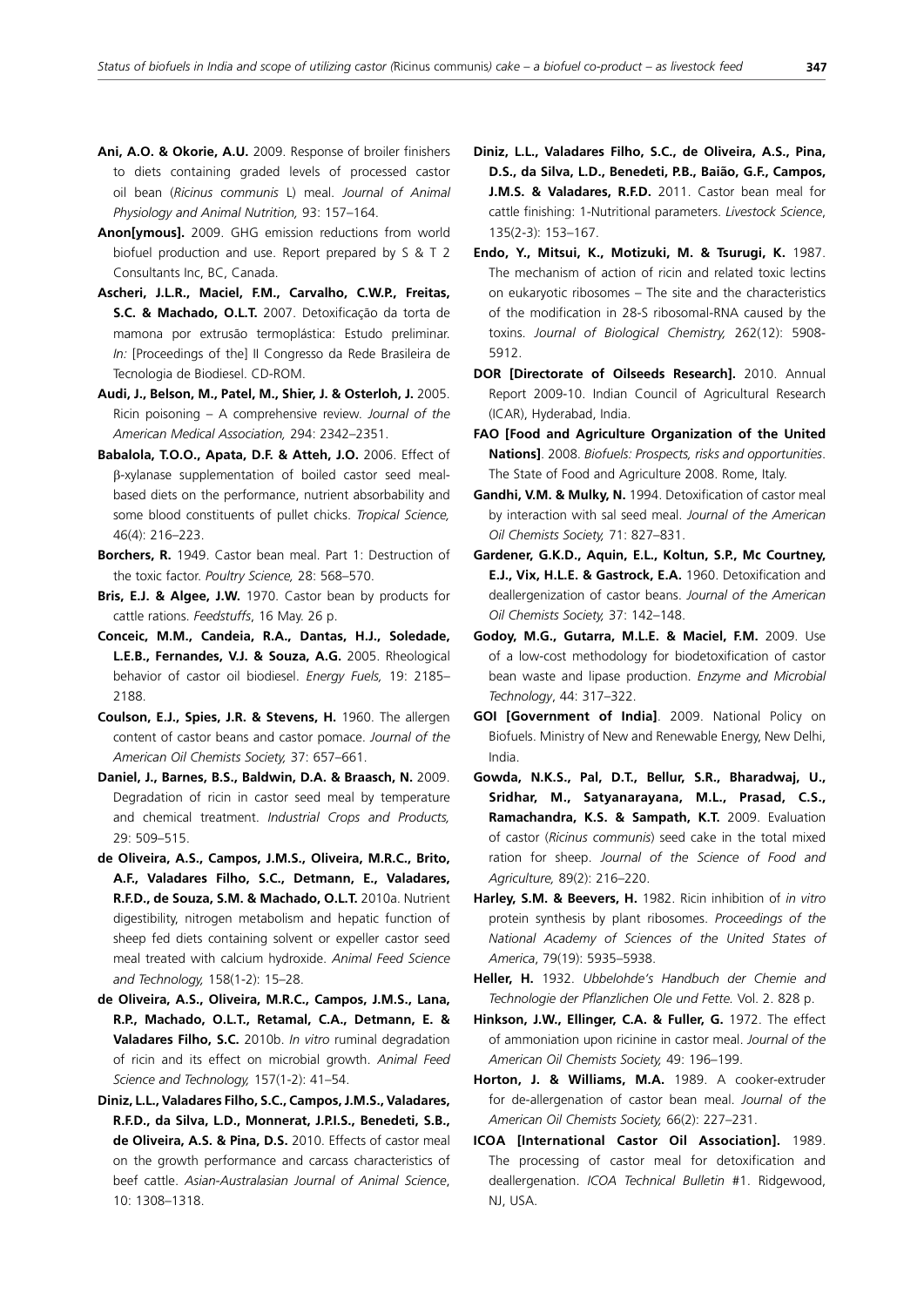- **Jaki, M.** 1940. Hungarian Patent 124,975. *In: Chemical Abstracts*, 1941. 35: 2353–2354.
- **Jones, B.D**. 1947. Proteins of the castor bean their preparation, properties and utilization. *Journal of the American Oil Chemists Society,* 1: 247–251.
- **Kim, B.K.** 2001. Effects of oil milling steps on residual toxin and antigen activities of castor bean meal. *Food Science and Biotechnology,* 10: 305–310.
- **Kiran, K.** 1998. Utilization of castor bean meal for feeding sheep. MVSc Thesis. Indian Veterinary Research Institute, Bareilly, India.
- **Kodras, R., Whitehair, C.K. & MacVicar, R.** 1949. Studies on the detoxification of castor seed pomace. *Journal of the American Oil Chemists Society,* 26: 641–644.
- **Lago, R.C.A.** 2009. Castor and jatropha oils: production strategies – A review. *Environment*, 16: 241–247.
- **Lord, M.J., Jolliffe, N.A., Marsden, C.J., Pateman, C.S.C., Smith, D.C., Spooner, R.A., Watson, P.D. & Roberts, L.M.** 2003. Ricin: mechanisms of cytotoxicity. *Toxicological Reviews*, 22(1): 53–64.
- **Machado, O.L.T., Marcondes, J.A., de Souza-Silva, F., Hansen, E., Ribeiro, P.D., Vericimo, M., Kanashiro, M., Kipnis, T.L., da Silva, J.G., dos Santos, M.F. & Costa-e-Silva, M.C.** 2003. Characterization of allergenic 2S albumin isoforms from *Ricinus communis* seeds. *Allergologie*, 26(2): 45–51.
- **Mottola, A.C., Hendrickson, A.P., O'Connell, D.E., Rhode, P. & Kohler, G.O.** 1968. Pilot plant deactivation of castor meal antigen: lime process. *Journal of Agricultural and Food Chemistry,* 16: 725–729.
- **Mottola, A.C., Mackey, B. & Herring, V.** 1971. Castor meal antigen deactivation – pilot plant steam process. *Journal of the American Oil Chemists Society,* 48: 510–513.
- **NATP [National Agricultural Technology Programme].** 2004. Developing suitable technology to make use of sunflower heads and castor cake as animal feed. 2003– 2004 Annual Report. National Institute of Animal Nutrition and Physiology, Bangalore, India.
- **NCAER [National Council of Applied Economic Research].** 2007. Biodiesel production: Institutional constraints. *MacroTrack*, 9(12): 2–3. NCAER, New Delhi, India. Available at http://www.ncaer.org/downloads/journals/macrotrack\_ dec2007.pdf Accessed 2 September 2011.
- **Ogunniyi, D.S.** 2006. Castor oil: A vital industrial raw material. Review paper. *Bioresource Technology*, 97: 1086–1091.
- **Okamato, S., Koga, G., Aramaki, F., Takahashi, Y. & Kusakawa, M.** 1965. Utilization of castor pomace for an animal feed. *Japanese Poultry Science,* 2: 1–10.
- **Okorie, A.U. & Anugwa, F.O.I.** 1987. The feeding value of roasted castor oil bean (*Ricinus communis*) to growing chicks. *Plant Foods for Human Nutrition*, 37: 97–102.
- **Okorie, A.U., Anugwa, F.O., Anamelchi, I. & Nwaiwis, G.C.** 1985. Heat-treated castor oil bean: a potential livestock

supplement in the tropics. *Nutrition Reports International*, 32: 659–666.

- **Okoye, J.O.A., Enunwaonye, C.A., Okorie, A.U. & Anugwa, F.O.I.** 1987. Pathological effects of feeding roasted castor bean meal (*Ricinus communis*) to chicks. *Avian Pathology*, 16: 283–290.
- **Oso, A.O., Olayemi, W.A., Bamgbose, A.M. & Fowoyo, O.F.** 2011. Utilization of fermented castor oil seed (*Ricinus communis* L) meal in diets for cockerel chicks. *Archivos de Zootecnia* [online], 60(229): 75–82.
- **Pahuja, D.N., Gavnekar, S.V., Shan, D.H., Jathar, V.S., Kulkarni, P.R. & Ganatra, R.D.** 1978. Goitrogenic principle from castor seeds. *Biochemical Pharmacology*, 28(5): 641– 643.
- **Parnerkar Subash, Chirag, R. Bhat., Bhagat, S.R. & Desai, M.C.** 2001. Availability and utilization pattern of castor byproducts as animal feeds in North Gujarat region. Abstract in Proceedings of Xth Animal Nutrition Conference, 9–11 November, Karnal, India.
- **Pinkerton, S.D., Rolfe, R., Auld, D.L., Ghetie, V. & Lauterbach, B.F.** 1999. Selection of castor for divergent concentrations of ricin and *Ricinus communis* agglutinin. *Crop Science*, 39: 353–357.
- **Popvic, M.P.** 1968. Effect of castor oil meal on feed utilization, yield and quality of meat and milk in cattle. *Acta Veternaria*  (Belgrade), 27: 253. Cited in *Nutrition Abstracts Review,* 38: 643. 1968.
- **Purushotham, N.P., Rao, M.S. & Raghavan, G.V.** 1986. Utilization of castor-bean meal in the concentrate mixture of sheep. *Indian Journal of Animal Sciences,* 56: 1090–1093.
- **Rhee, K.C.** 1987. The production of non-toxic castor bean meal free of allergens. United Nations Industrial Development Organization, Vienna, Austria. See: UNIDO, 1989, below
- **Rao, H.K.** 1970. Toxic factors and their detoxification in castor. *Journal of Food Science and Technology*, 7: 77–83.
- **Reddy, B.G., Reddy, M.R. & Reddy, G.V.N.** 1986. Nutrient digestibility and rumen metabolism in buffaloes fed castorbean-meal in the concentrate feeds. *Indian Journal of Animal Sciences,* 56: 567–572.
- **Robb, J.G., Laben, R.C., Walker, H.G. Jr & Herring, V.**  1974. Castor meal in dairy rations. *Journal of Dairy science,*  57(4): 443–450.
- **Shashikala, P. & Singh, N.** 1992. Dehulling of castor seeds. *Journal of the Oil Technologists Association of India*, 31: 149–151.
- **Shinoj, P., Raju, S.S., Ramesh Chand, Praduman Kumar & Siwa Msangi.** 2011. Biofuels in India: Future Challenges. NCAP Policy Brief, No. 36. National Centre for Agricultural Economics and Policy Research, New Delhi, India. Available at http://www.ncap.res.in/upload\_files/policy\_brief/pb36. pdf Accessed 2 Sept. 2011.
- **Tangl, H.** 1938. The feeding value of extracted castor oil meal. *Kiserletugyi Kozlemenyek*, 41: 69–72.